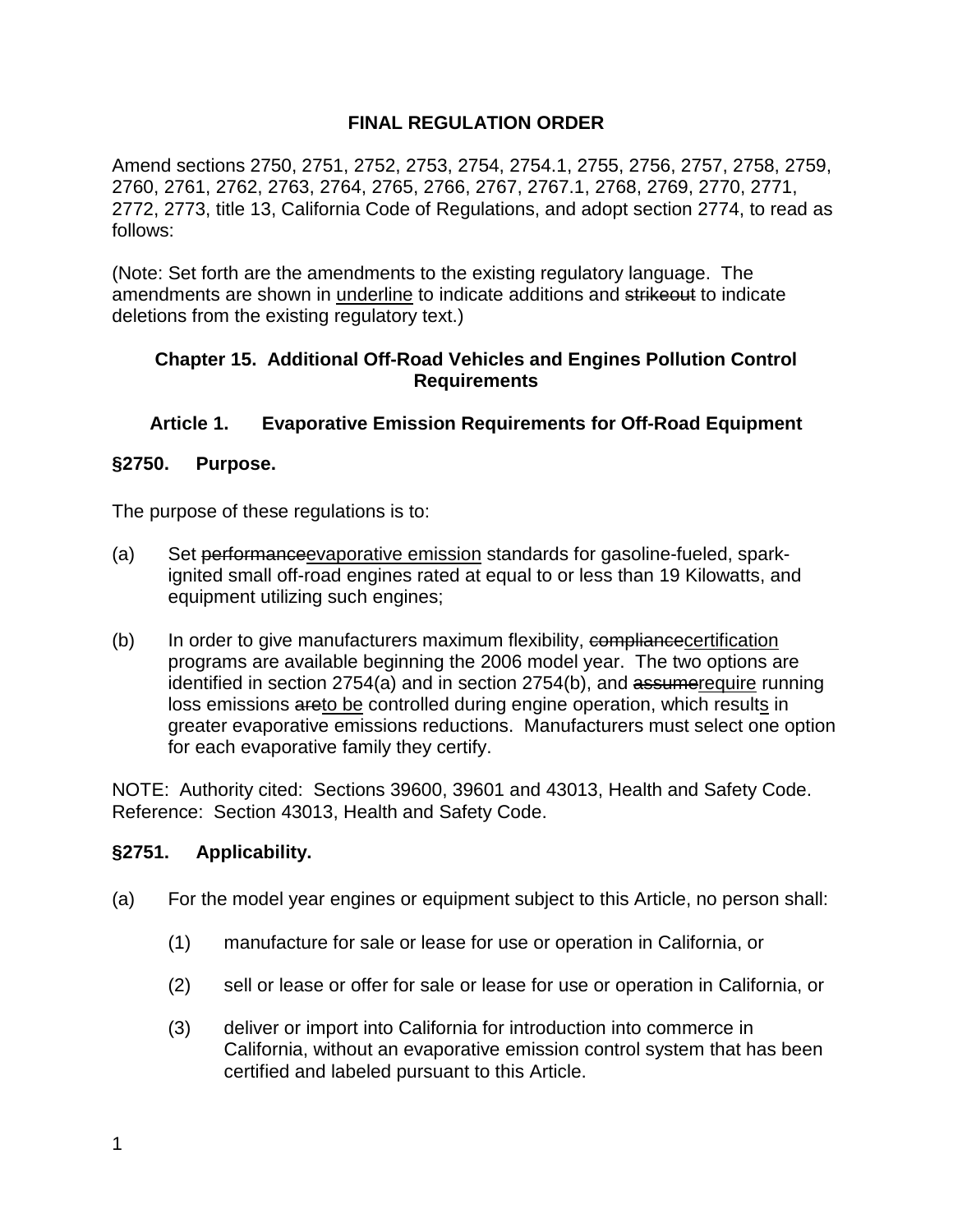#### (b) No person shall:

- (1) manufacture for sale or lease for use or operation in California, or
- (2) sell or lease or offer for sale or lease for use or operation in California, or
- (3) deliver or import into California for introduction into commerce in California, any component of an evaporative emission control system subject to this Article unless that component has been certified, either by itself or as part of an evaporative emission control system, and labeled pursuant to this Article. Starting January 1, 2020, it is presumed that replacement components are subject to this Article if they are capable of being used on an evaporative emission control system on a small off-road engine regulated under this Article.
- (bc) This Article does not apply to:
	- (1) engines or equipment that use compression-ignition engines, or engines or equipment powered with compressed natural gas (CNG), propane, liquefied petroleum gas (LPG), or liquefied natural gas (LNG).
	- (2) engines or equipment that use small off-road engines manufactured in California for sale and use outside of California.
	- (3) snowthrowers or ice augers.

NOTE: Authority cited: Sections 39600, 39601 and 43013, Health and Safety Code. Reference: Section 43013, Health and Safety Code.

### **§2752. Definitions.**

- (a) The definitions in section 2401 (a), and section 2403 (b), Chapter 9, Title 13 of the California Code of Regulations, apply to this Article with the following additions:
	- (1) "Coextruded Multilayer Fuel Tank" means a multi-layered high-density polyethylene fuel tank with a continuous nylon or ethylene vinyl alcohol layer(s) present within the walls of the tank.
	- (1) "ANSI/OPEI B71.10-2013" means ANSI/OPEI B71.10-2013, *American National Standard for Off-Road Ground-Supported Outdoor Power Equipment – Gasoline Fuel Systems – Performance Specifications and Test Procedures*, published August 26, 2013, and which is incorporated by reference in this Article.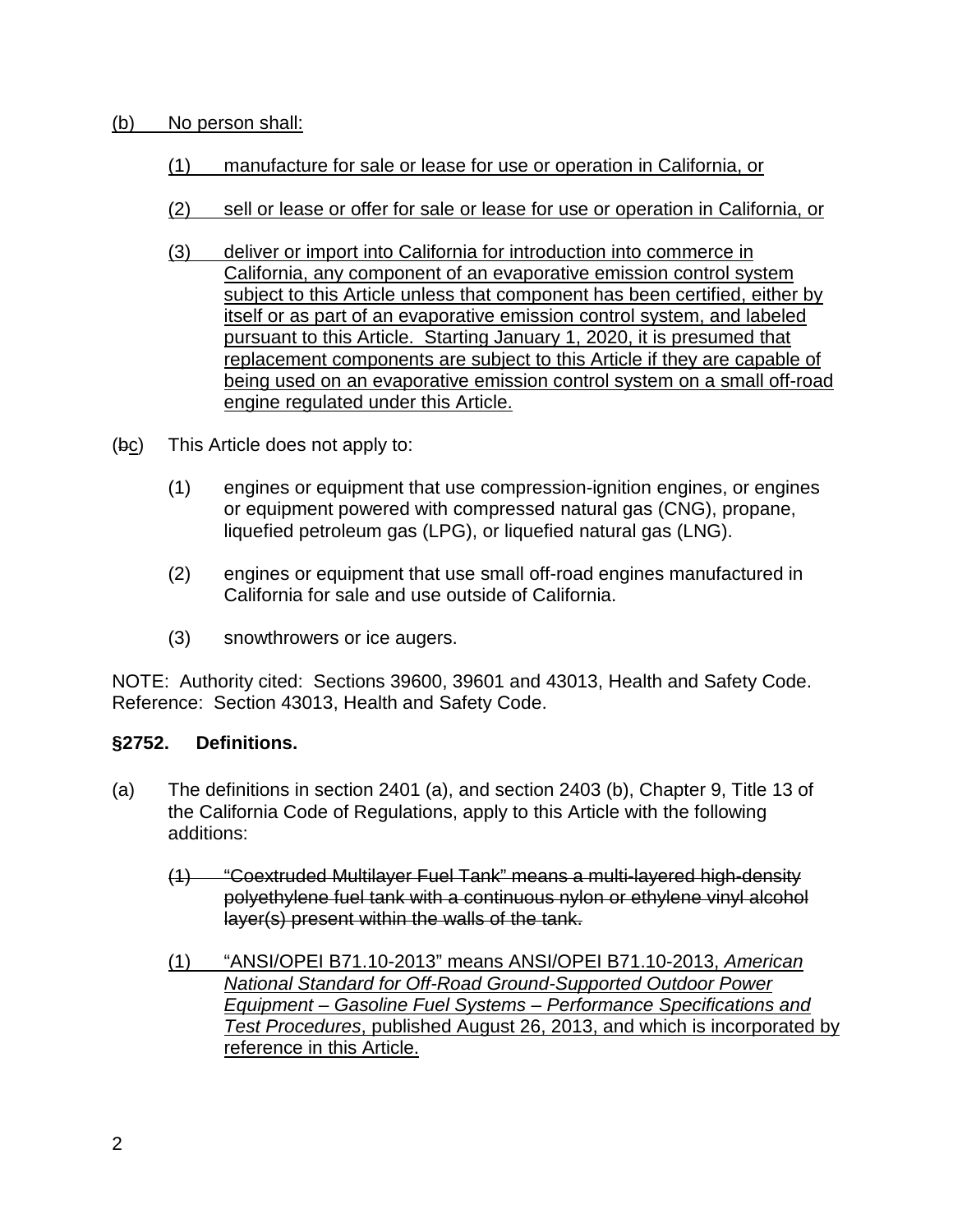- (2) "CP-901" means "Certification and Approval Procedures for Small Off-Road Engine Fuel Tanks"*Certification Procedure for Evaporative Emission Control Systems on Engines With Displacement Less Than or Equal to 80 Cubic Centimeters*, adopted July 26, 2004, and amended September 18, 2017.
- (3) "CP-902" means "Certification and Approval Procedures for Evaporative Emission Control Systems"*Certification Procedure for Evaporative Emission Control Systems on Engines With Displacement Greater Than 80 Cubic Centimeters*, adopted July 26, 2004, and amended September 18, 2017.
- (4) "Diurnal Emissions" means evaporative emissions resulting from the daily cycling of ambient temperatures and include resting losses, and permeation emissions, as measured according to test procedures incorporated in this Article.
- (5) "Equivalent Fuel Tank" means a metal or coextruded multilayer fuel tank used on a small off-road engine. Fuel tanks approved per section 2767 are also deemed equivalent fuel tanks. The volume of an equivalent tank must be less than or equal to a nominal tank. An equivalent tank must be functionally equivalent to a nominal tank.
- (65) "Equivalent Fuel Line" means a fuel line that permeates less than the nominal fuel line being replaced and less than or equal to 15 grams of ROG per square meter of surface area in contact with fuel per day when tested per SAE J1737 (Stabilized May 2013), SAE J30, SAE J1527, or, only for fuel lines with inner diameter 4.75 mm or less, SAE J2996 at 40ºC or higher, and ambient pressure using LEV III certification gasoline. The fuel defined in 40 CFR Part 1060.515(a)(2) or Phase II California Reformulated Certification (CERT) fuel, CE10, CM10, CM15, or Indolene may be used as an alternative test fuel.
- (76) "Evaporative Emissions" means emissions that result from the evaporation of reactive organic gases into the atmosphere.
- (87) "Evaporative Emission Control System" means the fuel system and associated components that are designed to control evaporative emissions.
- (98) "Evaporative Family" means a class of small off-road engines or equipment models in the same engine class that are grouped together based on similar fuel system characteristics as they relate to evaporative emissions. For equipmentengines with displacement less than or equal to 80 cubic centimeters (cc), all models using fuel tanks and fuel lines constructed by the same process with the same material and the same permeation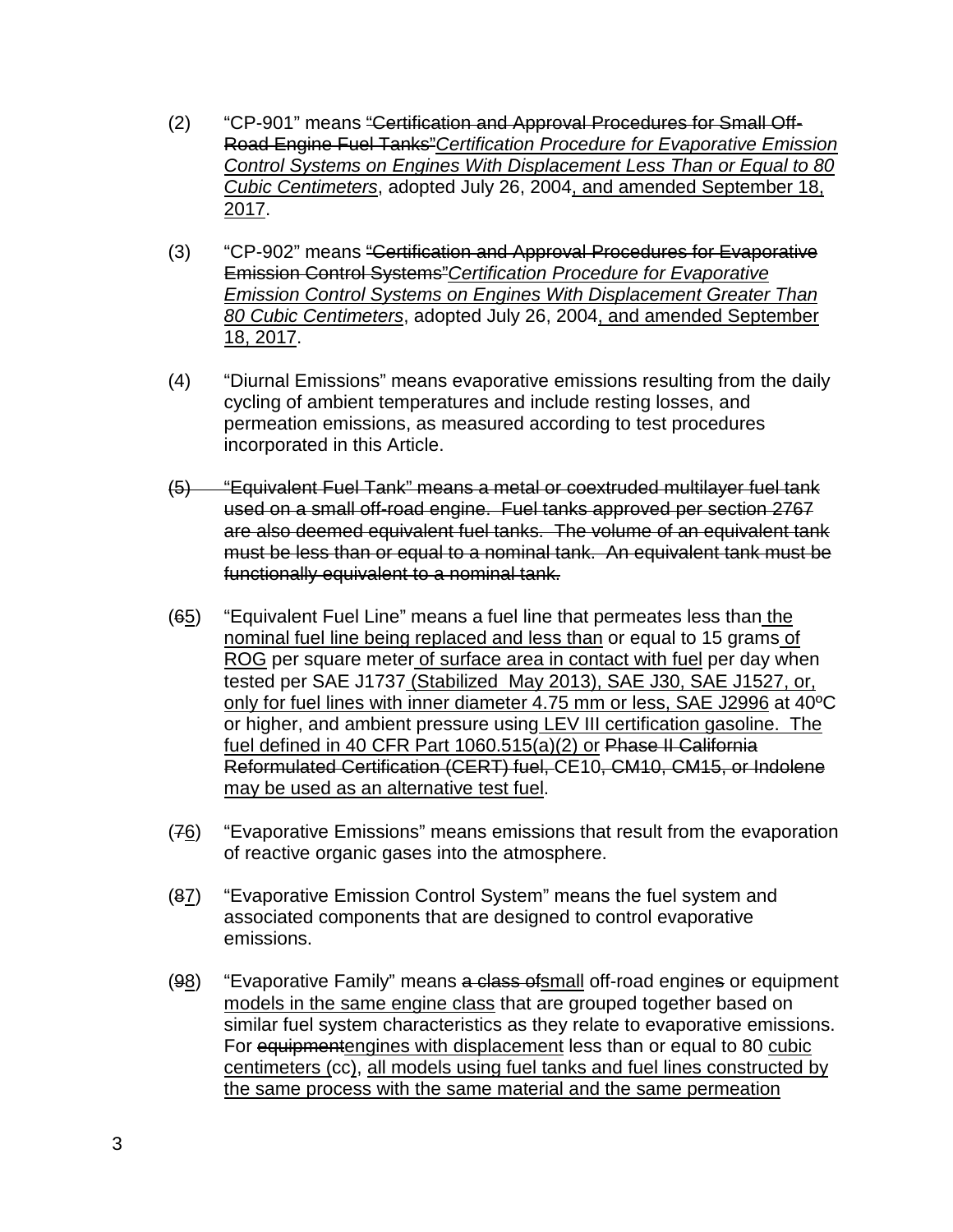control may be grouped into one evaporative familythe engine family and evaporative family are considered equivalent. For integrated equipment greater than 80 cc tThe engine family and the evaporative family may be considered equivalent at the manufacturer's discretion.

- (409) "Evaporative Model Emission Limit (EMEL)" means the diurnal emissions levelrate declared by the manufacturer for a model within an evaporative family. The declared levelrate must be based on diurnal emissions test results for a worst casethe model of engine or equipment within the evaporative family that is expected to exhibit the highest diurnal emission rate relative to the applicable diurnal emission standard, obtained by following Test-Procedure-902.
- (4410) "Evaporative Family Emission Limit Differential (EFELD)" means the emission levelrate differential between the effective standard leveldiurnal emission standard in Table 1 of section 2754(a) for a specificthe model of engine or equipment within the evaporative family that is expected to exhibit the highest diurnal emission rate relative to the applicable diurnal emission standard and the EMEL declared for the model and is applicable to the entire evaporative family represented by the model.
- (1211)"Executive Order of Certification" means an order signed by the Executive Officer that documents certification of evaporative emission control systems on engines or equipment to the performance evaporative emission standards of this Article.
- (12) "Fuel line" means hose or tubing designed to contain liquid fuel (including molded hose or tubing). This does not include any of the following:
	- (A) Fuel tank vent lines;
	- (B) Segments of hose or tubing whose external surface is normally exposed to liquid fuel inside the fuel tank;
	- (C) Hose or tubing designed to return unused fuel from the carburetor to the fuel tank that does not continuously contain liquid fuel for handheld engines; and
	- (D) Primer bulbs that contain liquid fuel only for priming the engine before starting.
- (13) "Holder" means the person to whom the Executive Order of Certification is issued.
- (14) "Hot Soak Emissions" means evaporative emissions that occur for the one-hour period following the termination of engine operation.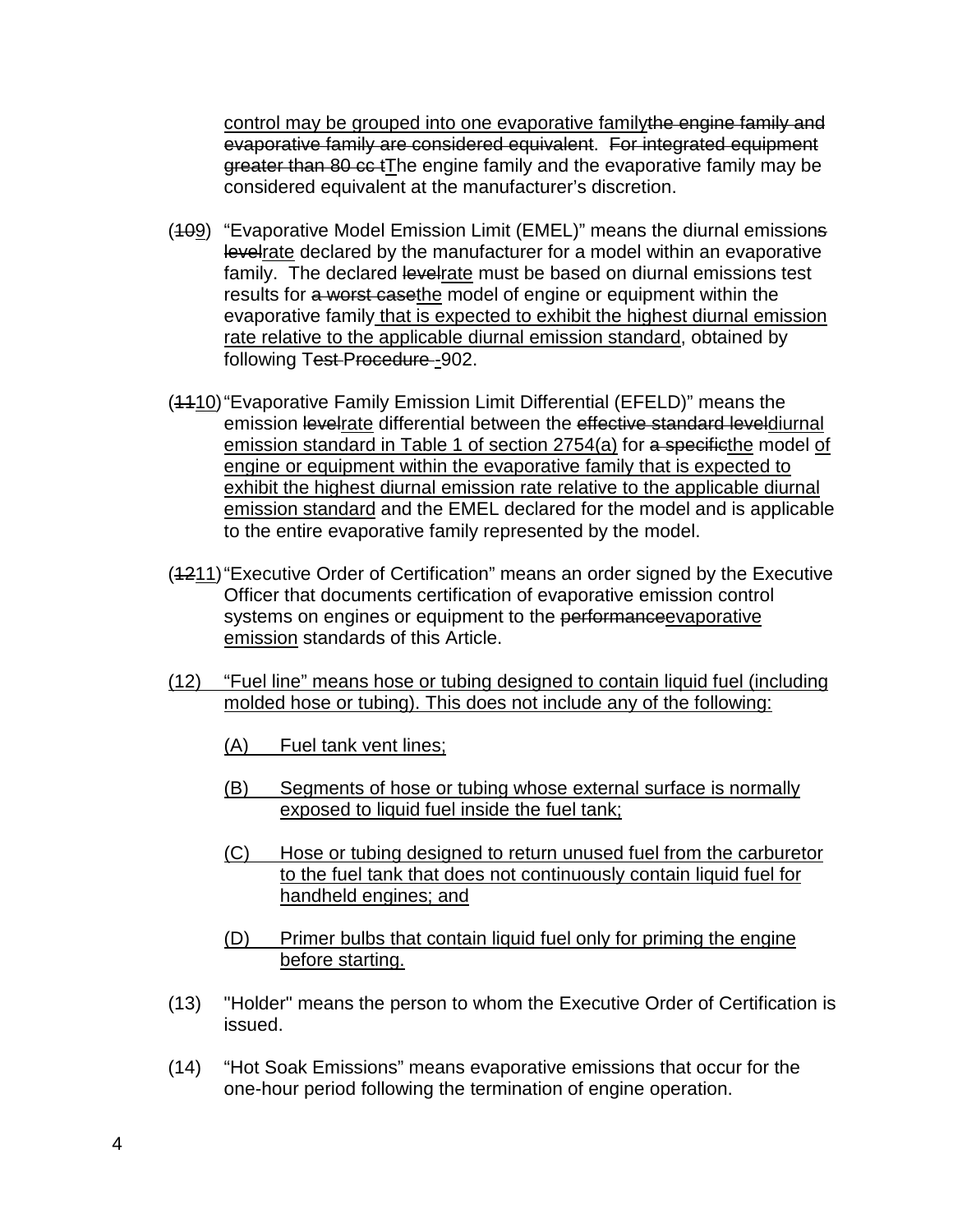- (15) "Hydrocarbon" means a molecule composed primarily of carbon and hydrogen atoms.
- (15) "LEV III certification gasoline" means certification gasoline fuel for LEV III light-duty vehicles and medium-duty vehicles as defined in part II, section A.100.3.1.2 of the *California 2015 and Subsequent Model Criteria Pollutant Exhaust Emission Standards and Test Procedures and 2017 and Subsequent Model Greenhouse Gas Exhaust Emission Standards and Test Procedures for Passenger Cars, Light Duty Trucks, and Medium-Duty Vehicles*, as last amended September 2, 2015.
- (16) "Manufacturer" means either an engine manufacturer or equipment manufacturer.
- (17) "Nominal Capacity" means the volume of fuel indicated by the manufacturer that represents the maximum recommended fill level.
- (18) "Nominal Fuel Tank" means the fuel tank that is used by an engine or equipment manufacturer to certify the evaporative emissions control system on a small off-road engine.
- (1918)"Nominal Fuel Line" means the fuel line that is used by an engine or equipment manufacturer to certify the evaporative emissions control system on a small off-road engine.
- (19) "Organic material hydrocarbon equivalent" means the total mass of hydrocarbon molecules, ethanol, and other organic compounds, as measured under the test procedures incorporated in this Article.
- (20) "Permeation Emissions" means evaporative emissions that result from reactive organic gas molecules penetrating through the walls of fuel system components and evaporating on outside surfaces, as measured by test procedures incorporated in this Article. Permeation emissions are a component of diurnal emissions, as measured by test procedures incorporated in this Article.
- (21) "Permeation Rate" means the total mass of reactive organic gas molecules passing through the internal surface area of a fuel tank or fuel line in a 24-hour period, as measured by test procedures incorporated in this Article.
- (22) "Person" means any individual, association, partnership, limited liability company, or corporation.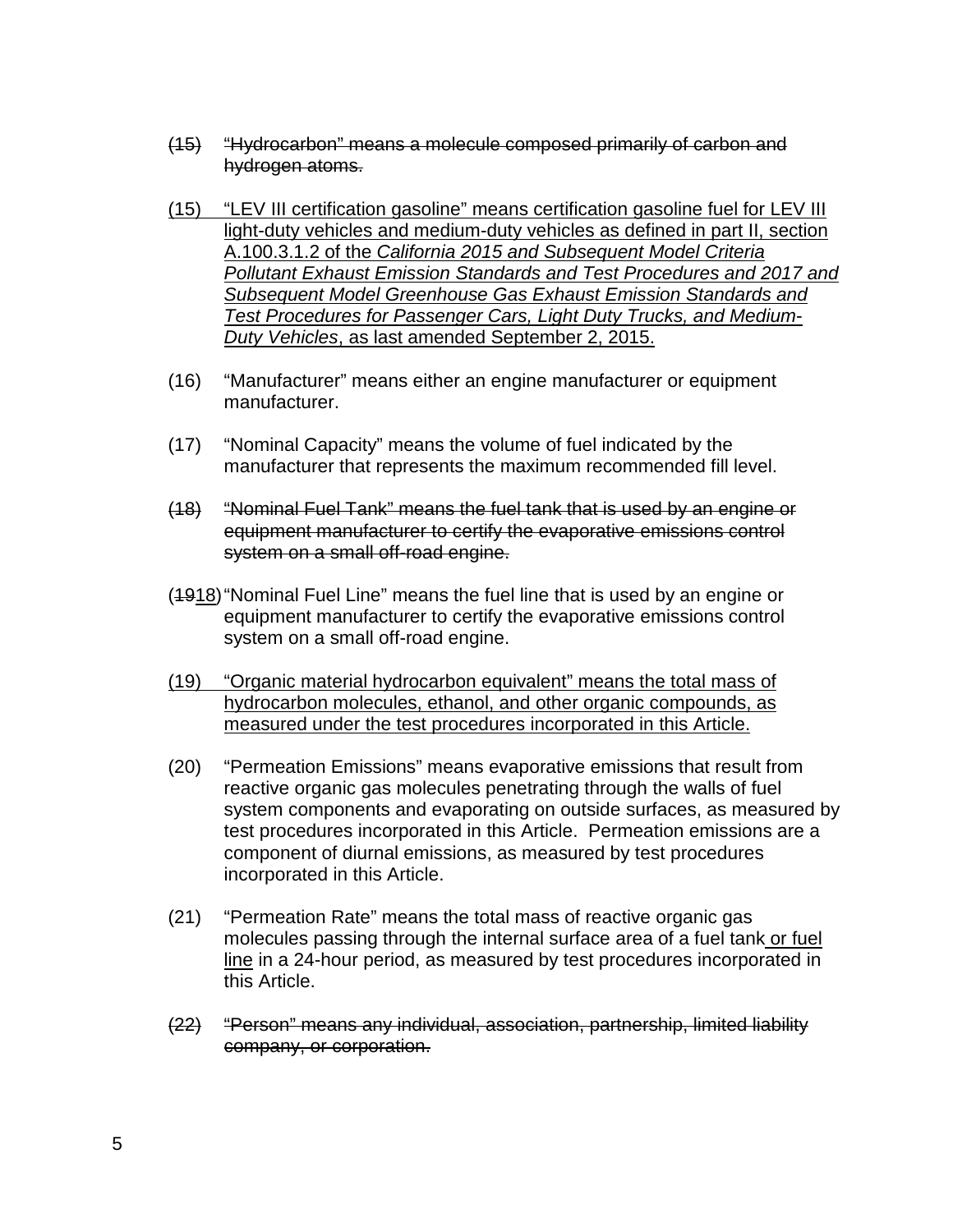- (22) "Production Volume" means the number of engines or equipment units, subject to the requirements of this Article, produced in an evaporative family for which the Holder has a reasonable basis to conclude that sale was or may be made to ultimate purchasers in California. A Holder may estimate production volume through market analysis. An educated and consistent estimate with the best available documentation will be acceptable as the final report of production volume in California.
- (23) "Reactive Organic Gases (ROG)" means any compound of carbon, excluding carbon monoxide, carbon dioxide, carbonic acid, metallic carbides or carbonates, and ammonium carbonate, and excluding the following:

|     |                                                           | $CAS -$      |
|-----|-----------------------------------------------------------|--------------|
| (1) | methane;                                                  | 74-82-8 ]    |
|     | methylene chloride (dichloromethane);                     | [75-09-2]    |
|     | 1,1,1-trichloroethane (methyl chloroform);                | [71-55-6]    |
|     | trichlorofluoromethane (CFC-11);                          | 75-69-4      |
|     | dichlorodifluoromethane (CFC-12);                         | 75-71-8]     |
|     | 1,1,2-trichloro-1,2,2-trifluoroethane (CFC-113);          | $[76-13-1]$  |
|     | 1,2-dichloro-1,1,2,2-tetrafluoroethane (CFC-114);         | $[76-14-2]$  |
|     | chloropentafluoroethane (CFC-115);                        | 76-15-31     |
|     | chlorodifluoromethane (HCFC-22);                          | $[75-45-6]$  |
|     | 1,1,1-trifluoro-2,2-dichloroethane (HCFC-123);            | $[306-83-2]$ |
|     | 2-chloro-1,1,1,2-tetrafluoroethane (HCFC-124);            | [2837-89-0]  |
|     | 1,1-dichloro-1-fluoroethane (HCFC-141b);                  | 1717-00-6]   |
|     | 1-chloro-1,1-difluoroethane (HCFC-142b);                  | $[75-68-3]$  |
|     | trifluoromethane (HFC-23);                                | $[75-46-7]$  |
|     | pentafluoroethane (HFC-125);                              | $[354-33-6]$ |
|     | 1,1,2,2-tetrafluoroethane (HFC-134);                      | $[359-35-3]$ |
|     | 1,1,1,2-tetrafluoroethane (HFC-134a);                     | $[811-97-2]$ |
|     | 1,1,1-trifluoroethane (HFC-143a);                         | $[420-46-2]$ |
|     | 1,1-difluoroethane (HFC-152a);                            | $[75-37-6]$  |
|     | ethoxy-nonafluorobutane (HFE 7200);                       |              |
|     | trans-1,3,3,3-tetrafluoropropene (HFO-1234ze);            |              |
|     | cyclic, branched, or linear completely methylated         | [various]    |
|     | siloxanes;                                                |              |
|     | the following classes of perfluorocarbons:                | [various]    |
|     | cyclic, branched, or linear, completely<br>(A)            |              |
|     | fluorinated alkanes;                                      |              |
|     | cyclic, branched, or linear, completely<br>(B)            |              |
|     | fluorinated ethers with no unsaturations;                 |              |
|     | cyclic, branched, or linear, completely<br>(C)            |              |
|     | fluorinated tertiary amines with no unsaturations;<br>and |              |
|     |                                                           |              |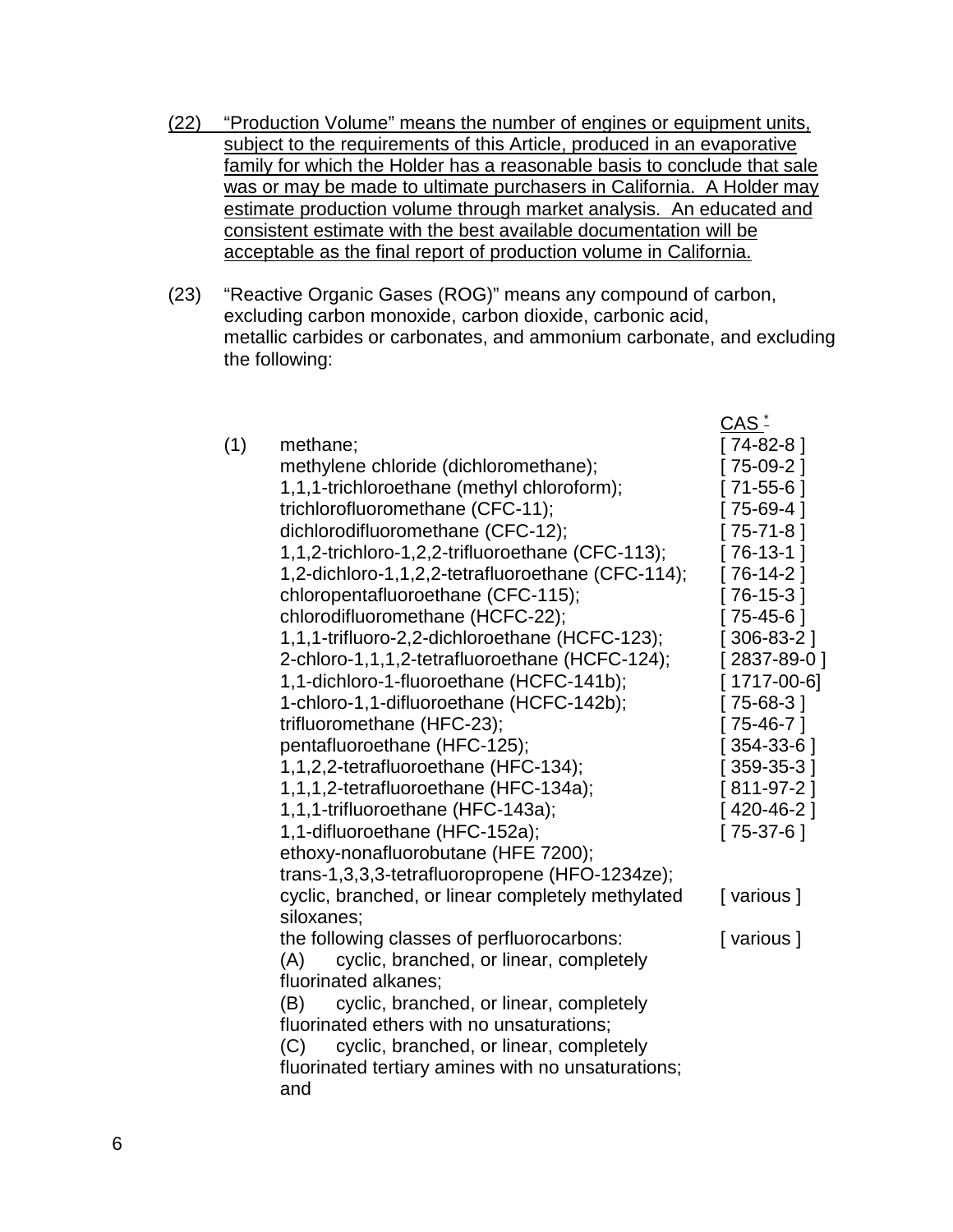(D) sulfur-containing perfluorocarbons with no unsaturations and with the sulfur bonds only to carbon and fluorine; and

| (2) | the following low-reactive organic compounds which                                                      |              |
|-----|---------------------------------------------------------------------------------------------------------|--------------|
|     | have been exempted by the U.S. EPA:                                                                     |              |
|     | acetone;                                                                                                | $[67-64-1]$  |
|     | ethane;                                                                                                 | $[74-84-0]$  |
|     | methyl acetate;                                                                                         | $[79-20-9]$  |
|     | perchloroethylene; and                                                                                  | $[127-18-4]$ |
|     | parachlorobenzotrifluoride (1-chloro-4-                                                                 | $[98-56-6]$  |
|     | trifluoromethyl benzene).;                                                                              |              |
|     | 3,3-dichloro-1,1,1,2,2-pentafluoropropane (HCFC-                                                        |              |
|     | <u>225ca);</u>                                                                                          |              |
|     | 1,3-dichloro-1,1,2,2,3-pentafluoropropane (HCFC-                                                        |              |
|     | $225cb$ ;                                                                                               |              |
|     | <u>1,1,1,2,3,4,4,5,5,5-decafluoropentane (HFC 43-</u>                                                   |              |
|     | <u>10mee);</u>                                                                                          |              |
|     | difluoromethane (HFC-32);                                                                               |              |
|     | fluoroethane (ethyl fluoride or HFC-161);                                                               |              |
|     | 1,1,1,3,3,3-hexafluoropropane (HFC-236fa);                                                              |              |
|     | 1,1,2,2,3-pentafluoropropane (HFC-245ca);                                                               |              |
|     | <u>1,1,2,3,3-pentafluoropropane (HFC-245ea);</u>                                                        |              |
|     | 1,1,1,2,3-pentafluoropropane (HFC-245eb);                                                               |              |
|     | 1,1,1,3,3-pentafluoropropane (HFC-245fa);                                                               |              |
|     | 1,1,1,2,3,3-hexafluoropropane (HFC-236ea);                                                              |              |
|     | 1,1,1,3,3-pentafluorobutane (HFC-365mfc);                                                               |              |
|     | chlorofluoromethane (HCFC-31);                                                                          |              |
|     | 1-chloro-1-fluoroethane (HCFC-151a);                                                                    |              |
|     | 1,2-dichloro-1,1,2-trifluoroethane (HCFC-123a);                                                         |              |
|     | <u>1,1,1,2,2,3,3,4,4-nonafluoro-4-methoxy-butane</u>                                                    |              |
|     | (C <sub>4</sub> F <sub>9</sub> OCH <sub>3</sub> or HFE-7100);                                           |              |
|     | 2-(difluoromethoxymethyl)-1,1,1,2,3,3,3-                                                                |              |
|     | heptafluoropropane ((CF <sub>3</sub> ) <sub>2</sub> CFCF <sub>2</sub> OCH <sub>3</sub> );               |              |
|     | 1-ethoxy-1,1,2,2,3,3,4,4,4-nonafluorobutane                                                             |              |
|     | <u>(C4F9OC2H5 or HFE-7200);</u>                                                                         |              |
|     | 2-(ethoxydifluoromethyl)-1,1,1,2,3,3,3-                                                                 |              |
|     | heptafluoropropane ((CF <sub>3</sub> ) <sub>2</sub> CFCF <sub>2</sub> OC <sub>2</sub> H <sub>5</sub> ); |              |
|     | 1,1,1,2,2,3,3-heptafluoro-3-methoxy-propane (n-                                                         |              |
|     | $C_3F_7OCH_3$ , HFE-7000);                                                                              |              |
|     | 3-ethoxy-1,1,1,2,3,4,4,5,5,6,6,6-dodecafluoro-2-                                                        |              |
|     | (trifluoromethyl)-hexane (HFE-7500);                                                                    |              |
|     | 1,1,1,2,3,3,3-heptafluoropropane (HFC 227ea);                                                           |              |
|     | methyl formate (HCOOCH <sub>3</sub> );                                                                  |              |
|     | 1,1,1,2,2,3,4,5,5,5-decafluoro-3-methoxy-4-                                                             |              |
|     | trifluoromethyl-pentane (HFE-7300);                                                                     |              |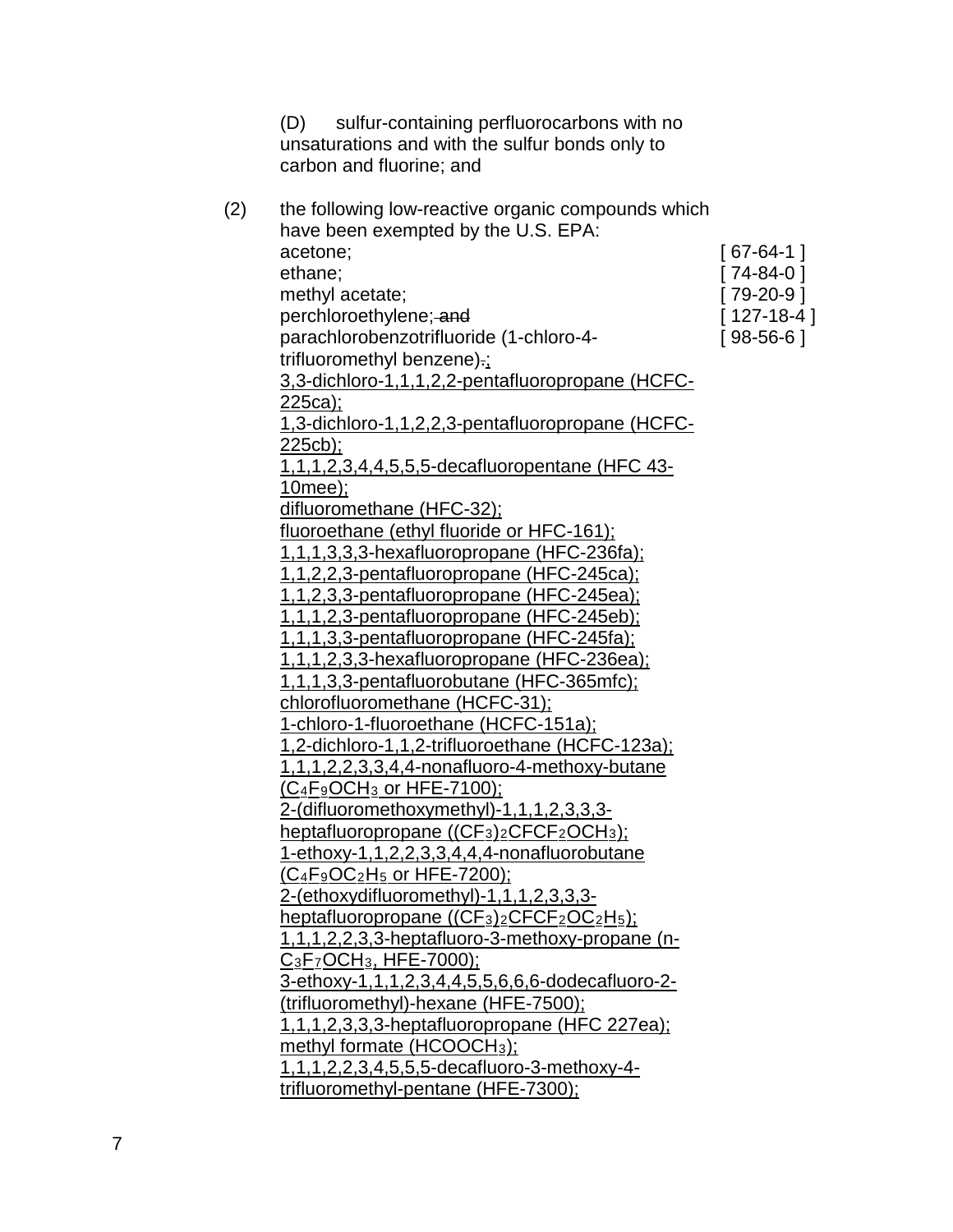propylene carbonate; dimethyl carbonate; HCF2OCF2H (HFE-134); HCF<sub>2</sub>OCF<sub>2</sub>OCF<sub>2</sub>H (HFE-236cal2); HCF2OCF2CF2OCF2H (HFE-338pcc13); HCF<sub>2</sub>OCF<sub>2</sub>OCF<sub>2</sub>CF<sub>2</sub>OCF<sub>2</sub>H (H-Galden 1040x or H-Galden ZT 130 (or 150 or 180)); trans 1-chloro-3,3,3-trifluoroprop-1-ene; 2,3,3,3-tetrafluoropropene; and 2-amino-2-methyl-1-propanol.

 $-$ \* NOTE: Chemical Abstract Service (CAS) identification numbers have been included in brackets [ ] for convenience.

- (24) "Running Loss Emissions" means evaporative emissions from a small offroad engine that occur while it is being operated.
- (25) "SAE J30" means SAE J30, *Fuel and Oil Hoses*, Revised February 2012.
- (26) "SAE J1527" means SAE J1527, *Marine Fuel Hoses*, Revised February 2011.
- (27) "SAE J1737" means SAE J1737, *Test Procedure to Determine the Hydrocarbon Losses from Fuel Tubes, Hoses, Fittings, and Fuel Line Assemblies by Recirculation*, Stabilized May 2013.
- (28) "SAE J2996" means SAE J2996, *Small Diameter Fuel Line Permeation Test Procedure*, Issued January 2013.
- (2529)"SHED" (Sealed Housing Evaporative Determination) means the enclosure and associated equipment used to determine evaporative emissions. A SHED must meet the design specifications in 40 Code of Federal Regulations Part 86.107-96.
- (2630)"Small Production Volume Tank Exemption" applies to all models with identical tanks produced by an engine or equipment manufacturer with total California salesproduction volume of 400 or fewer units per year.
- (27) "Structurally Integrated Nylon Fuel Tank" means a fuel tank having the following characteristics:
	- (A) The fuel tank is made of a polyamide material which:
		- 1. does not contain more than 50 percent by weight of a reinforcing glass fiber and/or mineral filler; and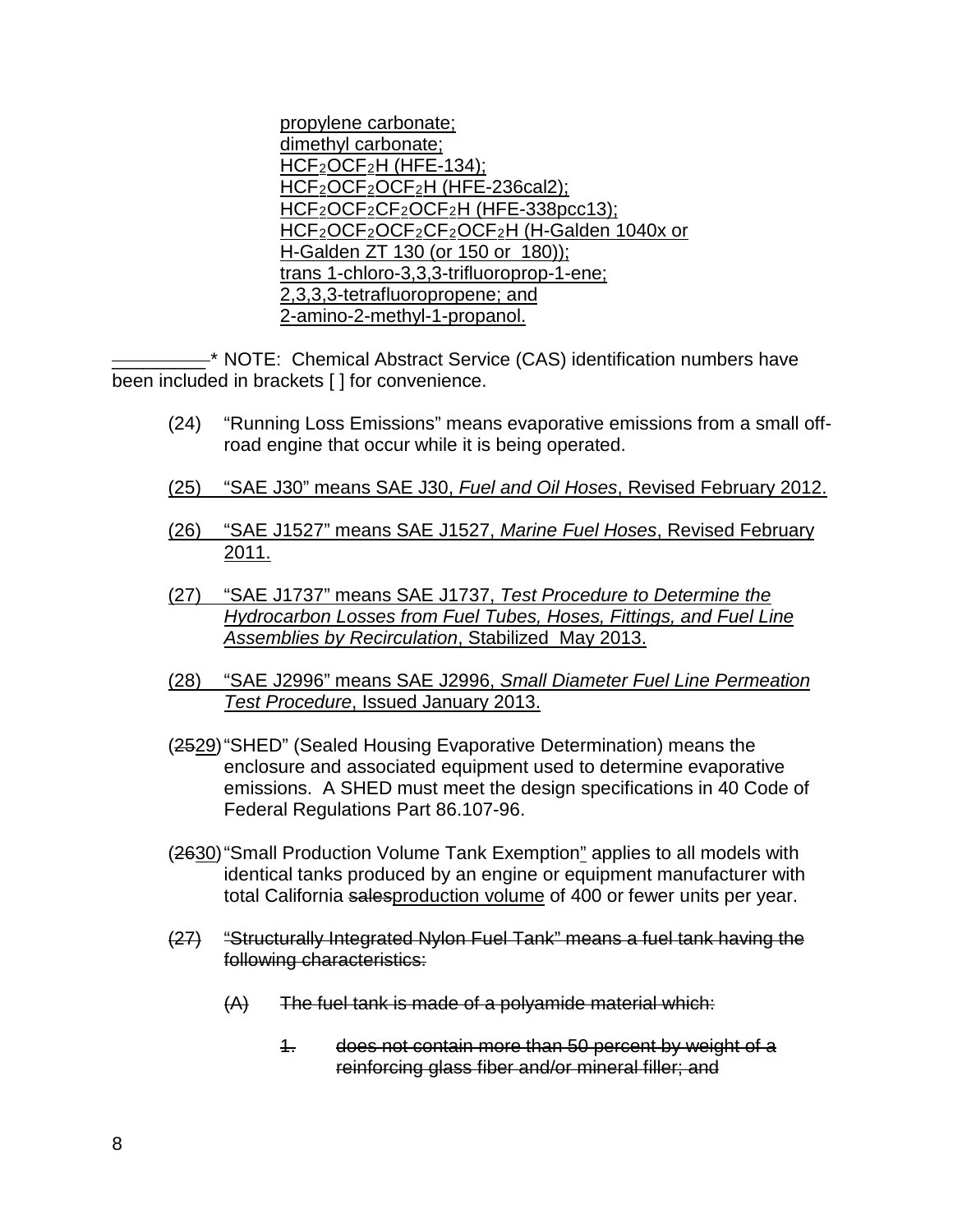- 2. does not contain more than 10 percent by weight of impact modified polyamides which use rubberized agents such as EPDM rubber
- (B) The fuel tank must be:
	- 1. used in a chainsaw; or
	- 2. of a pre-existing design that is substantially similar to a current production fuel tank used by the same manufacturer that is integrated into a major structural member where, as a single component, the fuel tank material is a primary structural/stress member for other major components such as the engine, transmission or cutting attachment.
- (2831)"TP-901" means "Test Procedure for Determining Permeation Emissions from Small Off-Road Engine Equipment Fuel Tanks,"*Test Procedure for Determining Permeation Emissions from Small Off-Road Engine Fuel Tanks*, adopted July 26, 2004, and amended September 18, 2017.
- (2932)"TP-902" means "Test Procedure for Determining Diurnal Evaporative Emissions from Small Off-Road Engines,"*Test Procedure for Determining Diurnal Evaporative Emissions from Small Off-Road Engines*, adopted July 26, 2004, and amended September 18, 2017.
- (30) "Total Hydrocarbons" means the total mass of open chain and cyclic hydrocarbon molecules, as measured under the test procedures incorporated in this Article.
- (3133)"Walk-Behind Mower" means a grass-cutting product which has:
	- (A) A Class I vertical shaft engine that includes a blade brake mechanism that provides for compliance with ANSI B71.1 requirements; or
	- (B) A horizontally fixed blade and/or string directly attached to the crankshaft of a vertical shaft engine.

NOTE: Authority cited: Sections 39600, 39601 and 43013, Health and Safety Code. Reference: Section 43013, Health and Safety Code.

### **§2753. Certification Requirements and Procedures.**

(a) Certification.

Small off-road engines or equipment that use small off-road engines subject to this Article must contain evaporative emission control systems. For engines less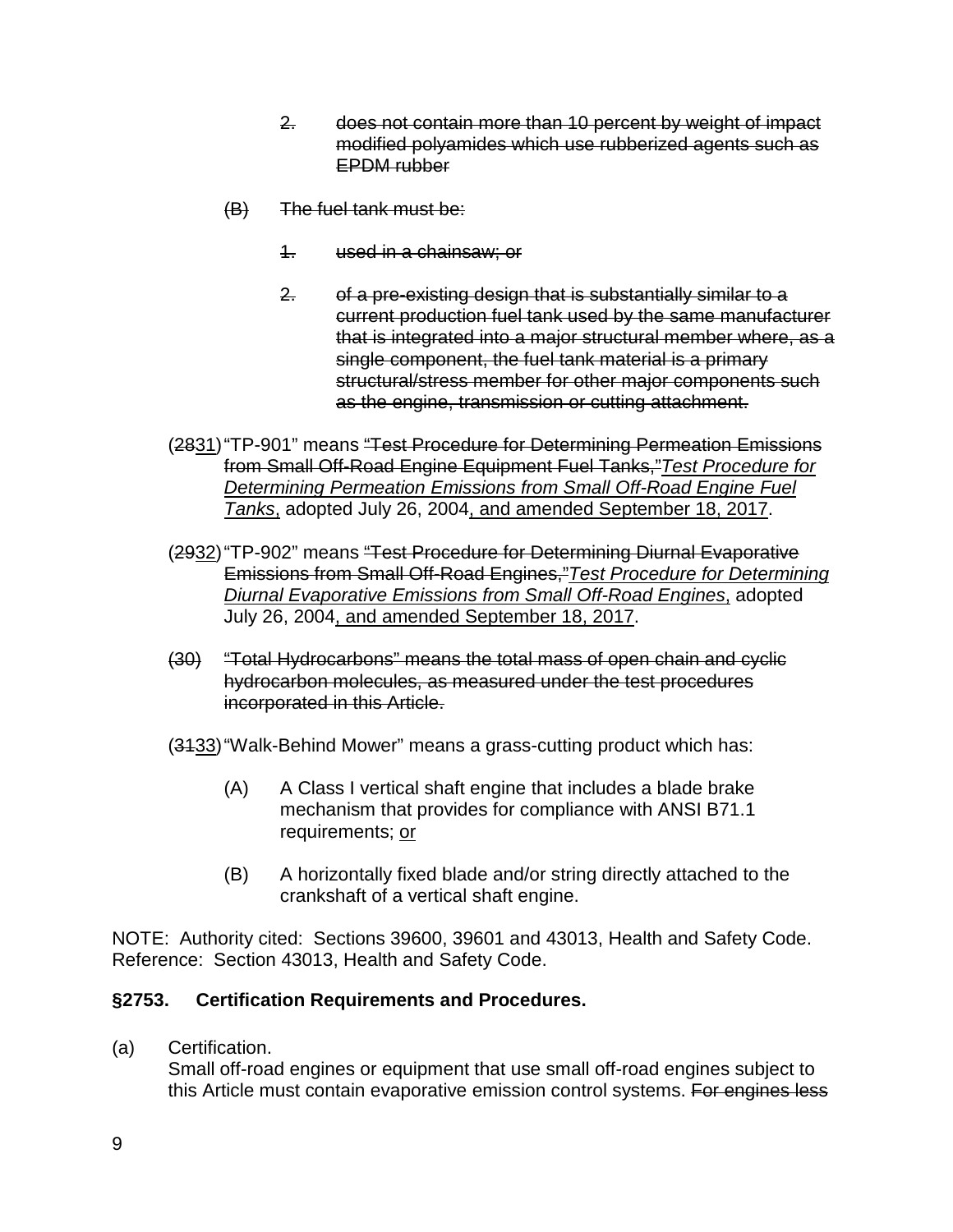than or equal to 80 cc, the evaporative emission control system consists of the fuel tank only. The evaporative emission control systems must be certified annually to the performance-based or system designevaporative emission standards set out in sections 2754 through 2757 of this Article by the Air Resources Board. An Executive Order of Certification for such engines or equipment must be obtained prior to the sale or lease, or the offering for sale or lease, for use or operation in California or the delivery or importation for introduction into commerce in California. Engine manufacturers or equipment manufacturers may apply for an Executive Order of Certification. For model years 2006-2019, Aapplicants must follow the certification procedures outlined in CP-901, *Certification and Approval Procedure for Small Off-Road Engine Fuel Tanks*, adopted July 26, 2004, or CP-902, *Certification and Approval Procedure for Evaporative Emission Control Systems*, adopted July 26, 2004, as applicable, which are incorporated by reference herein. For model year 2020 and subsequent model years, applicants must follow the certification procedures outlined in CP-901, adopted July 26, 2004, and amended September 18, 2017, or CP-902, adopted July 26, 2004, and amended September 18, 2017, as applicable, which are incorporated by reference herein. For model year 2018 and 2019, an applicant may follow the certification procedures outlined in CP-901, adopted July 26, 2004, and amended September 18, 2017, or CP-902, adopted July 26, 2004, and amended September 18, 2017, as applicable, in lieu of those in CP-901, adopted July 26, 2004, or CP-902, adopted July 26, 2004, as applicable. An applicant must also meet the bond requirements in section 2774 before an Executive Order of Certification will be issued for model year 2020 and subsequent model year evaporative families.

- (b) Certification of Complete Systems for Engines or Equipment using engines with displacement greater than 80 cc. Certification of a complete evaporative emission control system is required. An applicantapplication for certification of an evaporative emission control system that complies with the diurnal standards specified in section 2754(a), or section 2757 must submit diurnal evaporative emission data for an engine or equipment that exhibits the highest evaporative emission characteristics for an evaporative family as part of the certification application to the diurnal emission standards in section 2754 or 2757 of this Article must include a determination of the engine or equipment model in the evaporative family that is expected to exhibit the highest diurnal emission rate relative to the applicable diurnal emission standard and detail the criteria used to make that determination. The applicant must also include one of the following for the engine or equipment model in the evaporative family that is expected to exhibit the highest diurnal emission rate relative to the
	- applicable diurnal emission standard:
	- (1) An applicant for certification of an evaporative emission control system that complies with the fuel hose permeation standard specified in section 2754(a) must submit fuel hose permeation data for model year 2006 equipment as part of the certification application. Alternatively,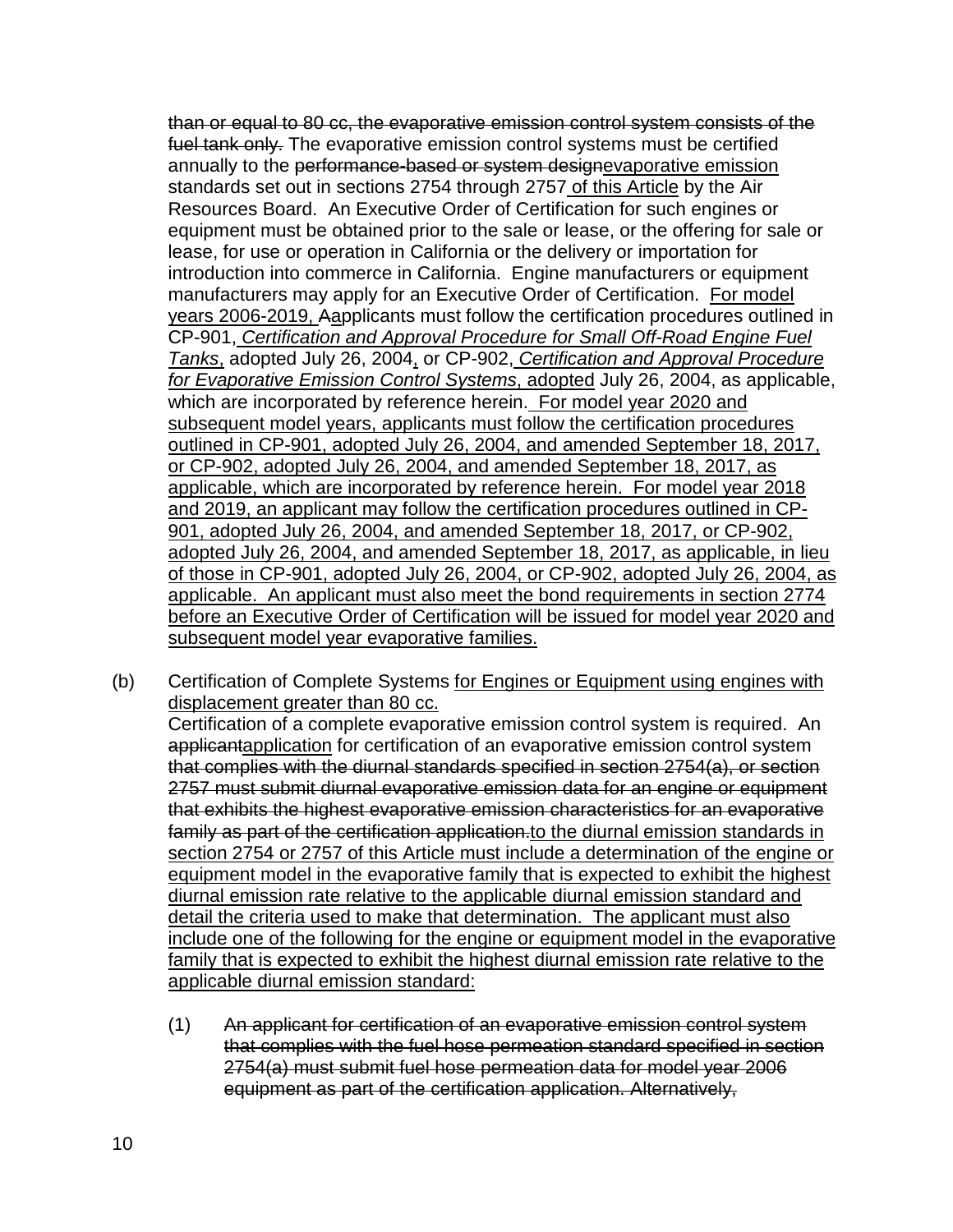manufacturers may submit the Executive Order number approving the component pursuant to section 2767.1 of this Article. Diurnal emission test results, determined using TP-902;

- (2) An applicant for certification of an evaporative emission control system that complies with the design standards specified in section 2754(b) must submitAll of the following:
	- (A) fuel tank permeation data, determined using TP-901,
	- (B) fuel hoseline permeation data, determined using SAE J1737 (Stabilized May 2013), SAE J30, SAE J1527, or, only for fuel lines with inner diameter 4.75 mm or less, SAE J2996, and
	- (C) carbon canister butane working capacity data determined using TP-902 or equivalent for an engine or equipment that exhibits the highest evaporative emission characteristics for an evaporative family as part of the certification application. Alternatively, manufacturers may submit; or
- (3) tThe Executive Order numbers approving the component fuel tank, fuel line, and carbon canister pursuant to section 2767.1 of this Article.
- (3c) Certification of Complete Systems for Engines or Equipment using engines with displacement less than or equal to 80 cc. An applicantapplication for certification of an evaporative emission control system that complies withto the fuel tank permeation standards specified in section 2755 or 2757 must submitinclude fuel tank permeation data for the fuel tank in the evaporative family that is expected to exhibits the highest permeation rate relative to the applicable permeation emission standardevaporative emission characteristics for an evaporative family as part of the certification application. For engines less than or equal to 80 cc, the manufacturer need only test the tank with the most surface area for all evaporative families with the same material/process. These certification test results can then be used in the certification of other tanks/engine families constructed of the same materials/processes.The application shall also detail the criteria used to determine which fuel tank in the evaporative family is expected to exhibit the highest permeation rate relative to the applicable permeation emission standard.
	- (4) TP-901, adopted July 26, 2004, is used to determine fuel tank permeation. TP-902, adopted July 26, 2004, is used to determine the evaporative emissions from engines or equipment with complete evaporative emission control systems.
- (ed) Modifications to the Evaporative Emission Control System.

For previously certified evaporative emission control systems: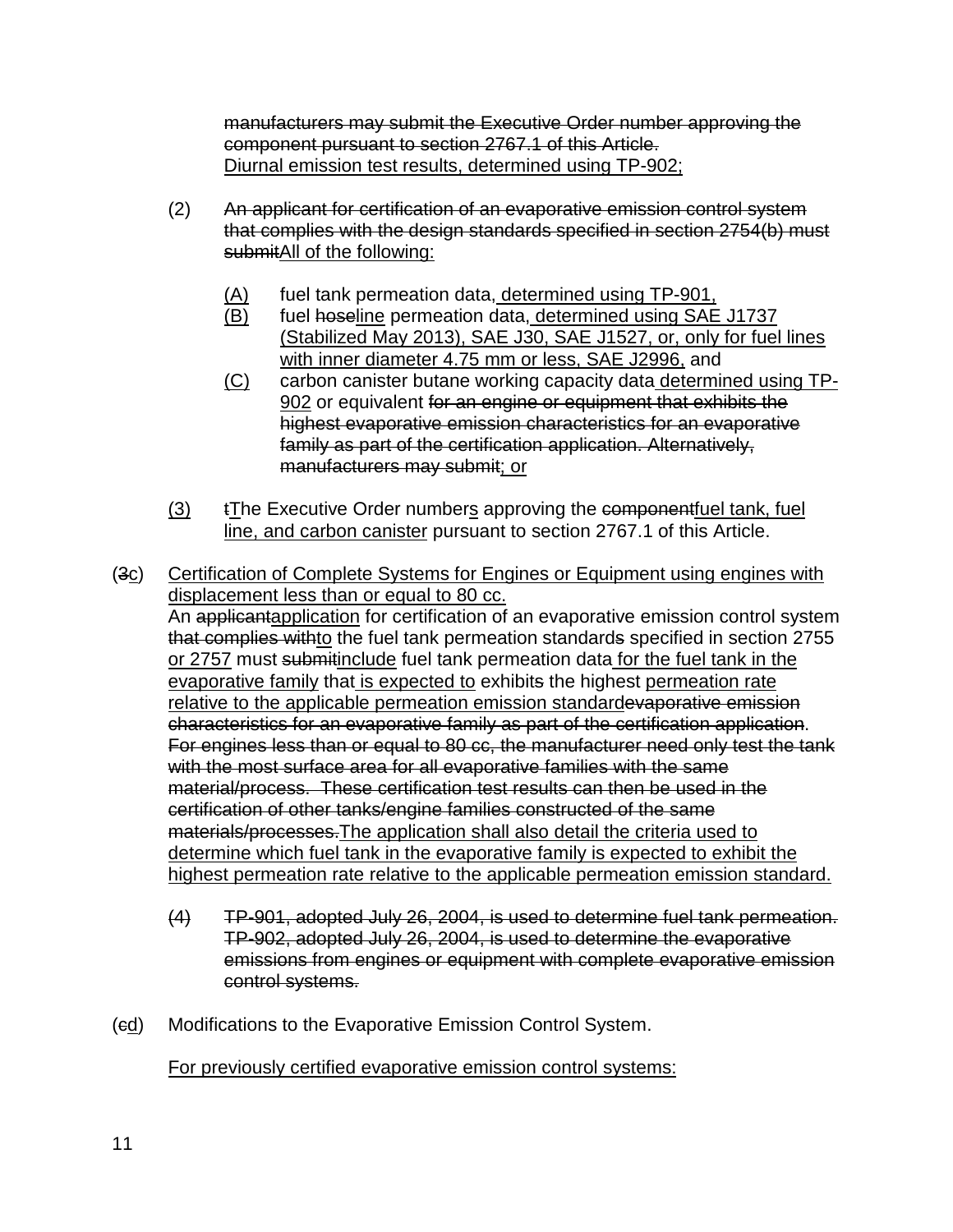- (1) Manufacturers are allowed to Holders may replace the nominal fuel tank and/or-nominal fuel line of a certified evaporative emission control system that complies with the performance-based standards specified in section 2754 for which diurnal emission test results were submitted as part of the certification application with an equivalent fuel tank and/or equivalent fuel line. All other evaporative emission control components in a system that complies with the performance-based standards in section 2754 must function similarly and have equivalent or better performance to those components used to certify the control system.
- (2) Modification of any certified evaporative emission control systems in any manner other than replacement of the nominal tanks and/or-fuel lines with equivalent fuel tanks and/or fuel lines invalidates the certification of the control system. When any evaporative emission control system's certification is invalidated due to an unapproved modification, a new certification is required per CP-902, adopted July 26, 2004, or CP-902 adopted July 26, 2004, and amended September 18, 2017, as applicable, depending on the model year.
- (3) Manufacturers are required to Holders shall notify the Executive Officer in writing of any modification of any certified evaporative emission control system. The notification must include a statement citing the basis for the equivalent fuel tank and/or fuel line determination.
- (de) Reduced Certification Requirements. Manufacturers meeting the requirements of section 2766 of this Article must be certified annually by the Air Resources Board by submitting a Letter of Conformance. The Letter of Conformance must include, at a minimum, a statement citing the basis for complying with section 2766. An Executive Order of Certification for such engines or equipment must be obtained prior to the sale or lease, or the offering for sale or lease, or the delivery or importation for introduction into commerce in California of such engines or equipment in California.
- (f) A Holder whose Executive Order has been suspended or revoked must submit diurnal emission test results, determined using TP-902, for all evaporative families using engines with displacement greater than 80 cc, as described in subsection (b) of this section, according to the following schedule:
	- (1) For one model year after the first finding of noncompliance;
	- (2) for five model years after the second finding of noncompliance; and
	- (3) for ten model years after any subsequent finding of noncompliance.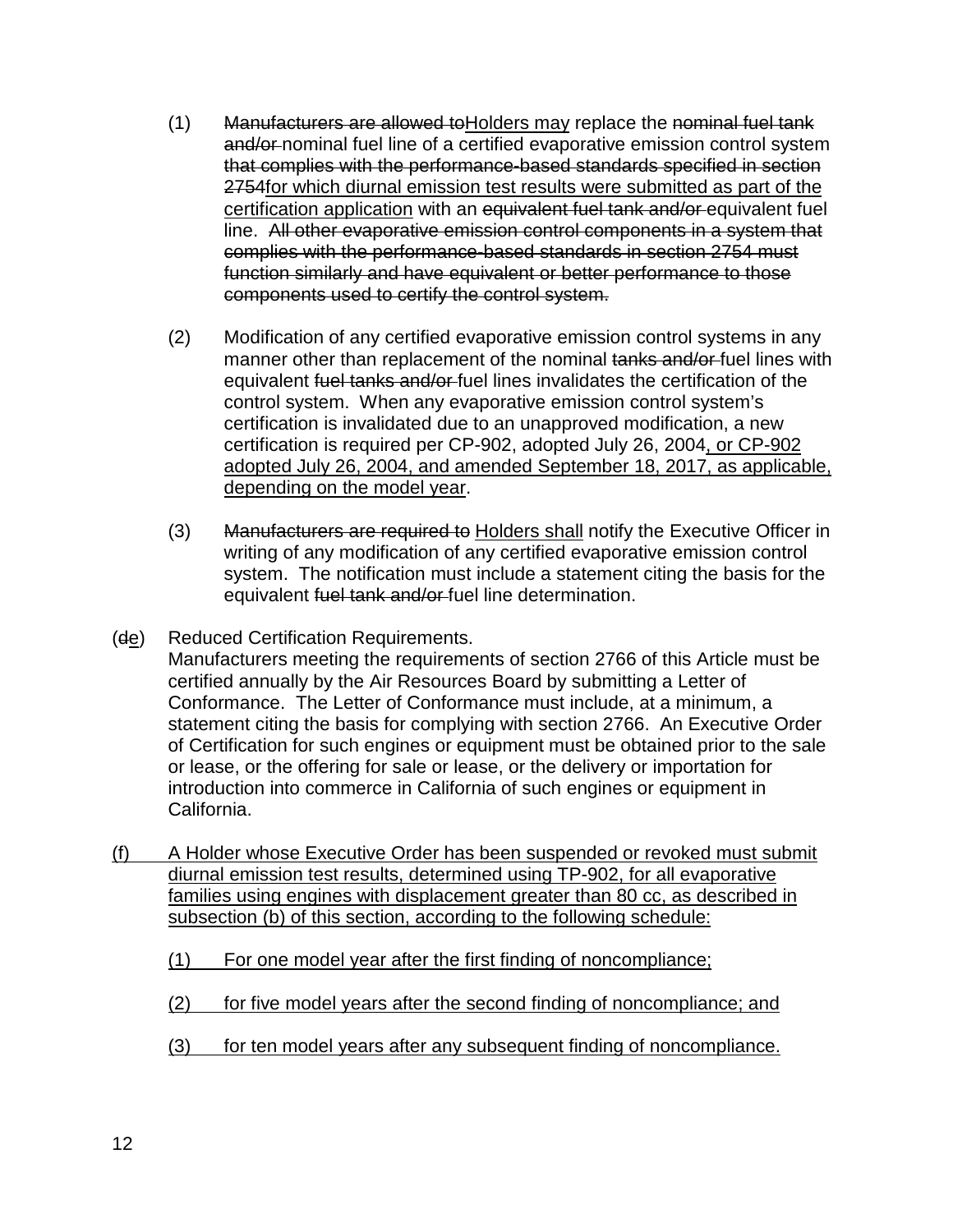NOTE: Authority cited: Sections 39600, 39601 and 43013, Health and Safety Code. Reference: Section 43013, Health and Safety Code.

# **§2754. EvaporativeDiurnal Emission Performance and Design Standards.**

(a) The totable 1 below specifies the evaporative diurnal emission performance and design standards for small off-road engines, and equipment that use small offroad engines, with displacements greater than 80 cc, on and after the model years indicated.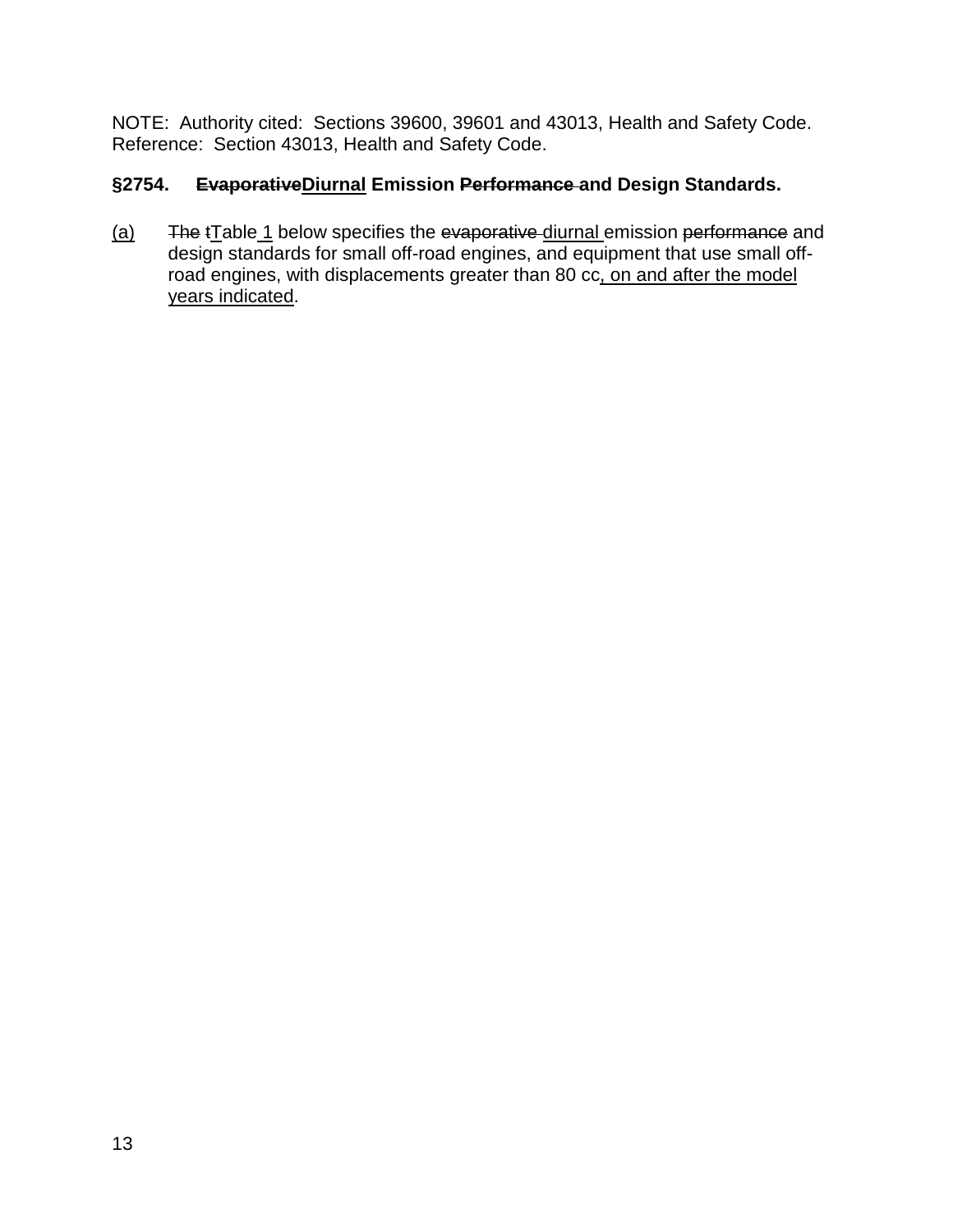**Table 1 EvaporativeDiurnal Emission and Design Standards**

|                                                                                                 | <b>Performance</b>                                                                                                                                                                          | Design StandardsRequirements Section 2754(b)                                                                                                                      |                                                                                                                                                                  |                                                                                                                                                                     |
|-------------------------------------------------------------------------------------------------|---------------------------------------------------------------------------------------------------------------------------------------------------------------------------------------------|-------------------------------------------------------------------------------------------------------------------------------------------------------------------|------------------------------------------------------------------------------------------------------------------------------------------------------------------|---------------------------------------------------------------------------------------------------------------------------------------------------------------------|
| <b>Effective</b><br><b>Date</b><br><b>Model Year</b>                                            | <b>Requirements</b><br>Section $2754(a)^4$<br><b>Diurnal Emission</b><br><b>Standards Grams</b><br><b>HC/day</b><br>(g organic<br>material<br>hydrocarbon<br>equivalent-day <sup>-1</sup> ) | <b>Fuel HoseLine</b><br><b>Permeation</b><br><b>Emission Standard<sup>1</sup></b><br>Grams ROG/m <sup>2</sup> /day<br>(g ROG-m <sup>-2</sup> -day <sup>-1</sup> ) | <b>Fuel Tank</b><br>Permeation <sup>2</sup><br><b>Emission</b><br><b>StandardGrams</b><br>ROG/m <sup>2</sup> /day<br>$(g$ ROG $\cdot m^{-2}$ day <sup>-1</sup> ) | Carbon Canister <sup>3</sup><br>or Equivalent<br><b>Butane Working</b><br><b>Capacity Standard</b><br>Grams HC (g<br>organic material<br>hydrocarbon<br>equivalent) |
|                                                                                                 |                                                                                                                                                                                             | Displacement Category: Walk-Behind Mowers                                                                                                                         |                                                                                                                                                                  |                                                                                                                                                                     |
|                                                                                                 |                                                                                                                                                                                             | >80 cc - <225 cc                                                                                                                                                  |                                                                                                                                                                  |                                                                                                                                                                     |
| 2006                                                                                            | <b>None</b>                                                                                                                                                                                 | 15                                                                                                                                                                | <b>None</b>                                                                                                                                                      | <b>None</b>                                                                                                                                                         |
| <b>2007 and</b><br>2008                                                                         | 1.3                                                                                                                                                                                         | N/A                                                                                                                                                               | N/A                                                                                                                                                              | N/A                                                                                                                                                                 |
| 2009                                                                                            | 1.0                                                                                                                                                                                         | N/A                                                                                                                                                               | N/A                                                                                                                                                              | N/A                                                                                                                                                                 |
| Displacement Category: Non Walk-Behind Mowers<br>> 80 cc - < 225 cc (except Walk-Behind Mowers) |                                                                                                                                                                                             |                                                                                                                                                                   |                                                                                                                                                                  |                                                                                                                                                                     |
| 2006                                                                                            | <b>None</b>                                                                                                                                                                                 | 15                                                                                                                                                                | <b>None</b>                                                                                                                                                      | <b>None</b>                                                                                                                                                         |
| 2007<br>through<br>2011                                                                         | $1.20 + 0.056*$ tank<br>vol. x nominal<br>capacity (liters)                                                                                                                                 | 15                                                                                                                                                                | 2.5                                                                                                                                                              | <b>Specified in TP-902</b>                                                                                                                                          |
| 2012                                                                                            | $0.95 + 0.056*$ tank<br>vol. x nominal<br>capacity (liters)                                                                                                                                 | 15                                                                                                                                                                | 1.5                                                                                                                                                              | <b>Specified in TP-902</b>                                                                                                                                          |
|                                                                                                 |                                                                                                                                                                                             |                                                                                                                                                                   |                                                                                                                                                                  |                                                                                                                                                                     |
| Displacement Category: > ≥ 225 cc<br><b>2006 and</b>                                            |                                                                                                                                                                                             |                                                                                                                                                                   |                                                                                                                                                                  |                                                                                                                                                                     |
| 2007                                                                                            | <b>None</b>                                                                                                                                                                                 | 15                                                                                                                                                                | <b>None</b>                                                                                                                                                      | <b>None</b>                                                                                                                                                         |
| 2008                                                                                            | $1.20 + 0.056*$ tank<br>vol. x nominal<br>capacity (liters)                                                                                                                                 | 15                                                                                                                                                                | 2.5                                                                                                                                                              | <b>Specified in TP-902</b>                                                                                                                                          |
| 2010 <sup>4</sup>                                                                               | <b>None</b>                                                                                                                                                                                 | 15                                                                                                                                                                | <b>None</b>                                                                                                                                                      | Specified in TP-902                                                                                                                                                 |
| 2013                                                                                            | $1.20 + 0.056*$ tank<br>vol. x nominal<br>capacity (liters)                                                                                                                                 | 15                                                                                                                                                                | 1.5                                                                                                                                                              | <b>Specified in TP-902</b>                                                                                                                                          |

1 For model year 2006 only, all engines and equipment with displacements > 80 cc - <225 cc must comply with the fuel hoseline permeation emission standarddesign requirement in section 2754(a)(1)(C). For model years 2006 and 2007, all Eengines and equipment with displacements greater than or equal to 225 cc must comply with the fuel hoseline permeation emission standarddesign requirement in section 2754(a)(1)(C) for model years 2006 and 2007 only.

 $2\overline{P}$  Permeation emissions as determined by TP-901. Permeation emissions must be measured to two significant figuresdigits.

 $3$  Canister design requirements and the procedure for determining butane working capacity are specified in TP-902. The Executive Officer may designate technology equivalent to carbon canisters on a case by case basis as part of the certification process per section 27667.

4 Applies to small production volume tanks exempted pursuant to section 2766.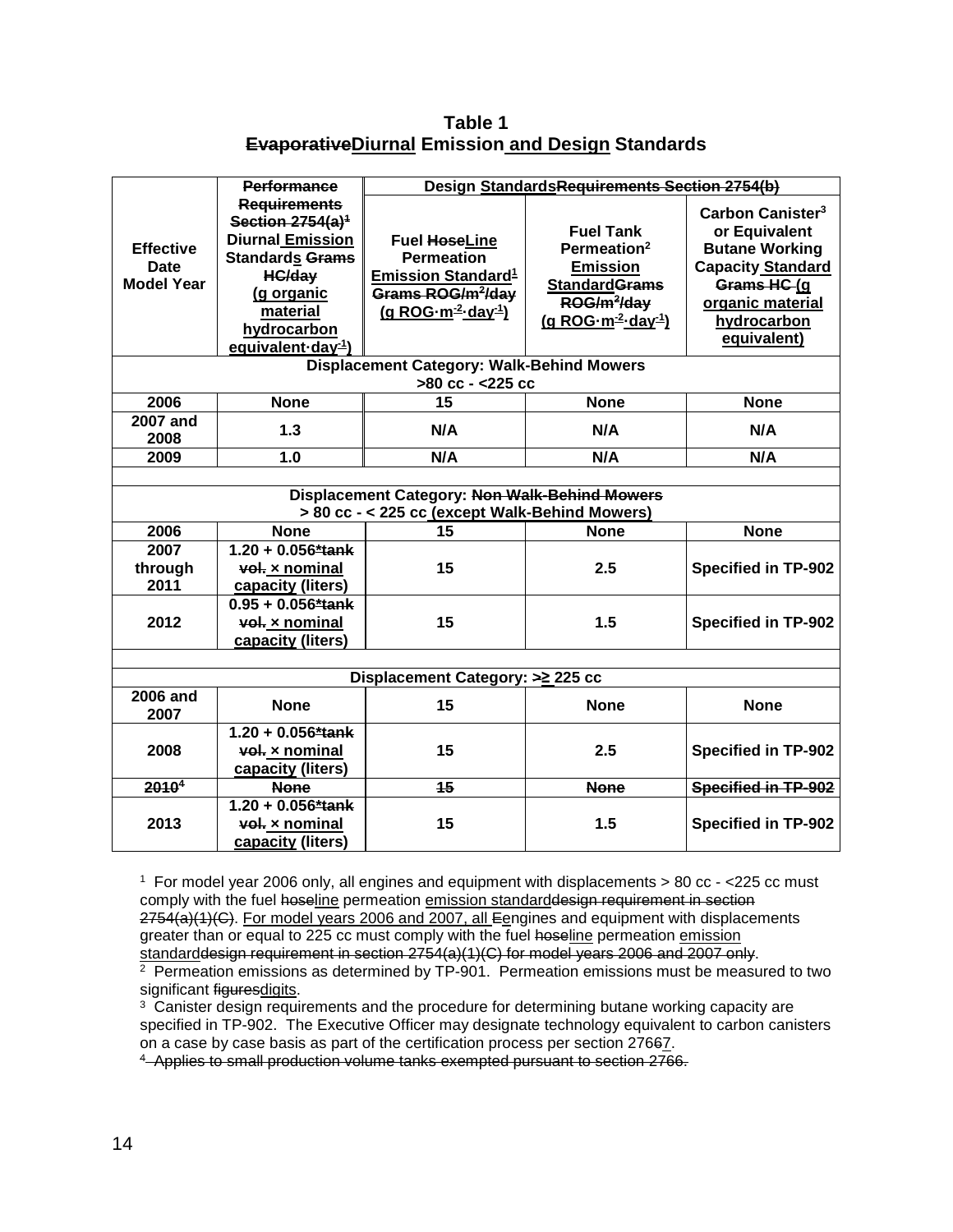- $(a)$  On or after the model year set out in Table 1 of this section 2754, evaporative diurnal emissions from any small off-road engine or equipment unit that uses a small off-road engines certifying under this section 2754(a) with displacement greater than 80 cc must not exceed the performance requirements diurnal emission standards specified in Table 1 of this section 2754.
	- (1b) ManufacturersAn applicant certifying engines or equipment to comply with the diurnal emission standards under this section 2754(a) shall do the following:
		- (A1) Submit a determination in the certification application that running loss emissions are controlled from being emitted into the atmosphere. The Executive Officer must approve the determination for an Executive Order of Certification to be issued. Approval by the Executive Officer is not required if actively purged carbon canisters meeting the requirements of this article are used.
		- (B) Test all evaporative families in accordance with TP-902.
		- (C2) Provide test data in the certification application showing that all fuel lines meet the permeation requirement of 15 grams $/m^2/day$  of ROG per square meter of surface area of the surface in contact with fuel per day when tested with LEV III Certification Gasoline using test procedure SAE J1737 (Issued August 1997Stabilized May 2013), SAE J30, SAE J1527, or, only for fuel lines with inner diameter 4.75 mm or less, SAE J2996, which are incorporated herein by reference. The permeation testing must be conducted at 40ºC, or higher, and ambient pressure using Phase II California Reformulated Certification (CERT) fuel, CE10, CM15, or Indolene. The fuel defined in 40 CFR Part 1060.515(a)(2) or CE10 may be used as an alternative test fuel. Alternatively, manufacturersapplicants can submit the Executive Order number approving the componentfuel lines pursuant to section 2767.1 of this Article.
- (b) On or after the model year set out in Table 1 of section 2754, evaporative emissions from any small off-road engine or equipment that use small off-road engines certifying under this section 2754(b) must not exceed the design requirements specified in Table 1 of section 2754.
	- $(4c)$  Manufacturers An applicant certifying engines or equipment to comply with the diurnal emission standards under this section 2754(b) shall also do one of the following:
		- (A) Submit a determination in the certification application that the running loss emissions are controlled from being emitted into the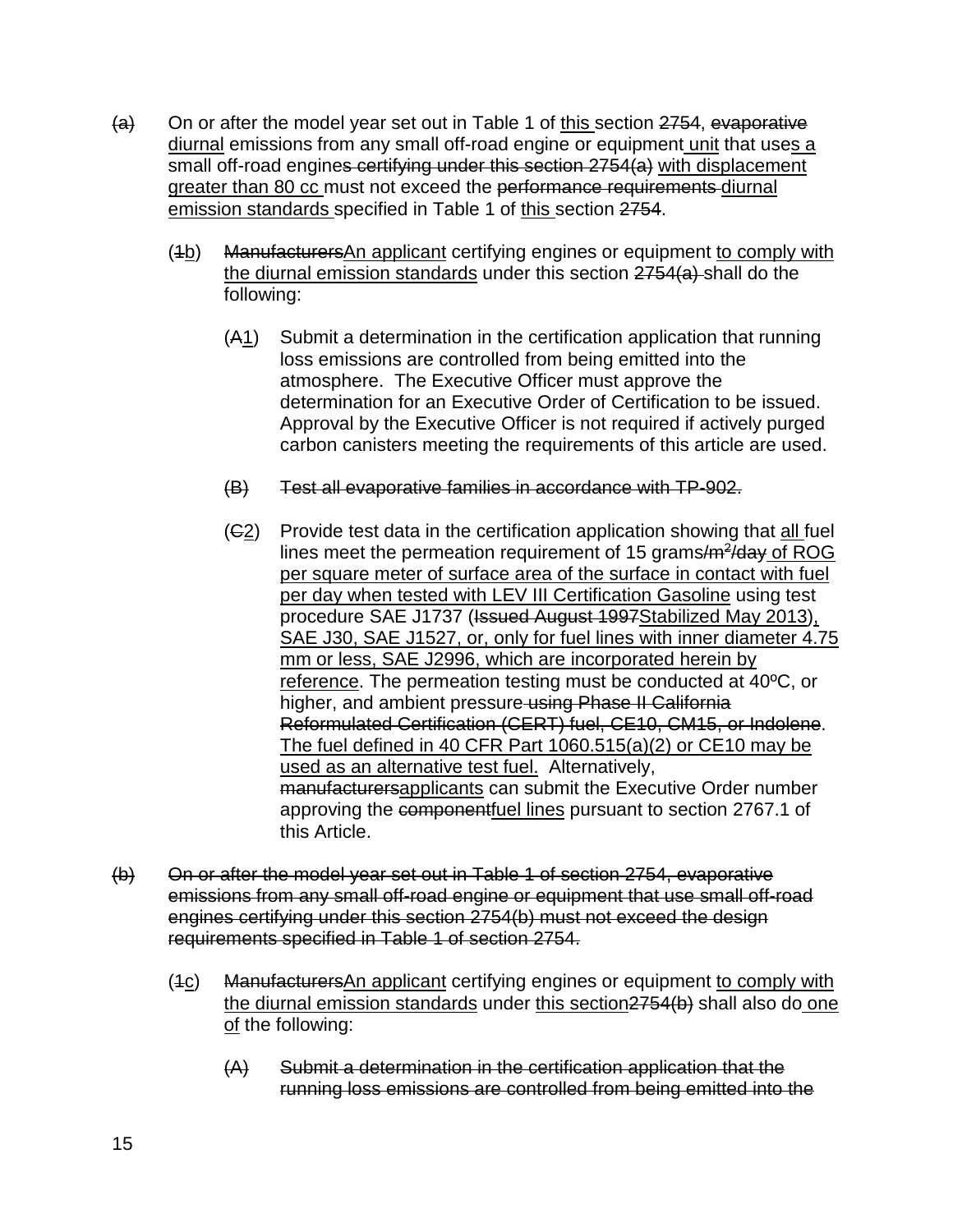atmosphere. The Executive Officer must approve the determination before an Executive Order of Certification can be issued. Approval by the Executive Officer is not required if actively purged carbon canisters meeting the requirements of this article are used.

- (1) Provide diurnal emission test data for the engine or equipment model in the evaporative family that is expected to exhibit the highest diurnal emission rate relative to the applicable diurnal emission standard, in accordance with TP-902; or
- (B2) Provide test data in the certification application showing that the fuel tank and carbon canister meet the applicable design requirements standards listed in Table 1 of this section. Provide test data in the certification application showing that fuel lines meet the permeation requirement of 15 grams/ $m^2$ /day using test procedure SAE J1737 (Issued August 1997). The permeation testing must be conducted at 40ºC, or higher, and ambient pressure using Phase II California Reformulated Certification (CERT) fuel, CE10, CM15, or Indolene. Alternatively, manufacturersan applicant can submit the Executive Order numbers approving the componentfuel tank and carbon canister pursuant to section 2767.1 of this Article.
- (d) For model year 2020 and subsequent model years, if carbon canisters are used in an evaporative emission control system, they must be installed in a way that prevents exposing the carbon to water or liquid fuel.
- (e) For model year 2020 and subsequent model years, all fuel lines must be securely connected to prevent fuel leakage throughout the useful life of the evaporative emission control system. Fuel line assembly testing shall be conducted in accordance with the Fuel Line Assembly Tensile Test in section 5.4 of ANSI/OPEI B71.10-2013, which is incorporated by reference herein.

NOTE: Authority cited: Sections 39600, 39601 and 43013, Health and Safety Code. Reference: Section 43013, Health and Safety Code.

### **§2754.1. Certification Averaging and Banking.**

(a) Applicability - The averaging requirements specified in this section 2754 apply only to engines or equipment with complete evaporative emission control systems certified to the diurnal emission performance standards specified in section 2754(a) or 2757 of this Article and tested according to TP-902. Participation in the certification averaging and banking program is voluntary. The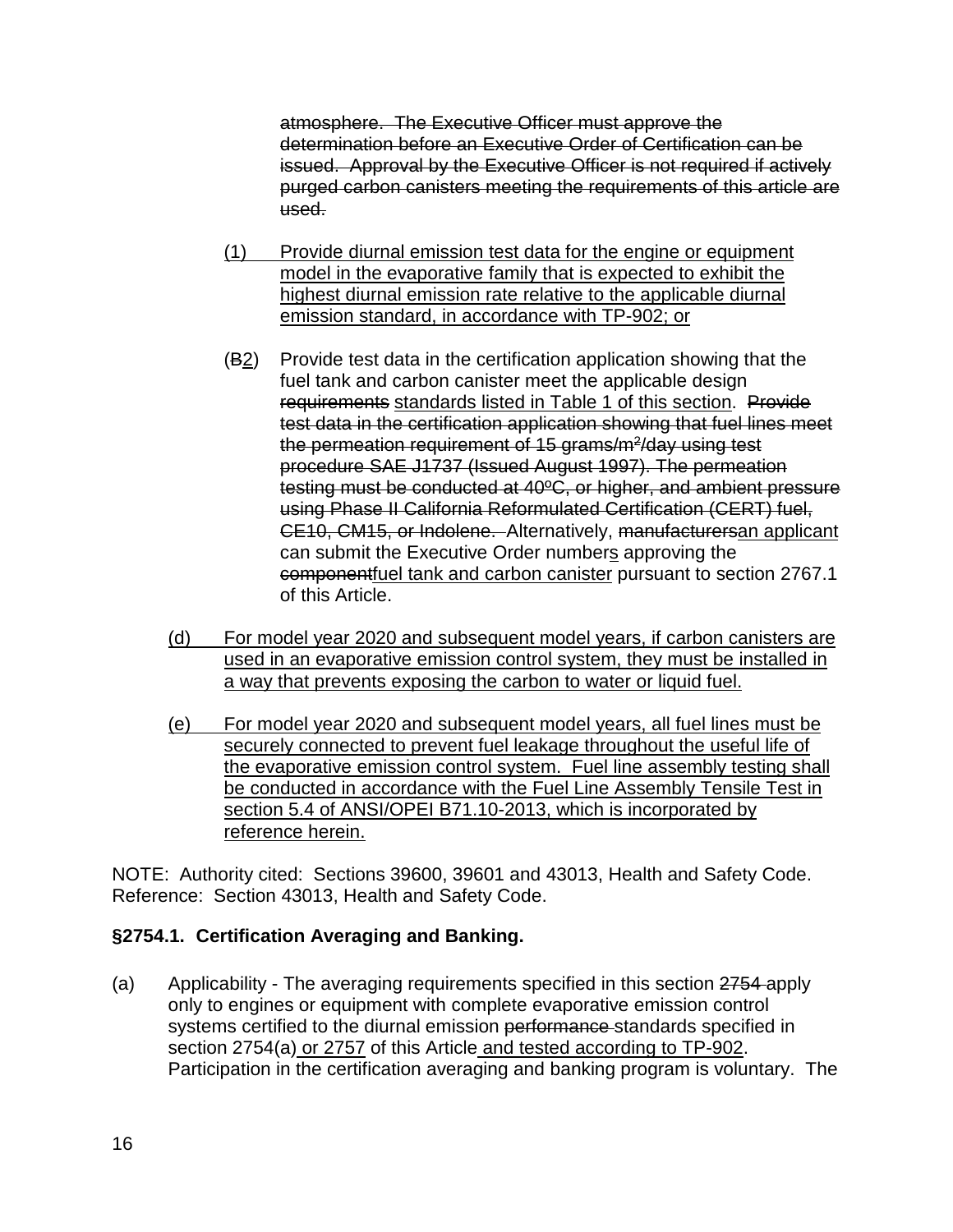provisions of this section are applicable only for determining compliance with this section.

- (b) General  $p$ Provisions.
	- (1) The certification averaging and banking provisions for diurnal emissions from eligible engines and equipment are described in this section.
	- (2) A manufacturer Holder of an Executive Order for an evaporative family subject to this Article may use the averaging and banking provisions of this section 2754 for the purpose of creating diurnal emissions credits.
	- (3) A manufacturerHolder shall not include in its calculation of credit generation and may exclude from its calculation of credit usage, any new engines or equipment not subject to this Article.
	- (4) A manufacturerHolder may include its entire inventory of an evaporative family subject to this Article in calculating the diurnal emissions credit for a given model year.
	- (5) A manufacturerHolder shall certify an evaporative familiesfamily to an EMEL and shall determine an Evaporative Family Emission Limit Differential (EFELD). The EFELD is declared calculated by an engine or equipment manufacturerHolder and can be positive or negative subject to the limitations in subsections (b)(6) and (b)(7) of this section, provided the sum of the manufacturer's Holder's projected balance of credits from all credit transactions for each engine class in a given model year is greater than or equal to zero, as determined under subsection (e). The EFELD is determined based on the diurnal test results, in accordance with TP-902, of the worst case model of engine or equipment within an evaporative family expected to exhibit the highest diurnal emission rate relative to the applicable diurnal emission standard. The worst case model of engine or equipment is defined as the engine or equipment expected to produce the highest negative or the smallest positive EFELD within the family on a per unit basis. The EFELD is calculated by setting the EMEL for the model of engine or equipment tested at a level above the diurnal test results and then subtracting the EMEL from the applicable diurnal emission standard level for the model.
		- (A) A manufacturerHolder of an Executive Order for an evaporative family with a negative EFELD shall obtain positive emission credits sufficient to address the associated credit shortfall within the time period set out in subsection (b)(8) below.
		- (B) An evaporative family with a positive EFELD may generate positive emission credits for averaging, or banking, or a combination thereof.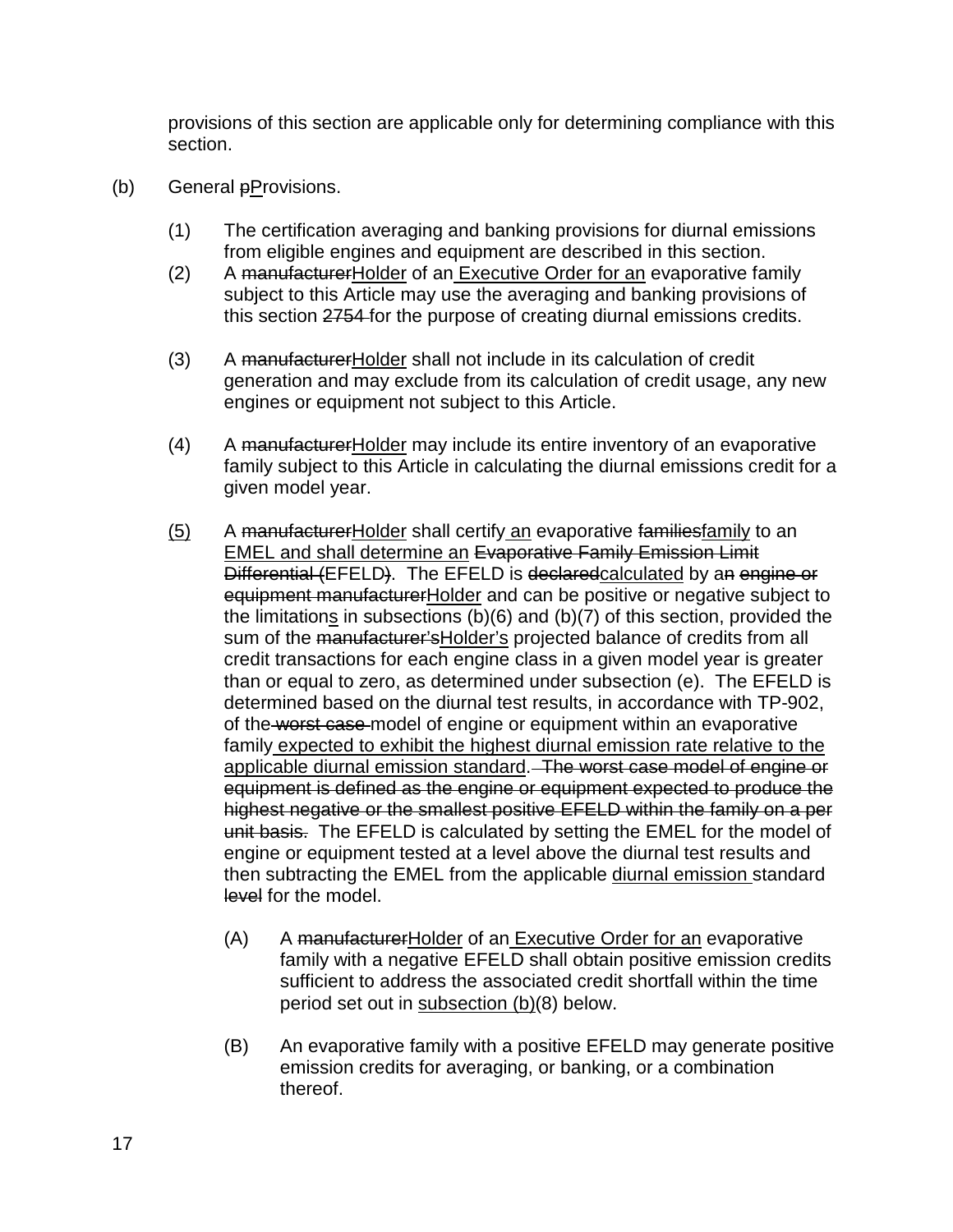- (6) No walk-behind mowers within an evaporative family may have diurnal emissionsan EMEL greater than 1.5 times the applicable diurnal standard in section 2754(a).
- (7) No model of Class I or Class II engine or equipment (excluding walkbehind mowers) within an evaporative family may have diurnal emissionsan EMEL greater than 3.0 times the applicable diurnal standard in section 2754(a).
- (8) A manufacturer Holder must demonstrate compliance with this section within 270 days of the end of the model year.
- (9) No new Executive Order of Certifications will be issued to the manufacturer Holder until a plan to make up the emissions deficit plus a penal amount of 25% of the deficit has been approved by the Executive Officer.
- (10) The failure of a manufacturer Holder to comply with the diurnal emissions standards in accordance with this section 2754 shall be grounds for revocation or suspension of the Executive Order of Certification in accordance with section 2770. A revocation under this provision shall be deemed to revoke the Executive Order of Certification *ab initio*.
- (11) The failure of a manufacturerHolder to submit the plan required in subsection (b)(9) above within 270 days of the end of a model year shall be grounds for revocation or suspension of the Executive Order of Certification in accordance with section 2770. A revocation under this provision shall be deemed to revoke the Executive Order of Certification *ab initio*.
- (c) Averaging.
	- (1) Negative credits from evaporative families with negative EFELDs must be offset by positive credits from evaporative families having positive EFELDs, as allowed under the provisions of this section. Averaging of credits in this manner is used to determine compliance under subsection  $(e)(2)$ .
	- (2) Subject to the provisions in subsection (b)(9), credits used in averaging for a given model year may be obtained from credits generated in the same model year by another evaporative family, or credits banked in previous model years<sub>7</sub>. The restrictions of this subsection notwithstanding, credits from a given model year may be used to address credit needs of previous model year engines.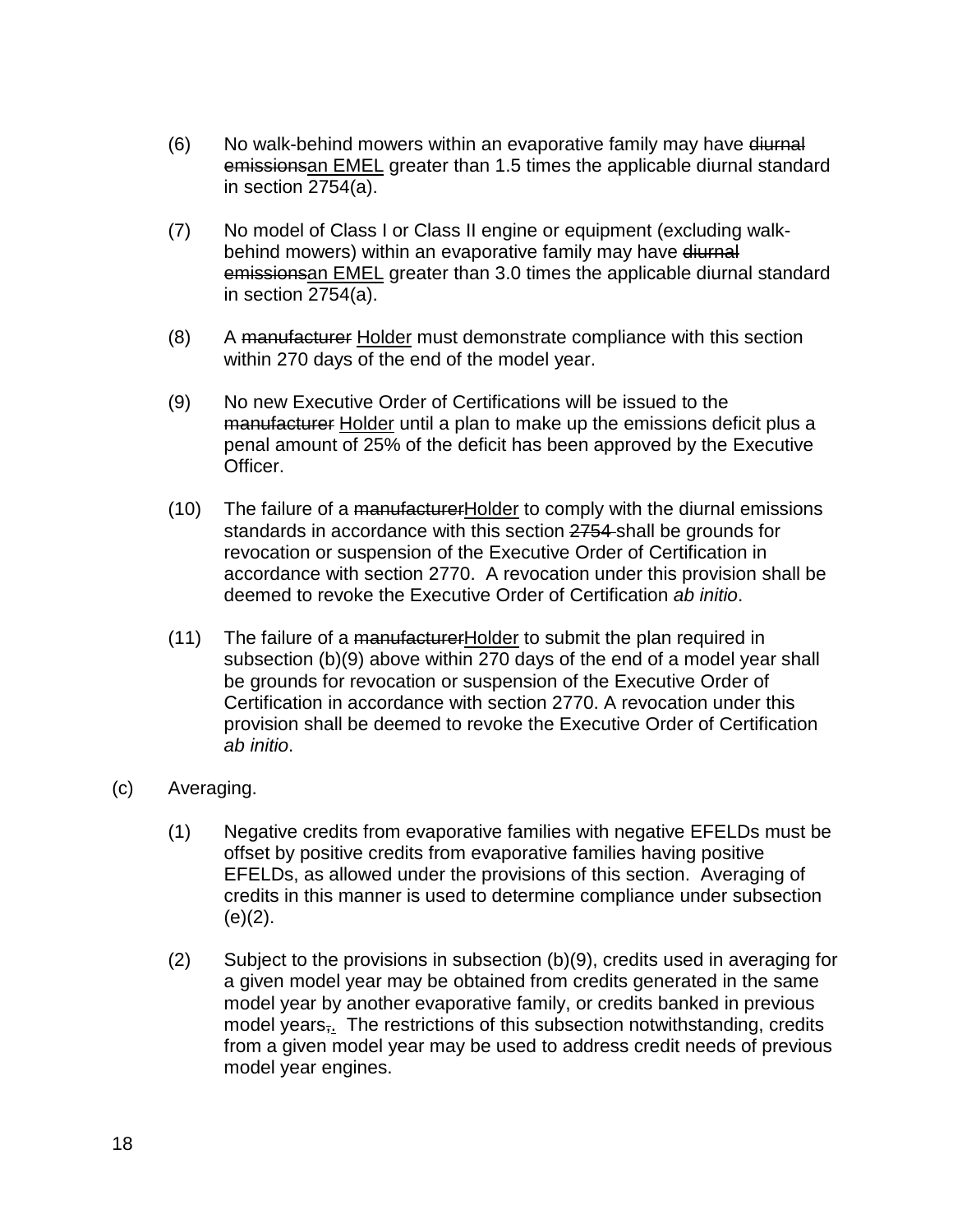#### (d) Banking.

- (1) Beginning with the 2007 model year, a manufacturer Holder of an Executive Order for an evaporative family with a positive EFELD for model year 2007 and subsequent engines and equipment may bank credits in that model year for use in averaging. Positive credits may be banked only according to the requirements of subsection (e)(1) of this section.
- (2) A manufacturer Holder may bank emission credits only after the end of the model year and after ARB has reviewed the manufacturer's Holder's endof-year reports. During the model year and before submittal of the end-ofyear report, credits originally designated in the certification process for banking will be considered reserved and may be redesignated for averaging in the end-of-year report and final report.
- (3) A manufacturerHolder may use credits claimed from a previous model year that have not been approved by the ARB<sub>7</sub> in an averaging calculation pending the review of the ARB. In the event such review does not substantiate the amount of credits claimed, an Executive Order will not be issued until a plan to make up the emissions deficit has been approved by the Executive Officer.
- (4) Commencing with the 2018 model year, any previously banked diurnal emission credits and any new diurnal emission credits earned can be used for up to five years. In the sixth year, any unused diurnal credits will expire. (For example, if a 2018 model year evaporative family earns diurnal emission credits, those diurnal emission credits may be used or banked until the 2023 model year. Any remaining banked diurnal emission credits earned within the 2018 model year will be invalid for use in the 2024 and subsequent model years.)
- (e) Credit Calculation and ManufacturerHolder Compliance with Emission Standards.
	- (1) For each evaporative family, diurnal emission credits (positive or negative) are to be calculated according to the following equations and rounded to the nearest tenth of a gram. Consistent units with two significant digits are to be used throughout the equations.

EFELD = Applicable diurnal emission standard-level - EMEL

Credits = EFELD x× SalesProduction Volume

Where: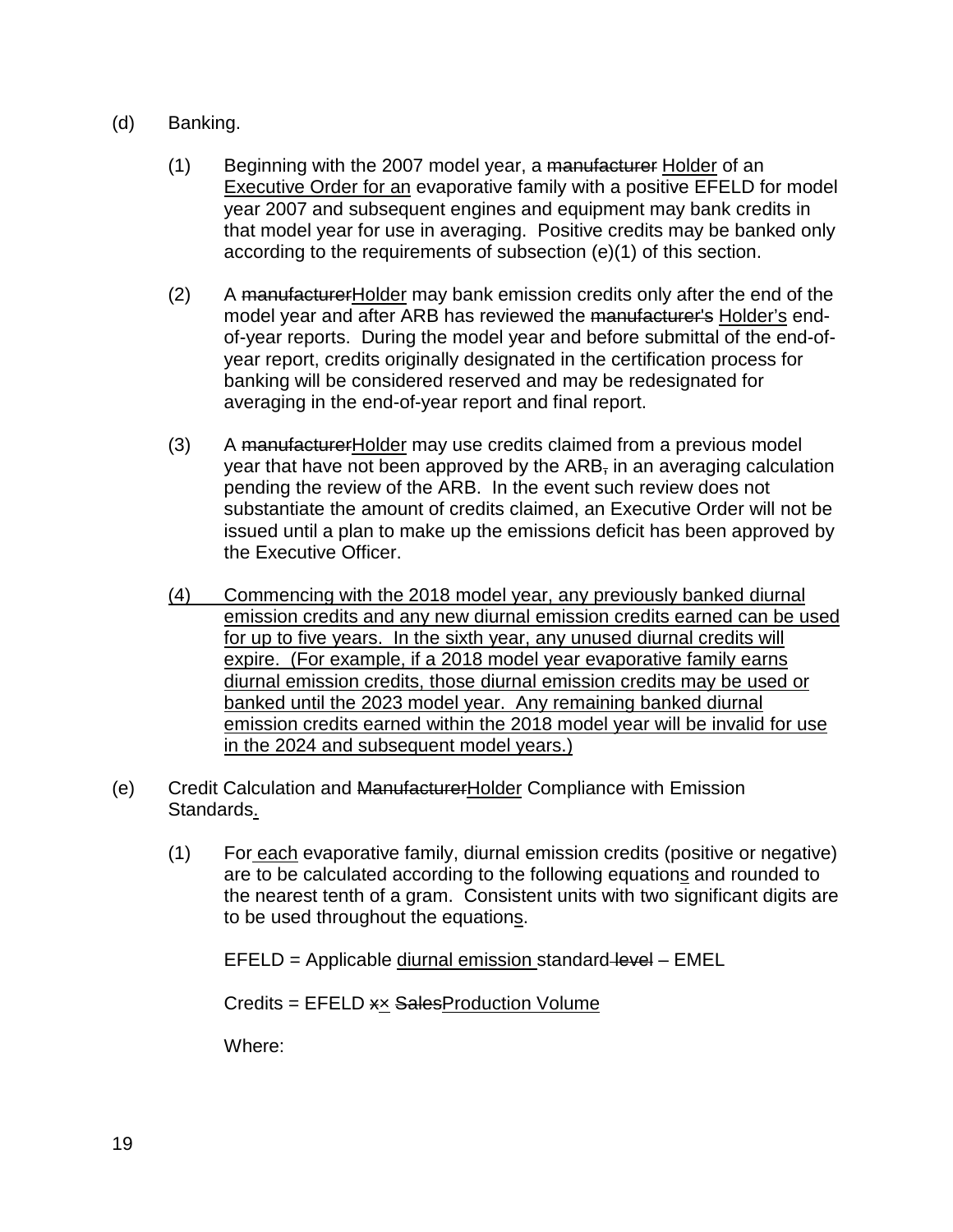$EMEL =$  the declared evaporative model emission limit for the model tested within the evaporative family in grams

 $EFELD =$  the calculated evaporative family emission limit differential for the evaporative family in grams

#### Production Volume is as defined in section 2752(a)(21)

Sales = the total Sales for all models within a given evaporative family

Sales or Eligible Sales means the actual or calculated sales of an evaporative family in California for the purposes of averaging and banking. Upon Executive Officer approval, an engine or equipment manufacturer may calculate its eligible sales through market analysis. Because of the multiple steps in the product distribution chain and confidential nature of sales information for many retailers and original equipment manufacturers an educated and consistent estimate with the best available documentation will be acceptable as the final report of sales in California. Actual sales are sales calculated at the end of a model year on that model year's production, rather than estimates of production. Actual sales volume is used in determining actual credits for end-of-year compliance determination.

- (2) Manufacturer Holder compliance with this section is determined on a corporate average basis at the end of each model year. A manufacturer Holder is in compliance when the sum of positive and negative emission credits it holds is greater than or equal to zero.
- (f) Certification Using Credits.
	- (1) For certification relying on averaging or banking of credits, a manufacturer Holder shall:
		- (A) Submit a statement that the engines for which certification is requested will not, to the best of the manufacturer's Holder's knowledge, cause the manufacturer Holder to be in noncompliance under subsection (e)(2) when all credits are calculated for all the manufacturer'sHolder's engine evaporative families.
		- (B) DeclareCalculate an EFELD for the evaporative family. The EFELD must be calculated to two significant digits.
		- (C) Indicate the projected number of emission credits generated/needed for this each evaporative family; based on the projected applicable eligible salesproduction volume, the EMEL,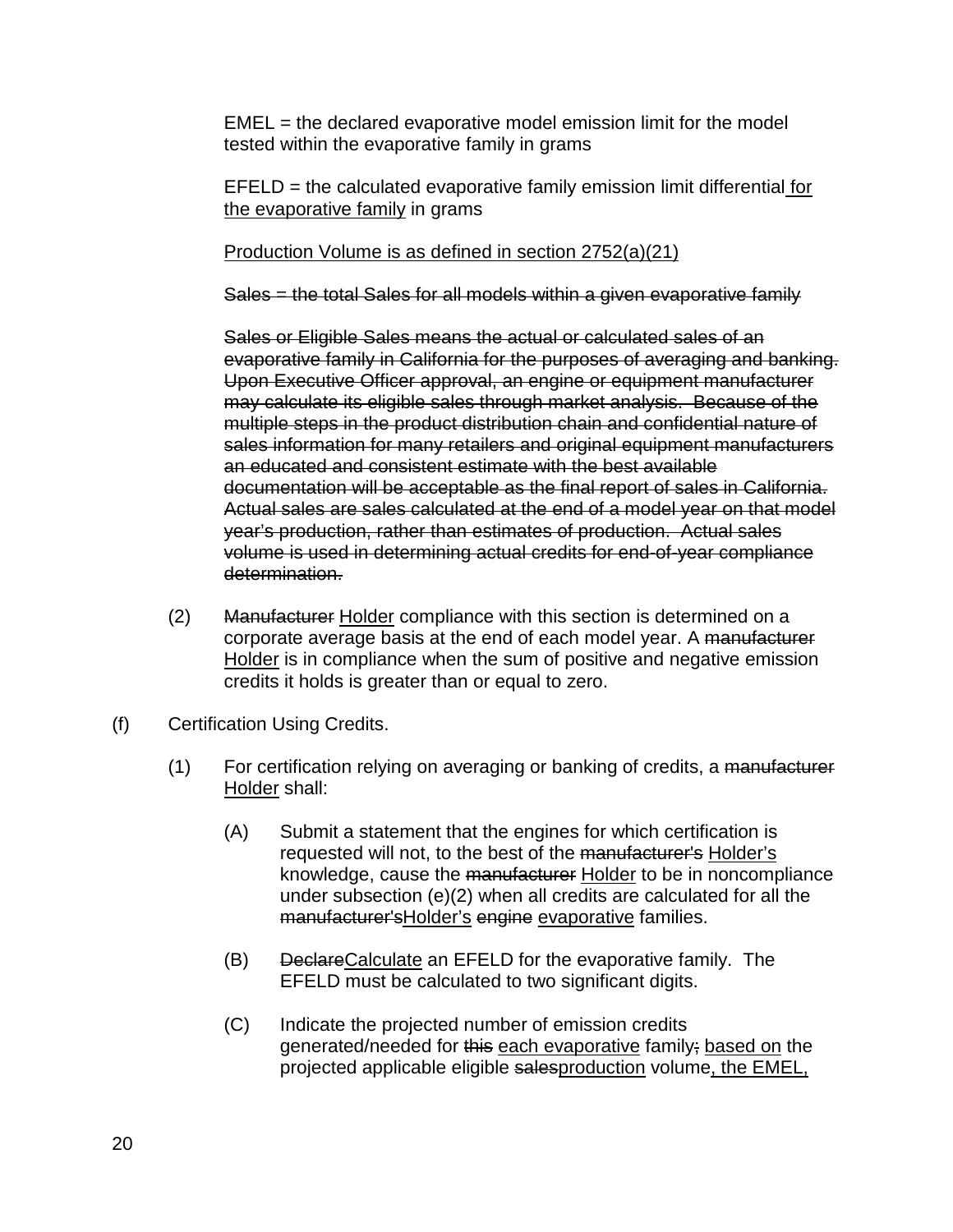and the EFELDand the values required to calculate credits as given in section 2754(e).

- (D) Submit calculations in accordance with section  $2754(e)$   $2754.1(e)$ of projected emission credits (positive or negative) based on production projections for each evaporative family.
- $(E)$  (i) If the an evaporative family is projected to generate negative emission credits, state specifically the source (manufacturerHolder/evaporative family or reserved) and quantity of the credits necessary to offset the credit deficit according to projected production.
	- (ii) If the evaporative family is projected to generate positive emission credits, state specifically the recipient (manufacturerHolder/evaporative family or reserved) and quantity of the credits used to offset a deficit banked according to where the projected credits will be applied.
- (2) The manufacturer A Holder may supply the information required above in section  $2754(f)(1)(C)$  2754.1(f)(1)(C), (D), and (E) by use of a spreadsheet detailing the manufacturer's Holder's annual production plans and the credits generated or consumed by each evaporative family.
- (3) The manufacturer Holder bears the burden of establishing to the satisfaction of the Executive Officer that the conditions upon which the Executive Order was issued were satisfied.
- (4) Projected credits based on information supplied in the certification application may be used to obtain an Executive Order. However, any such credits may be revoked based on review of end-of-year reports, follow-up audits, and any other verification steps considered appropriate by the Executive Officer.
- (g) Maintenance of rRecords.
	- (1) The manufacturer A Holder shall establish, maintain, and retain the following adequately organized and indexed records for each evaporative family:
		- $(A)$  ARB evaporative family identification code,
		- (B) Declared EFELD, EMEL for each model within the evaporative family;
		- $(C)$  Projected salesproduction volume for the model year<sub> $5$ </sub> and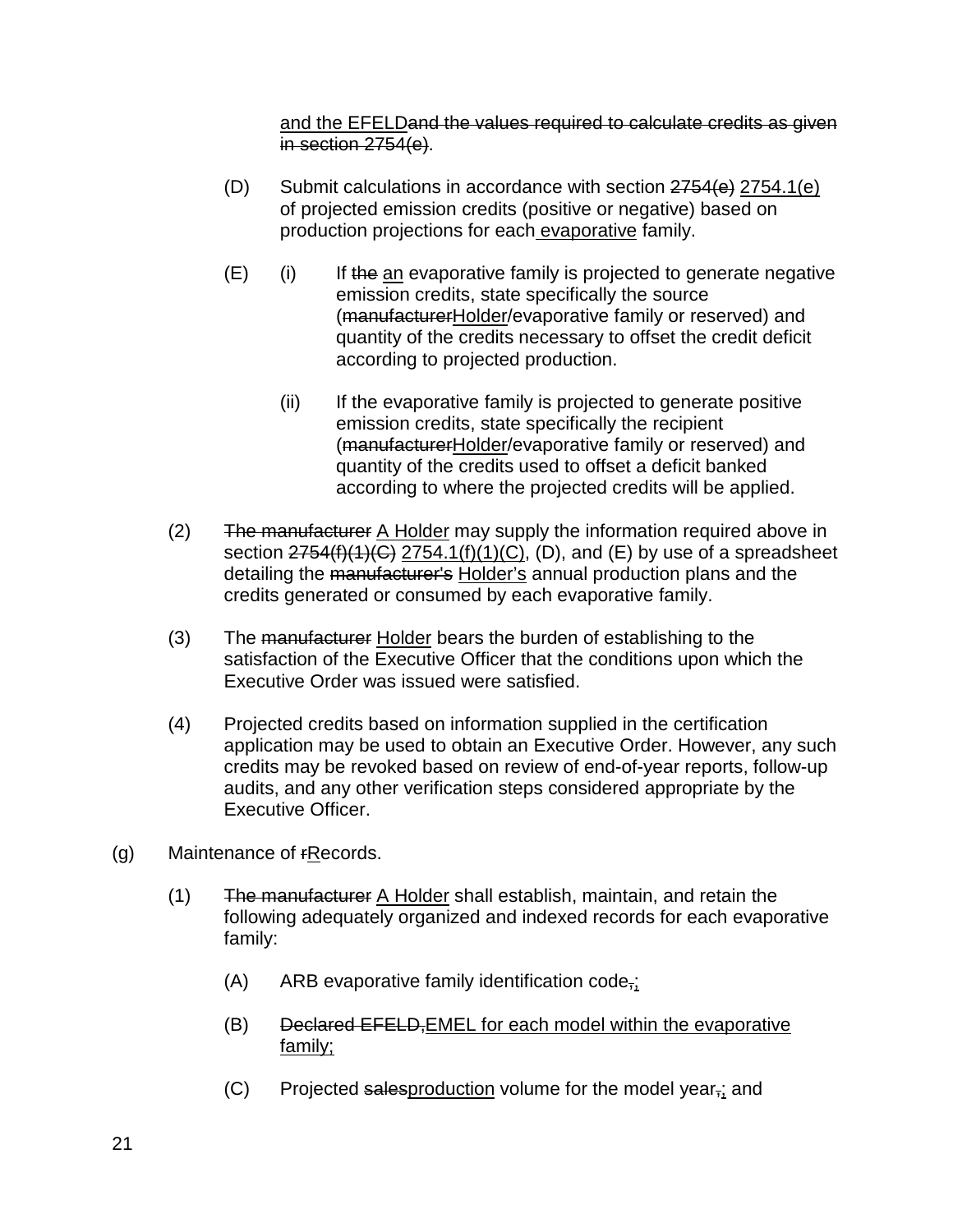- (D) Records appropriate to establish the quantities of engines or equipment that constitute eligible salesproduction volume for each evaporative family.
- $(2)$  The manufacturer A Holder shall retain all records required to be maintained under this section for a period of eight years from the due date for the end-of-model year report. Records may be retained as hard copy, CD-ROM, diskettes, and so forth, depending on the manufacturer's Holder's record retention procedure; provided, that in every case all information contained in the hard copy is retained.
- (3) Nothing in this section limits the Executive Officer's discretion in requiring the manufacturer a Holder to retain additional records or submit information not specifically required by this section.
- (4) A manufacturer Holder shall submit all information requested by the Executive Officer within 30 days of the date of such request.
- (5) The Executive Officer may revoke or suspend the Executive Order for an evaporative family for which the manufacturer Holder fails to retain the records required in this section or to provide such information to the Executive Officer upon request. No new Executive Orders will be issued to the manufacturer Holder until the requested records are made available and/or a plan that describes the records to be retained as required by this section is approved by the Executive Officer.
- (h) End-of-yYear and fFinal rReports.
	- (1) End-of-year and final reports must indicate the evaporative family, the actual salesproduction volume, a description of the method used to determine the production volume, the values required to calculate credits as given in subsection (e), and the number of credits generated/required. Manufacturers Holders shall also submit a description of how and where credit surpluses were dispersed (or are to be banked) and/or how and through what means credit deficits were met. The report must include a calculation of credit balances to show that the credit summation for each class of engines or equipment is equal to or greater than zero.
	- (2) The calculation of eligible salesproduction volume as defined in subsection (e)(1) of this section 2752(a)(21) for end-of-year and final reports must be based on the location of the point of first retail sale (for example, retail customer or dealer) also called the final product purchase location. Upon advance written request, the Executive Officer will consider A Holder may use other methods to track engines for credit calculation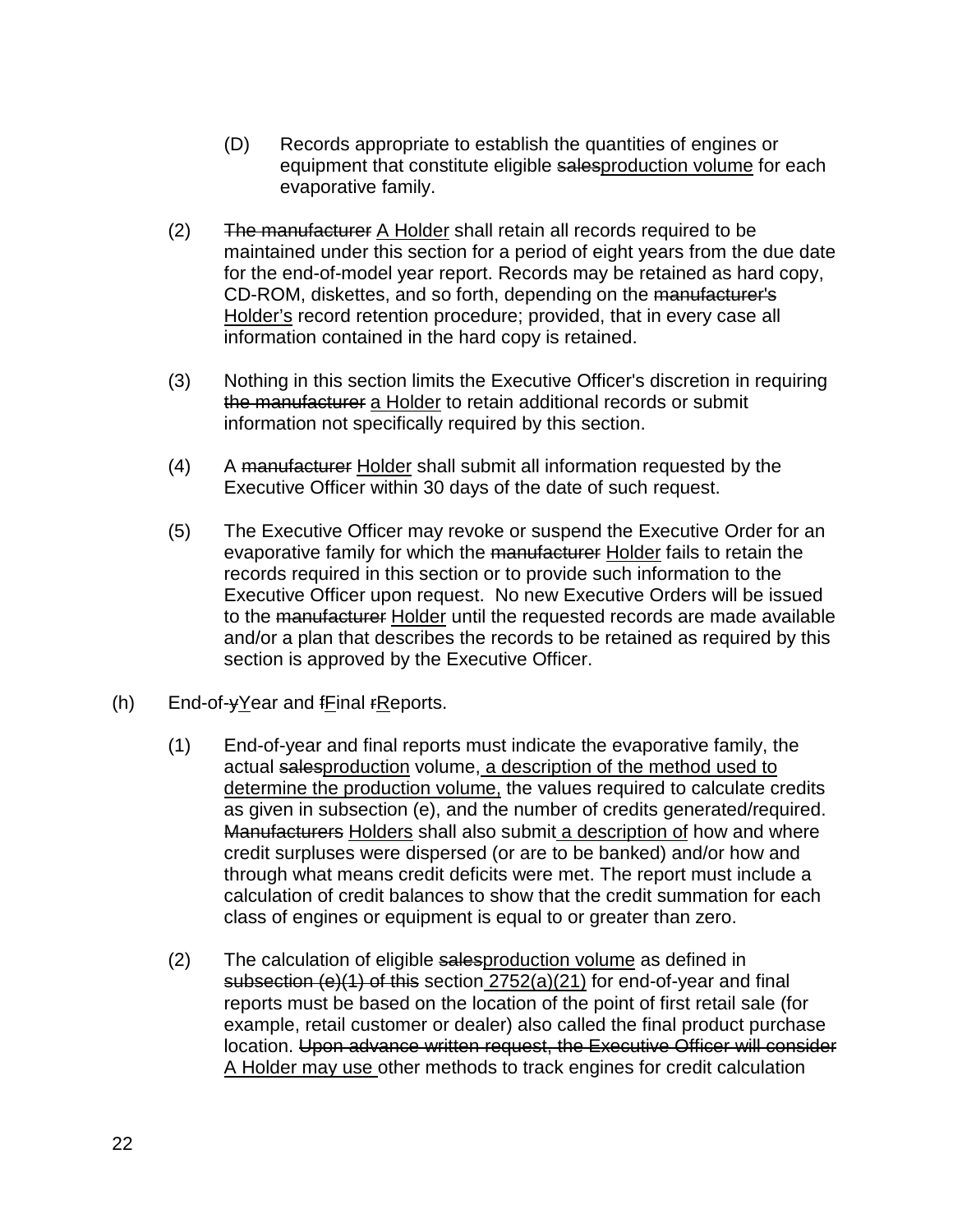purposes, such as shipments to distributors of products intended for sale in California.

- (3) (A) Unless otherwise approved or directed by the Executive Officer, Eend-of-year reports must be submitted within 90 days of the end of the model year to: Chief, Mobile Source Operations Emissions Compliance, Automotive Regulations and Science Division, Air Resources Board, 9528 Telstar, El Monte, CA 91731.
	- (B) Unless otherwise approved or directed by the Executive Officer, final reports must be submitted within 270 days of the end of the model year to: Chief, Mobile Source Operations Emissions Compliance, Automotive Regulations and Science Division, Air Resources Board, 9528 Telstar, El Monte, CA 91731.
- (4) Failure by a manufacturer Holder to submit any end-of-year or final reports in the specified time for any engines or equipment subject to regulation under this section is a violation of this section for each engine or equipment in the evaporative family covered by the report.
- (5) A manufacturer Holder generating credits for banking only who fails to submit end-of-year reports in the applicable specified time period (90 days after the end of the model year) may not use the credits until such reports are received and reviewed by ARB. Use of projected credits pending ARB review is not permitted in these circumstances.
- (6) Errors discovered by ARB or the manufacturer Holder in the end-of-year report, including errors in credit calculation, may be corrected in the final report.
- (7) If ARB or the manufacturer Holder determines that a reporting error occurred on an end-of-year or final report previously submitted to ARB under this section, the manufacturer's Holder's credits and credit calculations must be recalculated. Erroneous positive credits will be void except as provided in subsection (h) of this section. Erroneous negative credit balances may be adjusted by ARB.
- (8) If within 270 days of the end of the model year, ARB review determines a reporting error in the manufacturer's Holder's favor (that is, resulting in an increased credit balance) or if the manufacturer discovers such an error within 270 days of the end of the model year, ARB must restore the credits for use by the manufacturerHolder.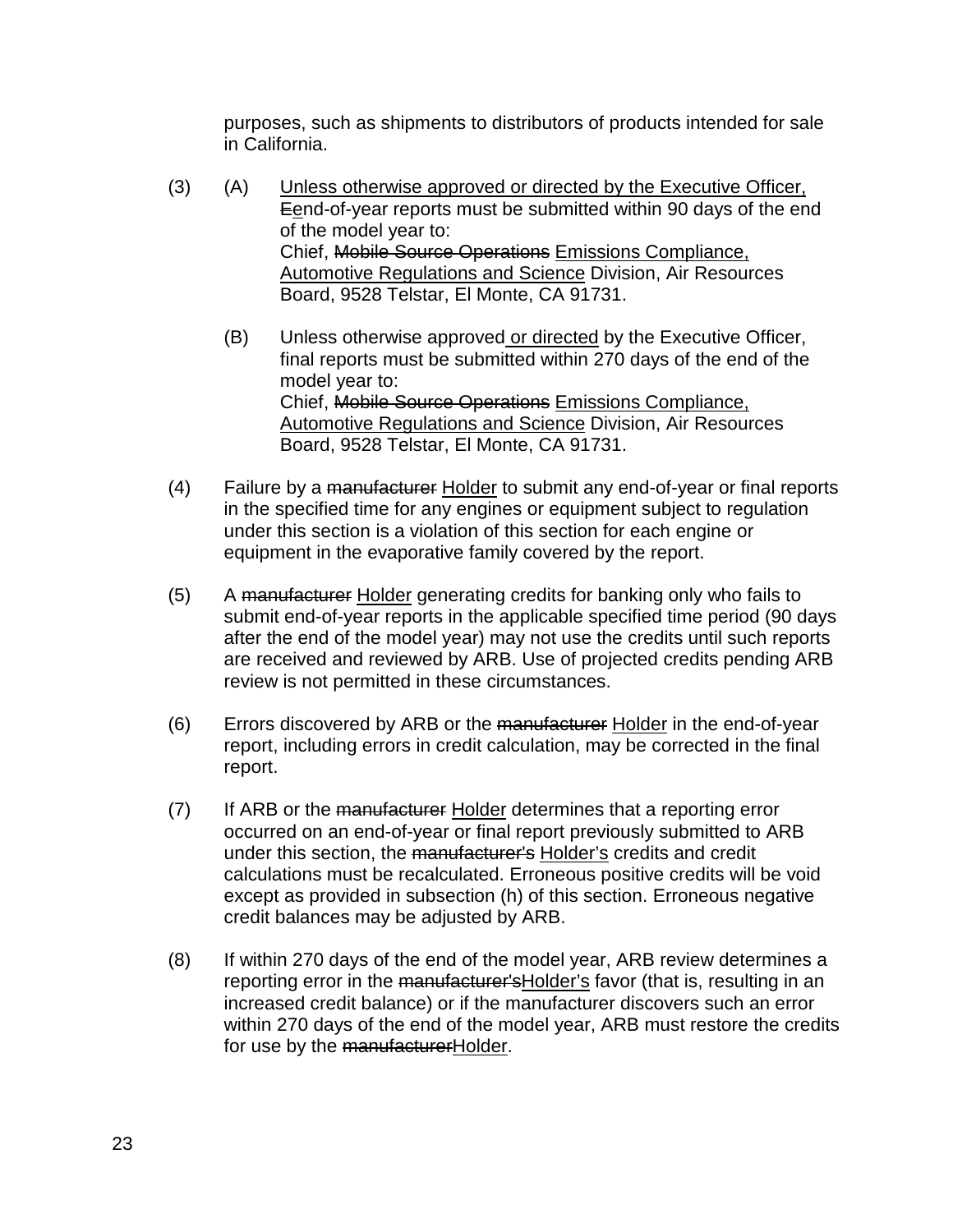NOTE: Authority cited: Sections 39600, 39601 and 43013, Health and Safety Code. Reference: Section 43013, Health and Safety Code.

# **§2755. Permeation Emissions Performance Standards.**

On or after the model year set out herein, fuel tanks and fuel lines used on equipment subject to this section must not exceed the following permeation rates:

| <b>Effective Date</b><br><b>Model Year</b> | <b>Applicability</b>                                                                                                       | Requirement <sup>1</sup><br><b>Tank Permeation</b>                                                                                                                                               |
|--------------------------------------------|----------------------------------------------------------------------------------------------------------------------------|--------------------------------------------------------------------------------------------------------------------------------------------------------------------------------------------------|
| 2007                                       | <b>Equipment That Use Gasoline</b><br>Powered-Small Ooff-Rroad<br>Eengines Wwith<br><b>D</b> displacements<br>$\leq 80$ cc | Fuel Ttank Ppermeation<br>Eemissions Sshall Nnot<br>Eexceed 2.0 Ggrams Pper<br><b>Ssquare Mmeter of internal</b><br>surface area Pper Dday Aas<br><b>Ddetermined Bby TP-901.</b>                 |
| 2020                                       | Small off-road engines with<br>displacements<br>$\leq 80$ cc                                                               | Fuel lines shall meet the<br>requirements of section<br>$2754(b)(2)$ , except that the<br>permeation emission standard<br>for fuel lines used on chainsaws<br>is 225 g $m^2$ day <sup>-1</sup> . |

#### Permeation RateEmission Standards  $(grams per meter<sup>2</sup> per day)$

<sup>1</sup> Permeation rate must be measured to two significant digits.

- (a) Data documenting the permeation rate of fuel tanks and fuel lines must be included in a certification application, except for models of equipment which use "equivalent fuel tanks." Such data are not required for engines or equipment meeting the requirements of section 2766.
- (b) The test procedure for determining compliance with the fuel tank permeation emission standards for permeation rates from small off-road engine fuel tanks is are set forth in "Test Procedure for Determining Permeation Emissions from Small Off-Road Engine Equipment Fuel Tanks, TP-901," adopted July 26, 2004, which is incorporated by reference herein and specified in section 2758. The test procedure used to determine compliance with the fuel line permeation emission standard is SAE J1737 (Stabilized May 2013), SAE J30, SAE J1527, or, only for fuel lines with inner diameter 4.75 mm or less, SAE J2996.

NOTE: Authority cited: Sections 39600, 39601 and 43013, Health and Safety Code. Reference: Section 43013, Health and Safety Code.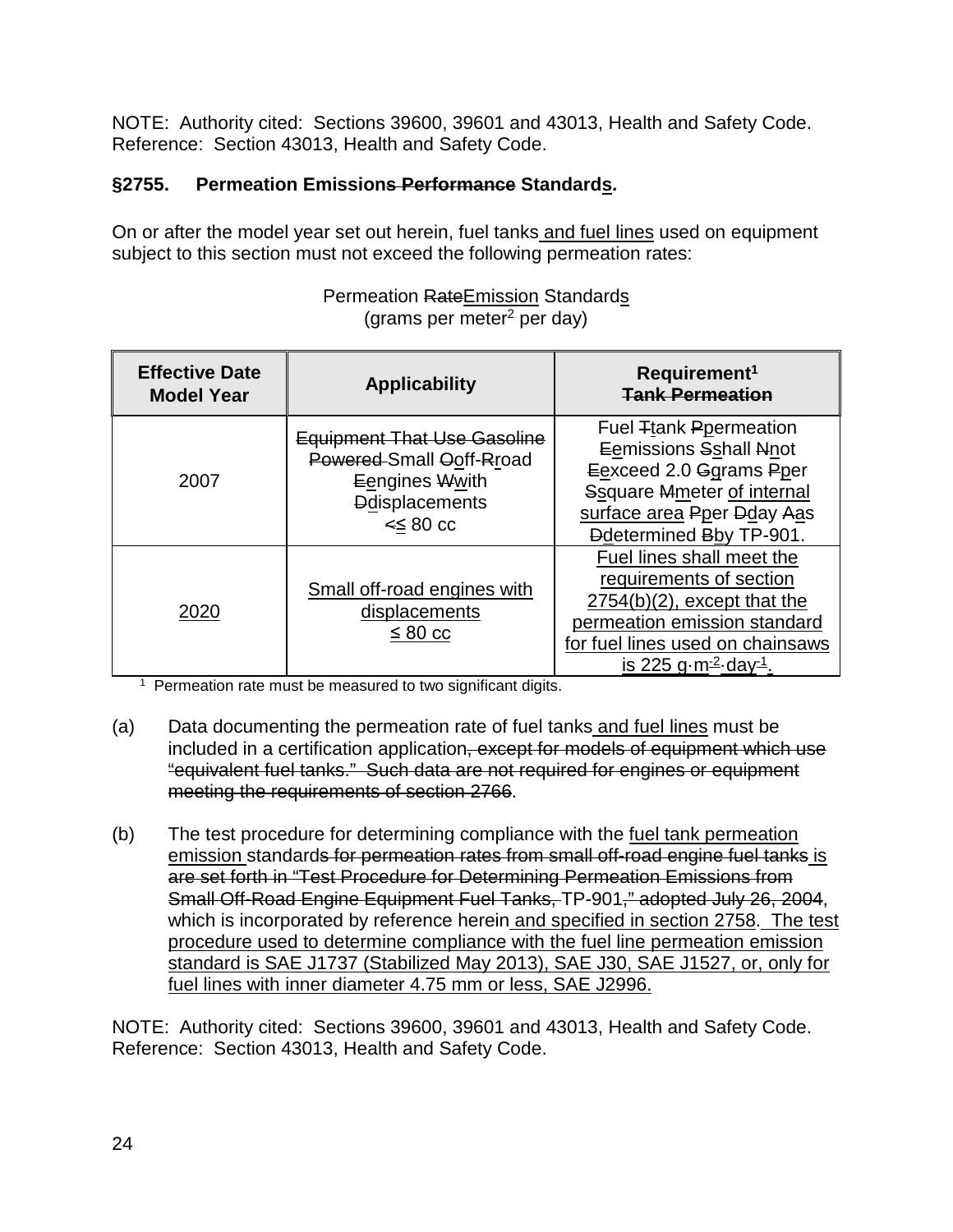### **§2756. Fuel Cap Performance Standard.**

For On or after the model year set out herein, no person shall sell, supply, offer for sale or manufacture for sale fuel caps for fuel tanks for small off-road engines or equipment that use small off-road engines with displacements > 80 cc subject to this Article that do not meet the following performance standards unless exempted in an Executive Order issued pursuant to section 2767 of the Article:

### Fuel Cap Performance Standards

- (a) Fuel cap must be permanently tethered to the tank, equipment, or engine; and
- (b) Fuel cap must be designed to provide physical and/or audible feedback to the user that a fuel tank vapor seal is established.
- (c) Fuel cap must meet the durability requirements in TP-902.

The following table defines equipment subject to the fuel cap performance standards of this section:

| <b>Effective Date</b><br><b>Model Year</b> | <b>Applicability</b>                                                                                                              |  |  |
|--------------------------------------------|-----------------------------------------------------------------------------------------------------------------------------------|--|--|
| 2007                                       | Fuel Gcaps Ffor allALL SORE Equipment With Ssmall Ooff-Rroad<br>Eengines                                                          |  |  |
|                                            | > 80 cc to < 225 cc (must meet subsections (a) and (b) only)                                                                      |  |  |
| 2008                                       | Fuel Ccaps Ffor allALL SORE Equipment With Ssmall Ooff-Rroad<br>Eengines<br>$\ge$ 225 cc (must meet subsections (a) and (b) only) |  |  |
| 2020                                       | Fuel caps for all small off-road engines > 80 cc (must meet<br>subsections (a), (b), and (c))                                     |  |  |

#### EquipmentEngines Subject to the Fuel Cap Performance Standards

NOTE: Authority cited: Sections 39600, 39601 and 43013, Health and Safety Code. Reference: Section 43013, Health and Safety Code.

### **§2757. Optional PerformanceEvaporative Emission Standards.**

The Air Resources Board recognizes that evaporative emissions can be further reduced by incorporating advanced fuel system designs that reduce or eliminate carburetor and permeation emissions. These optional performanceevaporative emission standards are emission targets that are more stringent than the performance evaporative emission standards set out in sections 2754, and 2755. These optional performanceevaporative emission standards will be part of a statewide clean air-labeling program. Upon implementation, a manufacturer certifying to an optional performance evaporative emission standard would be allowed to affix a "Blue Sky Label" on their equipment.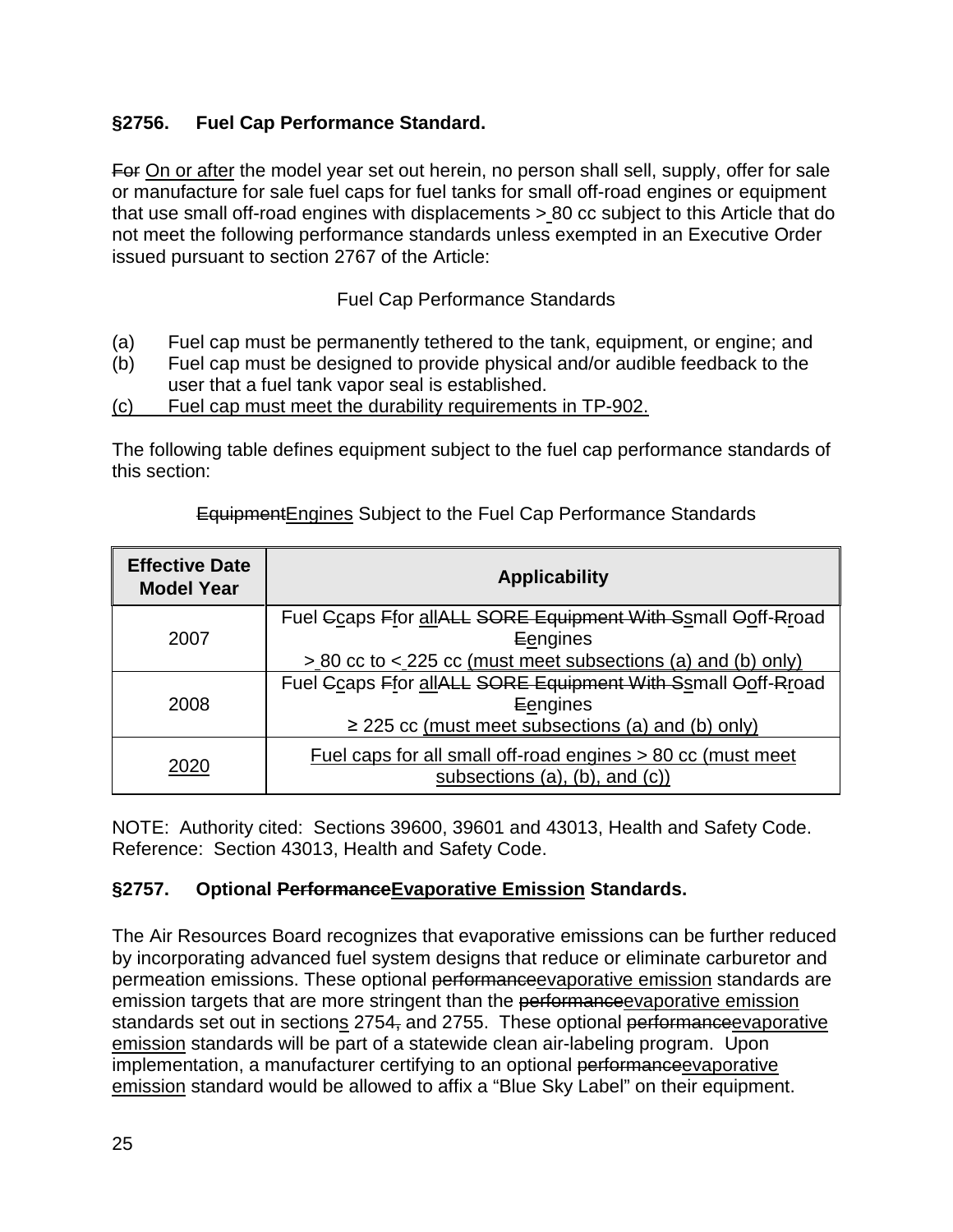### Optional Permeation RateEmission Standard

| <b>Effective Date</b><br><b>Model Year</b> | <b>Applicability</b>                                                                                                                | Requirement <sup>1</sup><br><b>Tank Permeation</b>                                                                                              |
|--------------------------------------------|-------------------------------------------------------------------------------------------------------------------------------------|-------------------------------------------------------------------------------------------------------------------------------------------------|
| 2007                                       | Equipment Tthat Uuse<br><b>Ggasoline Ppowered Ssmall</b><br>Ooff-Rroad Eengines Wwith<br><b>Ddisplacements</b><br>$< 80 \text{ cc}$ | Fuel Ttank Ppermeation<br>Emissions rate Sshall Nnot<br>Eexceed 1.0 Ggrams Pper<br>Ssquare Mmeter Pper Dday Aas<br>Ddetermined Bby TP-901.      |
| 2018                                       | Small off-road engines with<br>displacements<br>$\leq 80$ cc                                                                        | Fuel tank permeation rate shall<br>not exceed 0.40 grams ROG per<br>square meter of internal surface<br>area per day as determined by<br>TP-901 |

<sup>1</sup> Permeation rate must be measured to two significant digits.

#### Optional EvaporativeDiurnal Emission Standards (Grams per 24-hour diurnal test)

| <b>Effective Date</b><br><b>Model Year</b> | <b>Applicability</b>                                                                                         | Requirement <sup>1</sup><br><b>Total Hydrocarbons</b>                                                                               |  |
|--------------------------------------------|--------------------------------------------------------------------------------------------------------------|-------------------------------------------------------------------------------------------------------------------------------------|--|
| 2007                                       | All Eequipment Tthat Uuse<br>Ssmall Ooff-Rroad Eengines<br>Wwith Ddisplacements<br>$> 80$ cc $F$ to < 225 cc | Diurnal Eemissions Sshall Nnot<br>Eexceed 0.5 Ggrams Ttotal<br><b>Hhydrocarbons Pper Dday Aas</b><br><b>Ddetermined Bby TP-902.</b> |  |
| 2018                                       | Small off-road engines with<br>displacements $> 80$ to $< 225$ cc                                            | Diurnal emissions shall not<br>exceed 0.20 g organic material<br>hydrocarbon equivalent per day<br>as determined by TP-902.         |  |
| $2008$ -and<br>Later                       | All Eequipment Tthat Uuse<br>Ssmall Ooff-Rroad Eengines<br><b>Wwith Ddisplacements</b><br>$\geq$ 225 cc      | Diurnal Eemissions Sshall Nnot<br>Eexceed 1.0 Ggrams Ttotal<br>Hhydrocarbons Pper Dday Aas<br>Ddetermined Bby TP-902.               |  |
| 2018                                       | Small off-road engines with<br>displacements $\geq$ 225 cc                                                   | Diurnal emissions shall not<br>exceed 0.40 g organic material<br>hydrocarbon equivalent per day<br>as determined by TP-902.         |  |

<sup>1</sup> Diurnal emissions must be measured to two significant digits.

NOTE: Authority cited: Sections 39600, 39601 and 43013, Health and Safety Code. Reference: Section 43013, Health and Safety Code.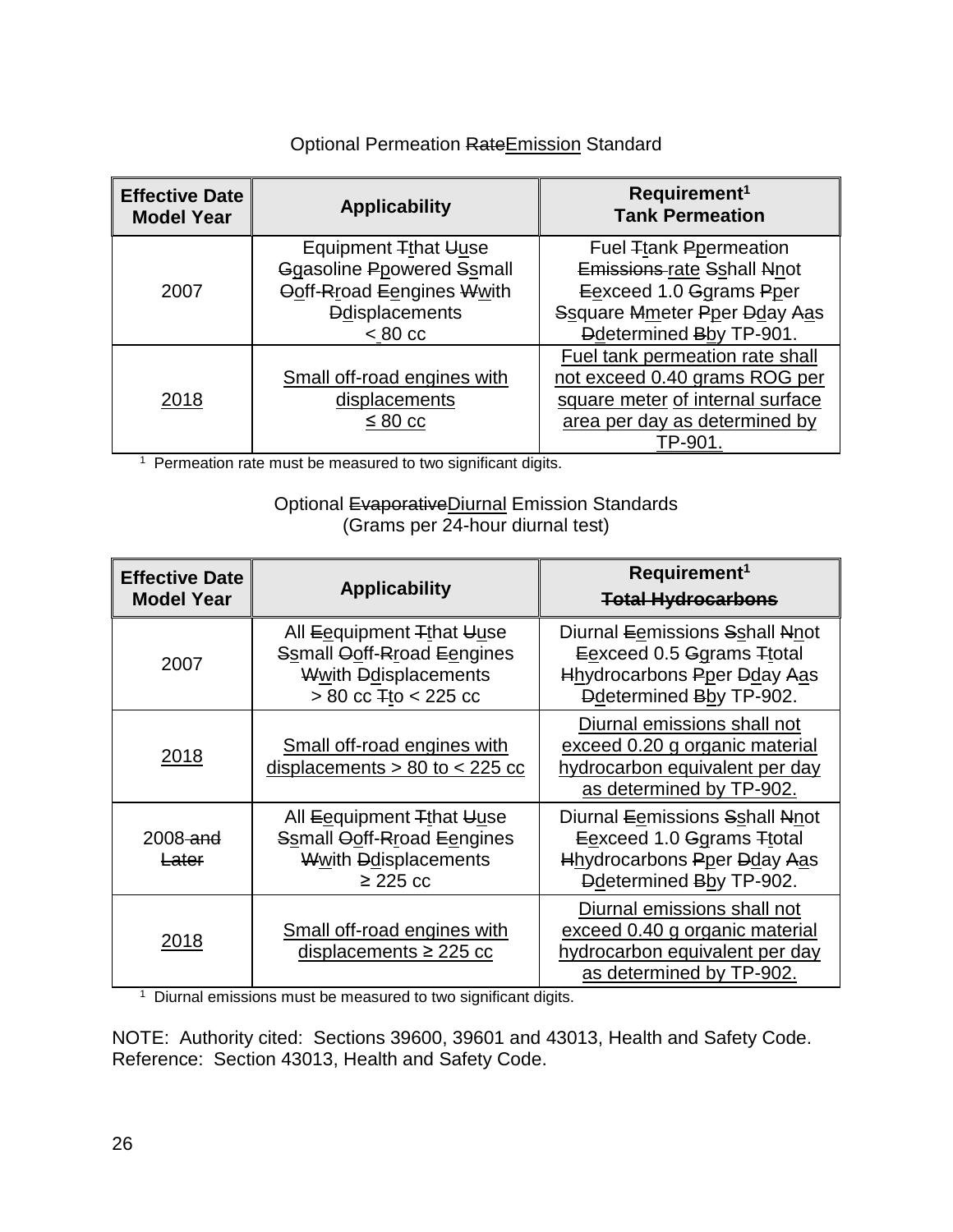#### **§2758. Test Procedures.**

- (a) Testing to determine compliance with section 2754 of this Article shall be performed using the following test procedures:
	- (1) for model years 2007 through 2017, TP-902, adopted July 26, 2004, which is incorporated by reference herein;
	- (2) for model years 2018 and 2019,
		- (A) for Holders following CP-902, adopted July 26, 2004, TP-902, adopted July 26, 2004, or
		- (B) for Holders following CP-902, adopted July 26, 2004, and amended September 18, 2017, TP-902, adopted July 26, 2004, and amended September 18, 2017, which is incorporated by reference herein;
	- (3) for model year 2020 and subsequent model years, TP-902, adopted July 26, 2004, and amended September 18, 2017.
- (b) Testing to determine compliance with section 2755 of this Article shall be performed using the following test procedures:
	- (1) for model years 2007 through 2017, TP-901, adopted July 26, 2004, which is incorporated by reference herein;
	- (2) for model years 2018 and 2019,
		- (A) for Holders following CP-901, adopted July 26, 2004, TP-901, adopted July 26, 2004, or
		- (B) for Holders following CP-901, adopted July 26, 2004, and amended September 18, 2017:
			- 1. TP-901, adopted July 26, 2004, and amended September 18, 2017, and
			- 2. One of the following:
				- i. SAE J1737,
				- ii. SAE J30, or
				- iii. SAE J1527, or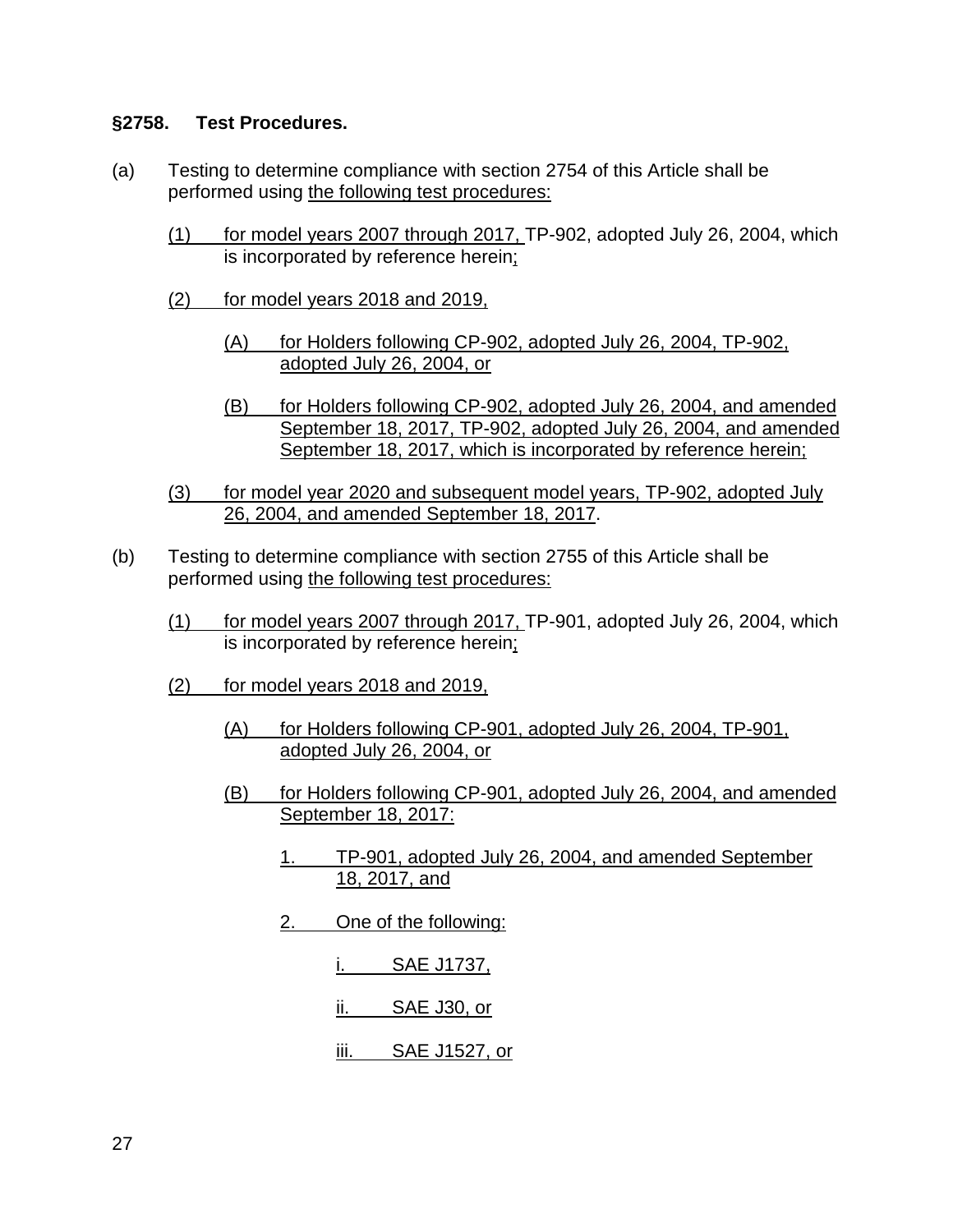#### iv. only for fuel lines with inner diameter 4.75 mm or less, SAE J2996;

- (3) for model year 2020 and subsequent model years,
	- (A) TP-901, adopted July 26, 2004, and amended September 18, 2017, and
	- (B) One of the following:
		- 1. SAE J1737,
		- 2. SAE J30, or
		- 3. SAE J1527, or
		- 4. only for fuel lines with inner diameter 4.75 mm or less, SAE J2996.
- (c) Testing to determine compliance with section 2757 of this Article shall be performed using the following test procedures:
	- (1) for model years 2007 through 2017,
		- (A) TP-901, adopted July 26, 2004, to determine permeation emissions, and
		- (B) TP-902, adopted July 26, 2004, to determine diurnal emissions;
	- (2) for model years 2018 and 2019,
		- (A) for Holders following CP-901, adopted July 26, 2004, TP-901, adopted July 26, 2004, to determine permeation emissions,
		- (B) for Holders following CP-902, adopted July 26, 2004, TP-902, adopted July 26, 2004, to determine diurnal emissions,
		- (C) for Holders following CP-901, adopted July 26, 2004, and amended September 18, 2017, TP-901, adopted July 26, 2004, and amended September 18, 2017, to determine permeation emissions, and
		- (D) for Holders following CP-902, adopted July 26, 2004, and amended September 18, 2017, TP-902, adopted July 26, 2004, and amended September 18, 2017, to determine diurnal emissions;
	- (3) for model year 2020 and subsequent model years,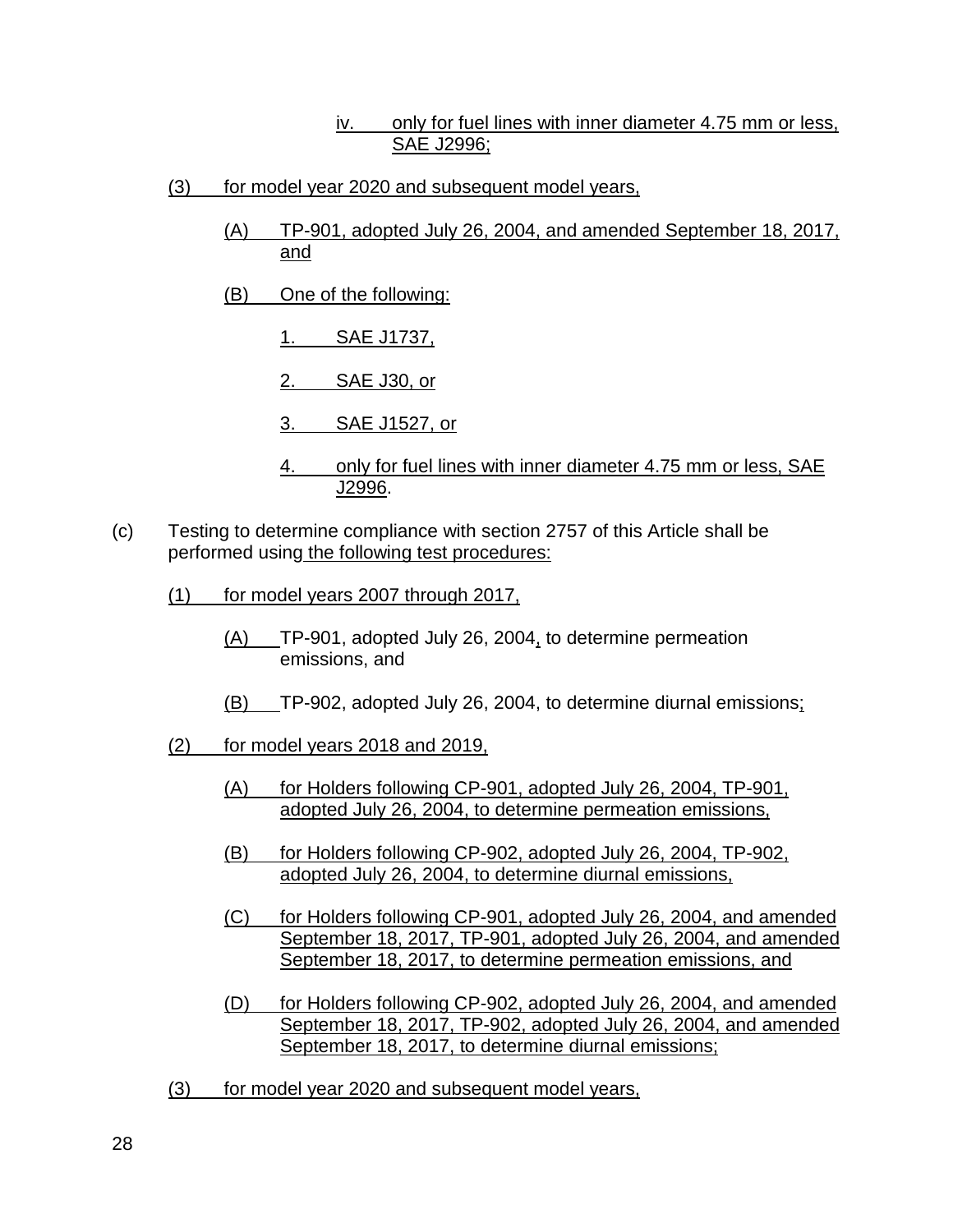- (A) TP-901, adopted July 26, 2004, and amended September 18, 2017, to determine permeation emissions, and
- (B) TP-902, adopted July 26, 2004, and amended September 18, 2017, to determine diurnal emissions.

Test procedures referred to in this Article may be obtained from the California Air Resources Board at P.O. Box 2815, Sacramento, California 95812 or over the Internet at http:\\www.arb.ca.gov.

NOTE: Authority cited: Sections 39600, 39601 and 43013, Health and Safety Code. Reference: Section 43013, Health and Safety Code.

#### **§2759. Equipment and Component Labeling.**

- (a) Purpose. The Air Resources Board recognizes that certain emissions-critical and/or emissions-related parts must be properly labeled in order to identify equipment that meets applicable evaporative emission standards. These specifications require equipment and/or engine manufacturersHolders to affix a certification label (or labels) on each production equipment unit (or engine, as applicable).
- (b) Applicability. These specifications apply to:
	- (1) Engines, or equipment, fuel lines, fuel tanks, and carbon canisters that have been certified to the applicable evaporative emission standards in this Article.
	- (2) Equipment manufacturers who use an engine certified under this Article if their equipment obscures the emissions control label of such certified engine.
- (c) Complete Evaporative Emission Control System Certification Label Content and Location.
	- (1) A plastic or metalcertification label must be welded, riveted or otherwise permanently attached by the equipment or engine manufacturerHolder to an area on the engine or equipment unit in such a way that it will be readily visible.
	- (2) In selecting an acceptable location, the possibility of accidental damage must be considered (e.g. possibility of tools or sharp instruments coming in contact with the label). Each certification label must be affixed in such a manner that it cannot be removed without destroying or defacing the label, and must not be affixed to any engine (or equipment, as applicable)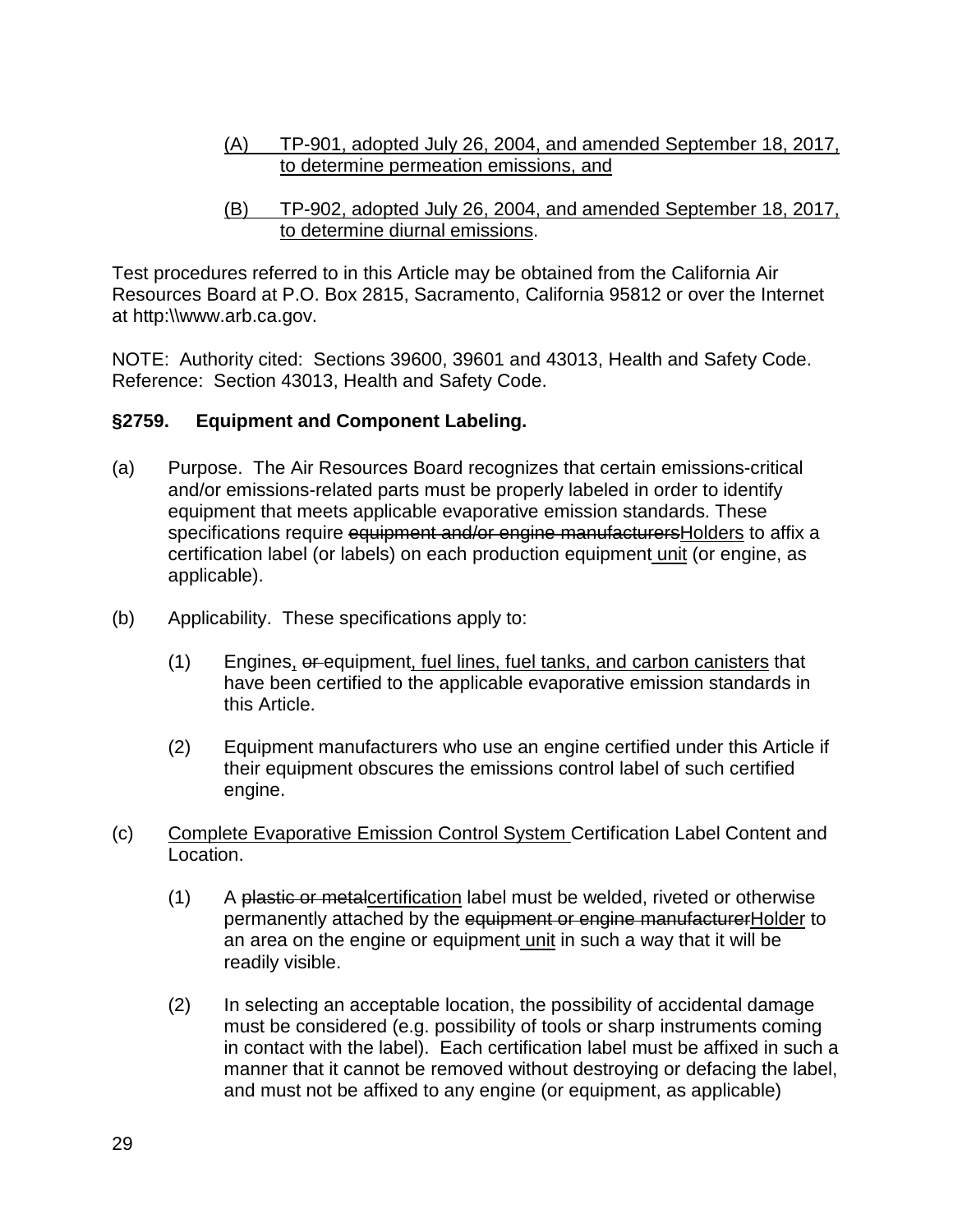component that is easily detached from the engine or equipment as applicable.

- (3) The engine or equipment certification label information must be written in the English language and use block letters and numerals (i.e., sans serif, upper-case characters) that must be of a color that contrasts with the background of the label.
- (4) The engine or equipmentcertification label must contain the following information:
	- (A) The label heading must read: "IMPORTANT EMISSIONS INFORMATION." When combined with an exhaust label, "EMISSIONS" relates to both exhaust and evaporative emissions.
	- (B) The full corporate name or trademark of the engine or equipment manufacturerHolder.
		- 1. A manufacturer Holder may request approval to delete its name and trademark, and substitute the name and trademark of another manufacturer, original equipment manufacturer, or third-party distributor.
		- 2. Such an approval does not relieve the manufacturerHolder of complying with the requirements imposed by this Article.
	- (C) Identification of the evaporative emission control system. Abbreviations per SAE J1930 dated May 14, 2002revised October 2008, or manufacturers Holder's evaporative code as defined in the owner's manual are allowed if they are submitted as part of the certification application.
	- (D) The date (month and year) of engine manufacture (month and year) for evaporative emission control systems certified by the engine manufacturer or the date of equipment manufacture (month and year) for evaporative emission control systems certified by the equipment manufacturer.
	- (E) An unconditional statement of compliance with the appropriate model year(s) (for 2006 and later) California regulations; for example, "THIS ENGINE MEETS 2006 CALIFORNIA EVP EMISSION REGULATIONS FOR SMALL OFF-ROAD ENGINES".
	- (F) Evaporative emissions family. Attachment 1 of the Certification Procedures, CP-902, adopted July 26, 2004, and Attachment 1 of CP-902, adopted July 26, 2004, and amended September 18,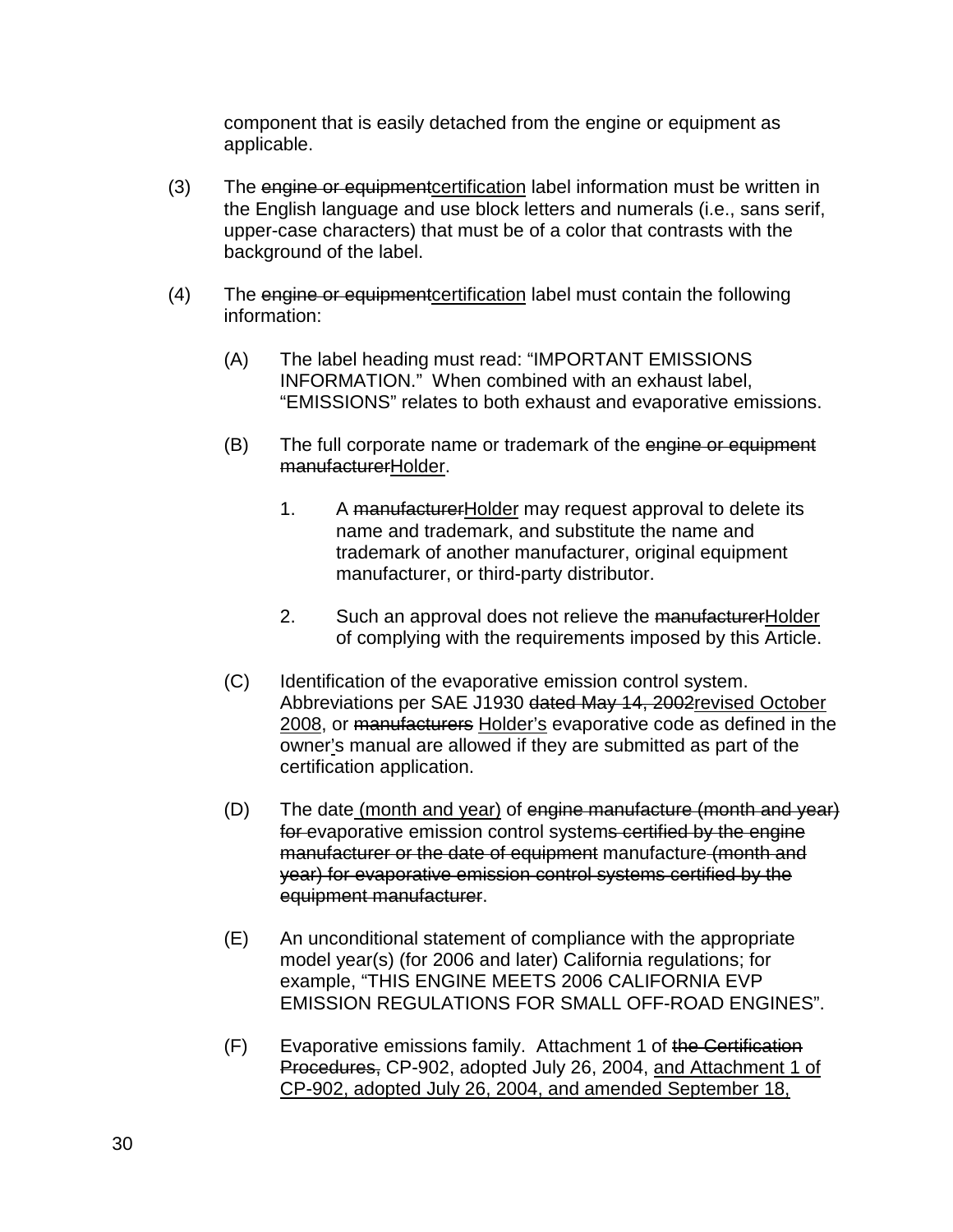2017, contains the classification criteria for determining an evaporative family for engines greater than 80 cc. For equipment less than or equal to 80 cc, the engine exhaust family is the evaporative family.

- (d) Evaporative Emission Control Component Certification Label Content and Location.
	- (1) Fuel lines, fuel tanks, and carbon canisters certified to the evaporative emission standards in this Article shall be clearly labeled or marked by a permanent identification showing the Holder's name, the Executive Order number, and model or part number.
	- (2) The label information shall be written in the English language and use block letters and numerals (i.e., sans serif, upper-case characters) that are raised or contrast with the background of the label or component.
	- (3) The Holder's three-character manufacturer code assigned by U.S. EPA may be used in place of the Holder's name if the manufacturer code is declared in the certification application. If only one model or part number is certified under the applicable Executive Order, the model or part number may be omitted from the label information.
- (de) Conformance with Other Requirements. A certification label may state that the equipment conforms to any applicable Federal, Canadian, or European evaporative emission standards for new equipment; or any other information that the manufacturer Holder deems necessary for, or useful to, the proper operation and satisfactory maintenance of the engineevaporative emission control system.
- (ef) Label Visibility. As used in these specifications, readily visible to the average person means that a label is readable from a distance of 46 centimeters (18 inches) without any obstructions from equipment or engine parts (including all original equipment manufacturer or engine manufacturer (as applicable) available optional equipment) except for flexible parts (e.g., vacuum hoses, ignition wires) that can be moved out of the way without disconnection. Alternatively, information required by these specifications to be printed on the equipment and/or engine (as applicable) must be no smaller than 2 millimeters in height provided that no equipment or engine parts (including all original equipment manufacturer available optional equipment), except for flexible parts, obstruct the label(s). The label may be under a hinged door or other readily opened or removed cover, subject to the limitations of subsection (c)(2) of this section. It may not be hidden by any cover attached with screws or any similar designs.
- (fg) Label Durability. The certification labels and any adhesives used must be designed to withstand, for the equipment's useful life, typical equipment environmental conditions in the area where the labels required by this section are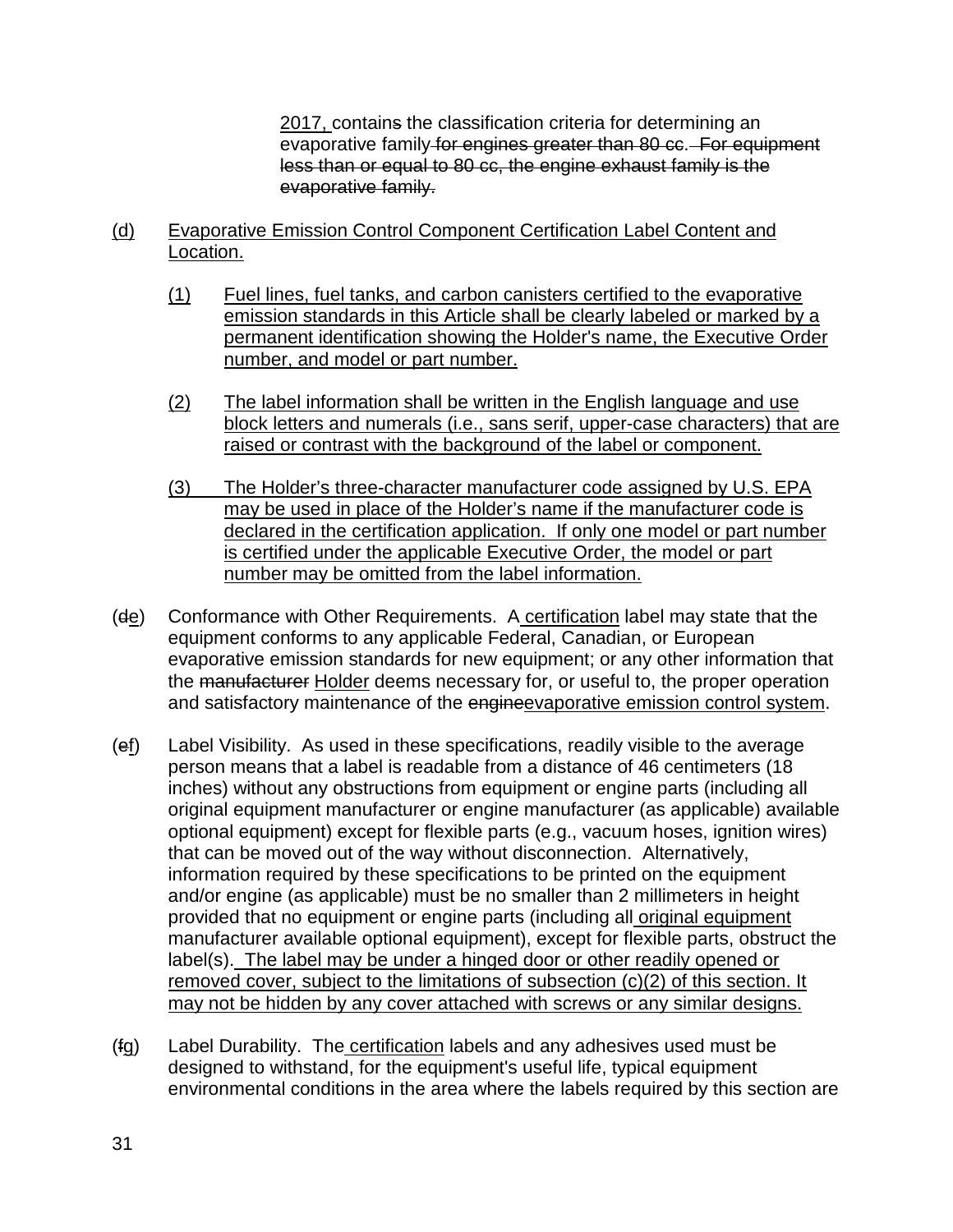attached. Typical equipment environmental conditions include, but are not limited to, exposure to engine fuels, lubricants and coolants (e.g., gasoline, motor oil, water, and ethylene glycol). The engine or equipment manufacturerapplicant must submit, with its certification application, a statement attesting that its certification labels comply with these requirements.

- (gh) Sample Label Submission. Samples of all actual production certification labels used within an evaporative family must be submitted to the Executive Officer within thirty days after the start of production. Sample certification labels are not required for carry over certification unless labels are revised.Engine manufacturers must provide samples of their own applicable production labels, and samples of applicable production labels of the equipment manufacturer that are accessible to the engine manufacturers due to any direct market arrangement between such manufacturers.
- (hi) The Executive Officer may approve alternate certification label locations or may, upon request, waive or modify the label content requirements provided that the intent of these specifications is met. Such approval may be conditioned upon providing such information in the owner's manual as the Executive Officer deems appropriate.
- (ij) Labeling Enforcement.

Use of certification labels that are different from those approved will be grounds for revocation or suspension of the Executive Order of Certification.

NOTE: Authority cited: Sections 39600, 39601 and 43013, Health and Safety Code. Reference: Section 43013, Health and Safety Code.

### **§2760. Defects Warranty Requirements for Small Off-Road Engines.**

- (a) Applicability. This section applies to evaporative emission control systems on small off-road engines or equipment that use small off-road engines subject to the performance emission standards in this Article. The warranty period begins on the date the engine or equipment is delivered to an ultimate purchaser.
- (b) General Evaporative Emissions Warranty Coverage. The engine or equipment must be warranted to the ultimate purchaser and any subsequent owner that the evaporative emission control system when installed was:
	- (1) Designed, built, and equipped so as to conform with all applicable regulations; and
	- (2) Free from defects in materials and workmanship that causes the failure of a warranted part for a period of two years.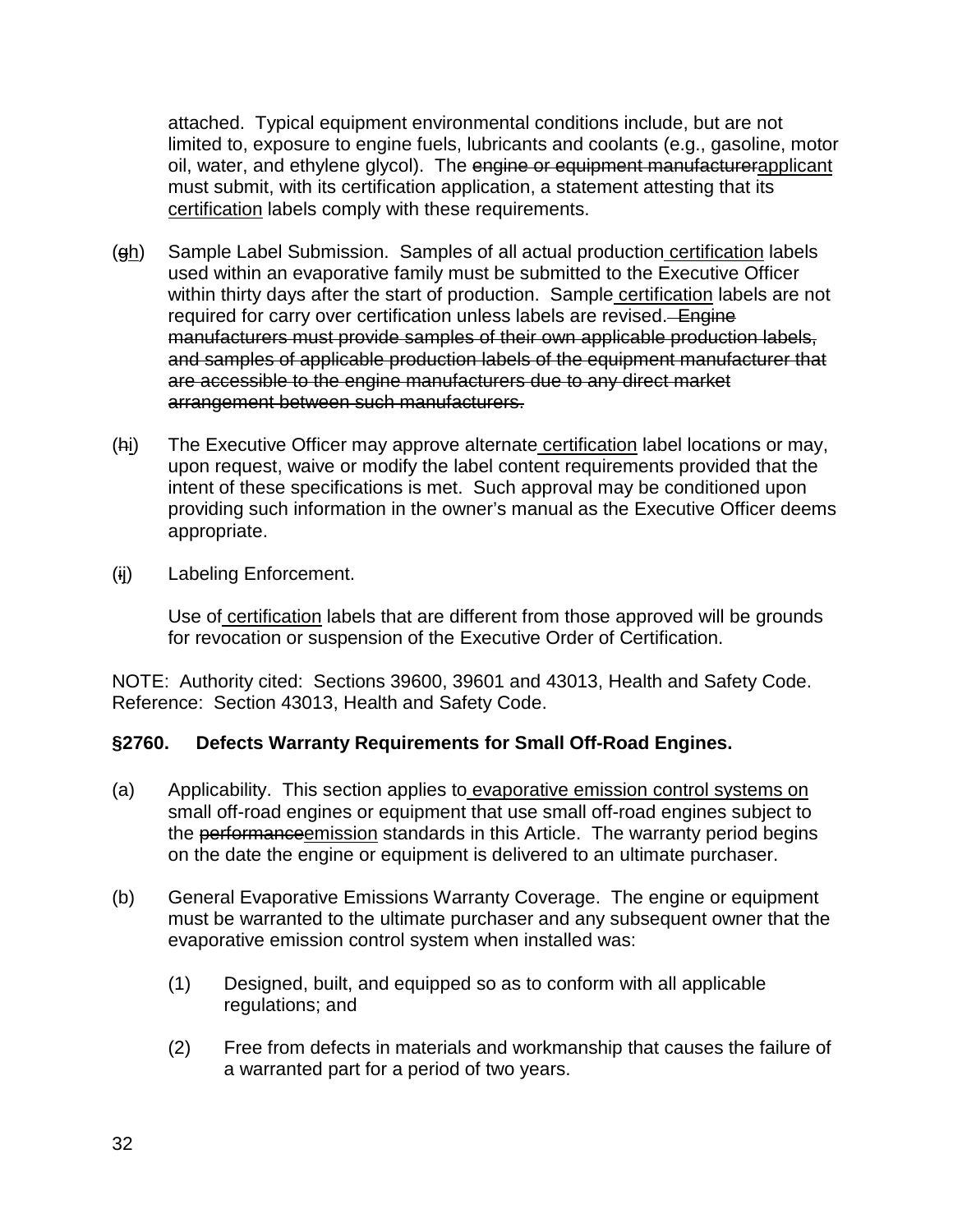- (c) The warranty on evaporative emissions-related parts will be interpreted as follows:
	- (1) Any warranted part that is not scheduled for replacement as required maintenance in the written instructions required by subsection (e) must be warranted for the warranty period defined in subsection (b)(2). If any such part fails during the period of warranty coverage, it must be repaired or replaced by the manufacturer issuing the warrantyHolder or the Holder's contracted warranty provider according to subsection (4) below. Any such part repaired or replaced under the warranty must be warranted for a time not less than the remaining warranty period.
	- (2) Any warranted part that is scheduled only for regular inspection in the written instructions required by subsection (e) must be warranted for the warranty period defined in subsection (b)(2). A statement in such written instructions to the effect of "repair or replace as necessary" shall advise owners of the warranty coverage for evaporative emissions related parts. Replacement within the warranty period is covered by the warranty and will not reduce the period of warranty coverage. Any such part repaired or replaced under warranty must be warranted for a time not less than the remaining warranty period.
	- (3) Any warranted part that is scheduled for replacement as required maintenance in the written instructions required by subsection (e) must be warranted for the period of time prior to the first scheduled replacement point for that part. If the part fails prior to the first scheduled replacement, the part must be repaired or replaced by the manufacturer according to subsection (4) below. Any such part repaired or replaced under warranty must be warranted for a time not less than the remainder of the period prior to the first scheduled replacement point for the part.
	- (4) Repair or replacement of any warranted part under the warranty provisions of this article must be performed at no charge to the owner at a warranty station.
	- (5) Notwithstanding the provisions of subsection (4) above, warranty services or repairs must be provided at distribution centers that are franchised to service the subject engines or equipment.
	- (6) The owner must not be charged for diagnostic labor that leads to the determination that a warranted part is in fact defective, provided that such diagnostic work is performed at a warranty station.
	- (7) Throughout the evaporative emission control system's warranty period set out in subsection (b)(2), the manufacturer issuing the warrantyHolder or the Holder's contracted warranty provider must maintain a supply of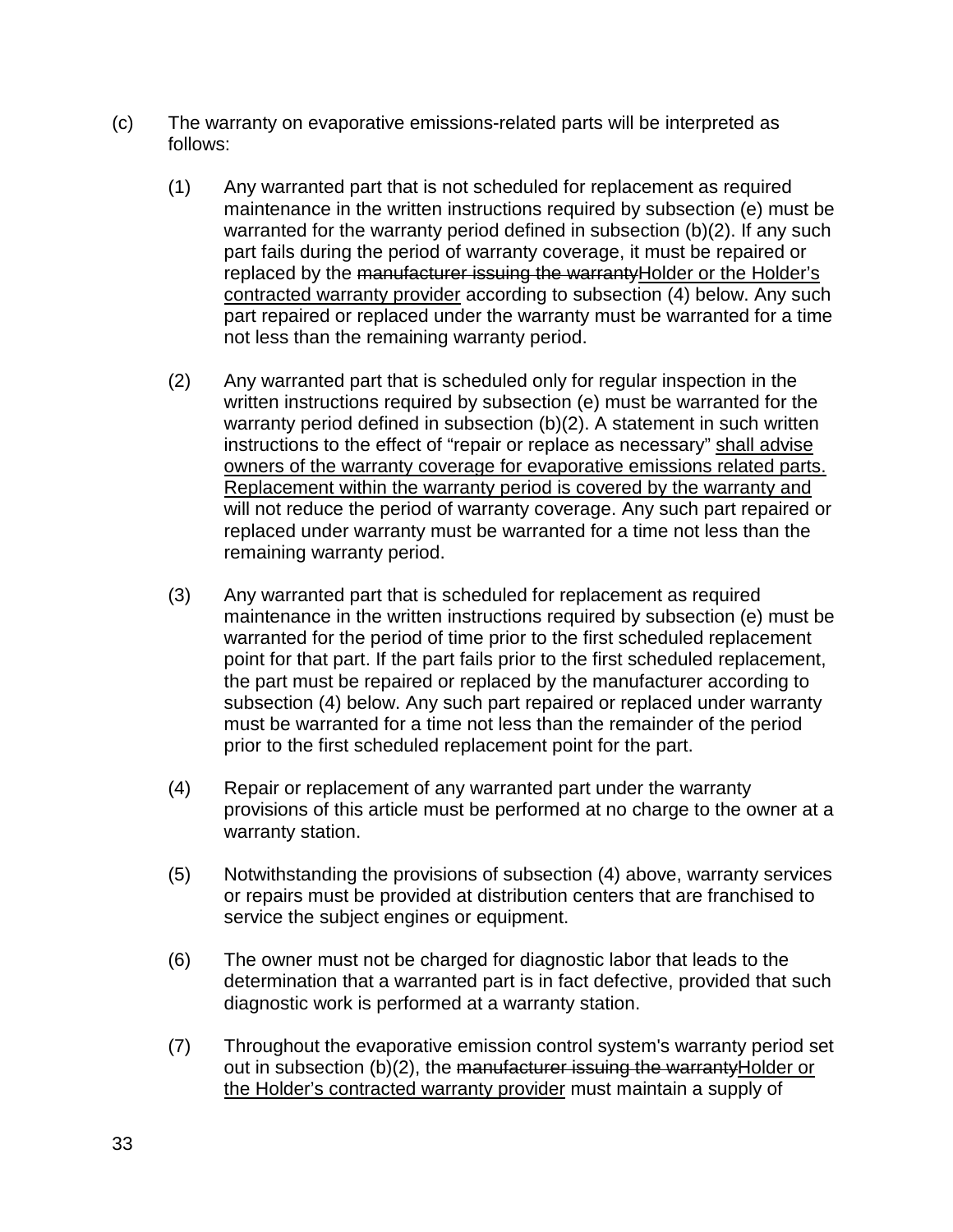warranted parts sufficient to meet the expected demand for such parts and must obtain additional parts if that supply is exhausted.

- (8) Manufacturer-approved replacement parts that do not increase the exhaust or evaporative emissions of the engine or evaporative emission control system must be used in the performance of any warranty maintenance or repairs and must be provided without charge to the owner. Such use will not reduce the warranty obligations of the manufacturer issuing the warranty Holder or the Holder's contracted warranty provider.
- (9) The use of  $\frac{any}{n}$  add-on or modified parts  $\frac{will}{may}$  be grounds for disallowing a warranty claim made in accordance with this aArticle. The manufacturer issuing the warrantyHolder or the Holder's contracted warranty provider will not be liable under this Article to warrant failures of warranted parts caused by the use of an add-on or modified part.
- (10) The manufacturer issuing the warrantyHolder shall provide any documents that describe that manufacturer's Holder warranty procedures or policies within five working days of request by the Executive Officer.
- (d) A copylist of the followingall evaporative emission warranty parts list must be included with each new engine or equipment subject to this Article, using those portions of the list applicable to the engine or equipment. The evaporative emission warranty parts list shall include all parts whose failure would increase evaporative emissions, and may contain, but is not limited to, the following parts:
	- $(1)$  Fuel Tank\*
	- (2) Fuel Cap
	- (3) Fuel Lines (for liquid fuel and fuel vapors)
	- (4) Fuel Line Fittings
	- $(5)$  Clamps<sup>\*\*</sup>
	- (6) Pressure Relief Valves\*\*
	- (7) Control Valves\*\*
	- (8) Control Solenoids\*\*
	- (9) Electronic Controls\*\*
	- (10) Vacuum Control Diaphragms\*\*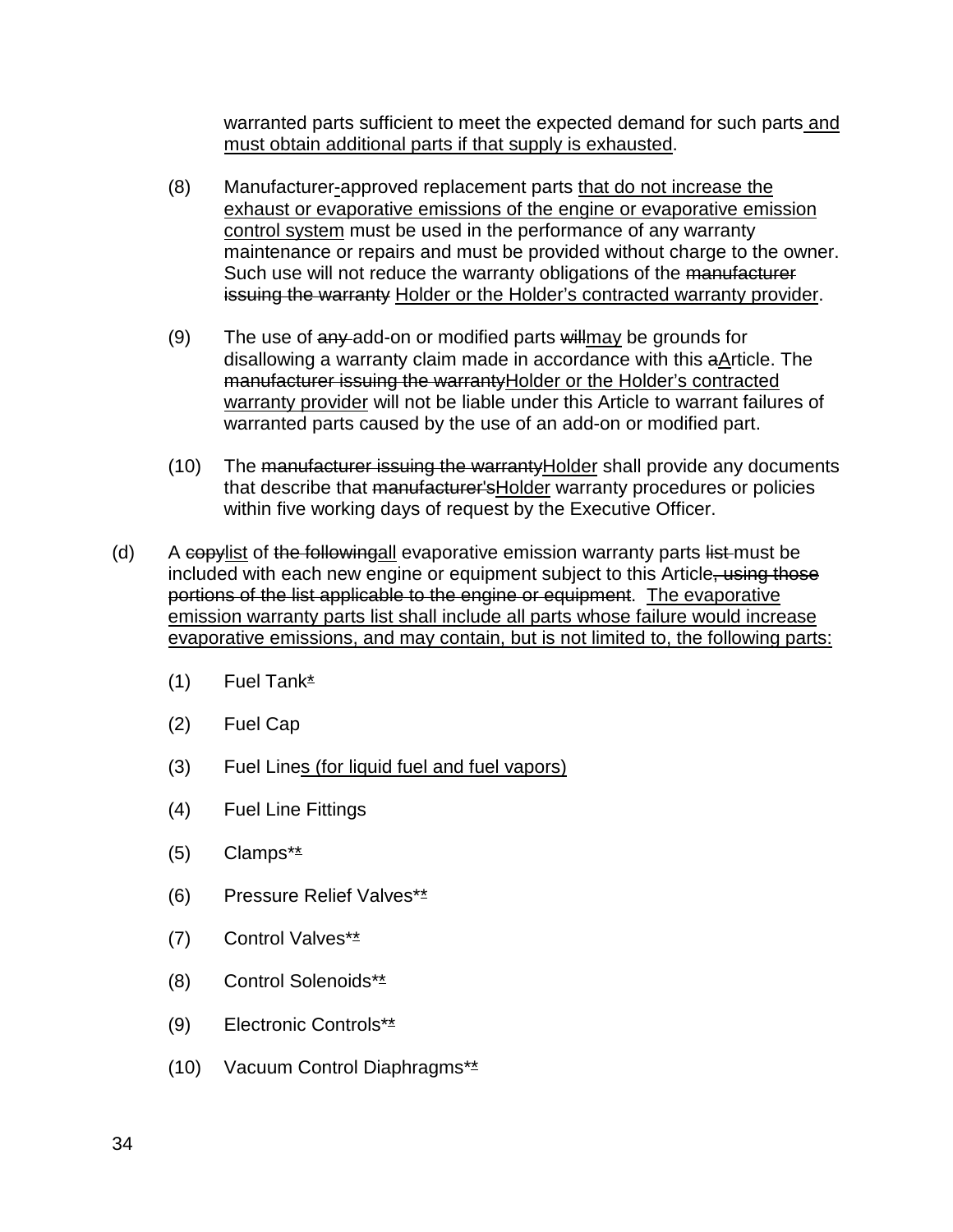- (11) Control Cables\*\*
- (12) Control Linkages\*\*
- (13) Purge Valves\*
- (14) Vapor Hoses Gaskets\*
- (15) Liquid/Vapor Separator
- (16) Carbon Canister
- (17) Canister Mounting Brackets
- (18) Carburetor Purge Port Connector

\*Note: The parts list for equipment less than or equal to 80 cc only includes the fuel tank.

\*\*Note: As they relate to the evaporative emission control system.

- (e) Written instructions for the maintenance and use of the evaporative emissions control system by the owner shall be furnished with each new engine or equipment subject to this Article. The instructions must be consistent with this aArticle and applicable regulations contained herein.
- (f) The documents required by subsections (d) and (e) must be submitted with the application for evaporative emission control system certification for approval by the Executive Officer. Approval by the Executive Officer of the documents required by subsections (d) and (e) is a condition of certification. The Executive Officer will approve or disapprove the documents required by subsections (d) and (e) within 90 days of the date such documents are received.
- (g) The application for evaporative emission control system certification must also include a statement regarding the maintenance of the evaporative emission control system. The statement must include, but not be limited to, information on evaporative emission control system maintenance, and a maintenance schedule.
- (h) Any other warranty statements applicable to engines or equipment units must not imply a limitation on the evaporative emissions warranty period or its applicability to subsequent owners after the ultimate purchaser. If the warranty period for any warranty other than the emissions warranty is less than two years, the statement of such warranty must specifically state that it does not limit the evaporative emissions warranty period of two years from purchase. If any warranty other than the emissions warranty does not extend to subsequent owners after the ultimate purchaser, the statement of such warranty must specifically state that it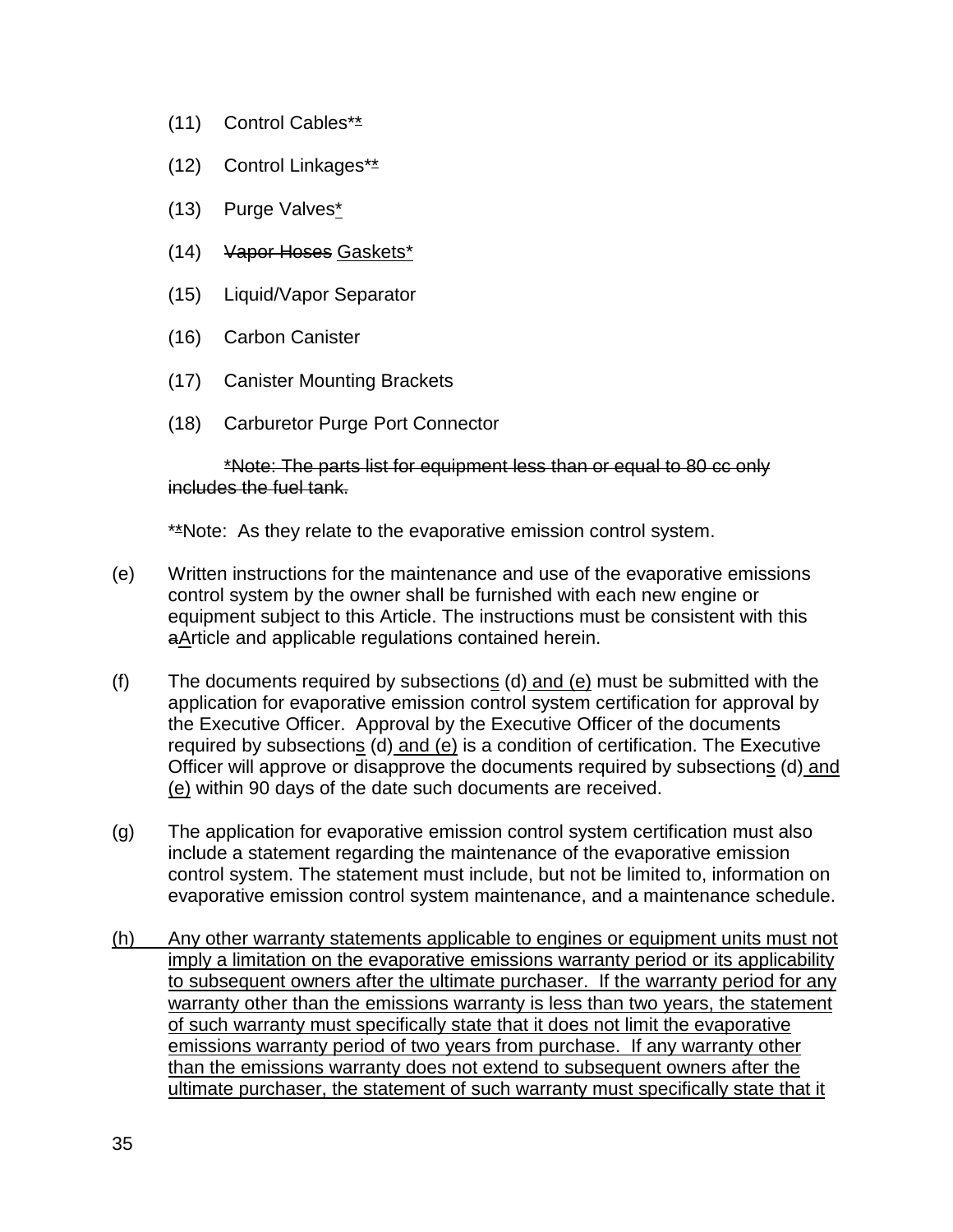does not affect the applicability of the evaporative emissions warranty to subsequent owners after the ultimate purchaser.

NOTE: Authority cited: Sections 39600, 39601 and 43013, Health and Safety Code. Reference: Section 43013, Health and Safety Code.

### **§2761. Emission-Related Defect and Production Volume Reporting Requirements.**

- (a) Applicability. This section applies to evaporative emission control systems on 2007 model year and later small off-road engines and equipment that use small off-road engines. The requirement to report evaporative emission-related defects affecting a given class or category of engines or equipmentevaporative family will remain applicable for five years from the end of the calendar year in which such engines or equipment werethe affected evaporative family was manufactured.
- (b) A manufacturer Holder must file a defect information report whenever, on the basis of data obtained subsequent to the effective date of these regulations:
	- (1) The manufacturerHolder determines, in accordance with procedures established by the manufacturerHolder to identify either safety-related or performance defects, that a specific evaporative emission-related defect exists; and
	- $(2)$  A specific evaporative emission-related defect exists in 25 or more tanks, engines or equipmentevaporative emission control systems of a given evaporative family manufactured in under the same Executive Order or in the same model year.
- (c) No report must be filed under this section for any evaporative emission-related defect corrected prior to the sale of the affected engines or equipment to ultimate purchasers.
- (d) The manufacturer Holder must submit defect information reports to Chief, Mobile Source Operations Emissions Compliance, Automotive Regulations and Science Division, Air Resources Board, 9528 Telstar, El Monte, CA 91731, not more than 15 working days after an emission-related defect is found to affect 25 or more engines or equipmentevaporative emission control systems certified under the same Executive Order or in the same model year, unless otherwise directed by the Executive Officer. Information required by subsection (de) of this section that is either not available within 15 working days or is significantly revised must be submitted to the Executive Officer as it becomes available.
- (e) Each defect report must contain the following information:
	- (1) The manufacturer's Holder's corporate name.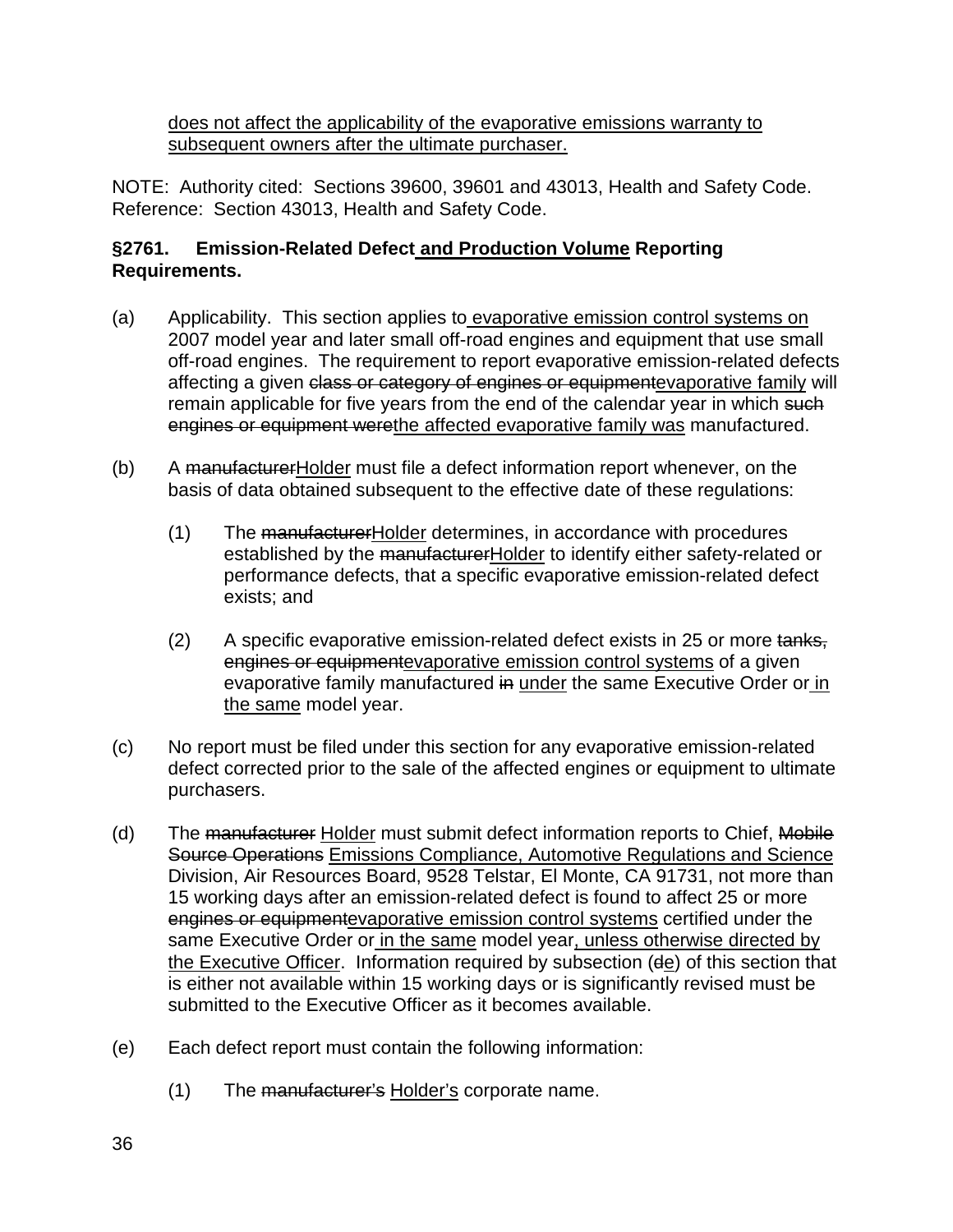- (2) A description of the defect.
- (3) A description of each class or category of engines or equipmentevaporative family potentially affected by the defect including make, model, model year, calendar year produced, and any other information required to identify the engines affected.
- (4) For each class or category of engines or equipmente vaporative family described in response to subsection (d) of this section, the following must also be provided:
	- (A) The number of engines or equipmentevaporative emission control systems known or estimated to have the defect and an explanation of the means by which this number was determined.
	- (B) The address of the plant(s) at which the potentially defective engines or equipmentevaporative emission control systems were produced.
- (5) An evaluation of the evaporative emissions impact of the defect and a description of any operational problems that a defective engine or equipmentevaporative emission control system might exhibit.
- (6) Available evaporative emission data that relate to the defect.
- (7) An indication of any anticipated manufacturer Holder follow-up.
- (f) End-of-Year and Final Production Volume Reports.
	- (1) A Holder shall submit end-of-year and final production volume reports for all of the Holder's evaporative families. End-of-year and final production volume reports must indicate the production volume for each evaporative family. Production volume must be provided for each equipment type by engine family and fuel tank volume within each evaporative family.
	- (2) (A) Unless otherwise approved or specified by the Executive Officer, end-of-year production volume reports must be submitted within 90 days of the end of the model year to: Chief, Emissions Compliance, Automotive Regulations and Science Division, Air Resources Board, 9528 Telstar, El Monte, CA 91731.
		- (B) Unless otherwise approved or specified by the Executive Officer, final production volume reports must be submitted within 270 days of the end of the model year to: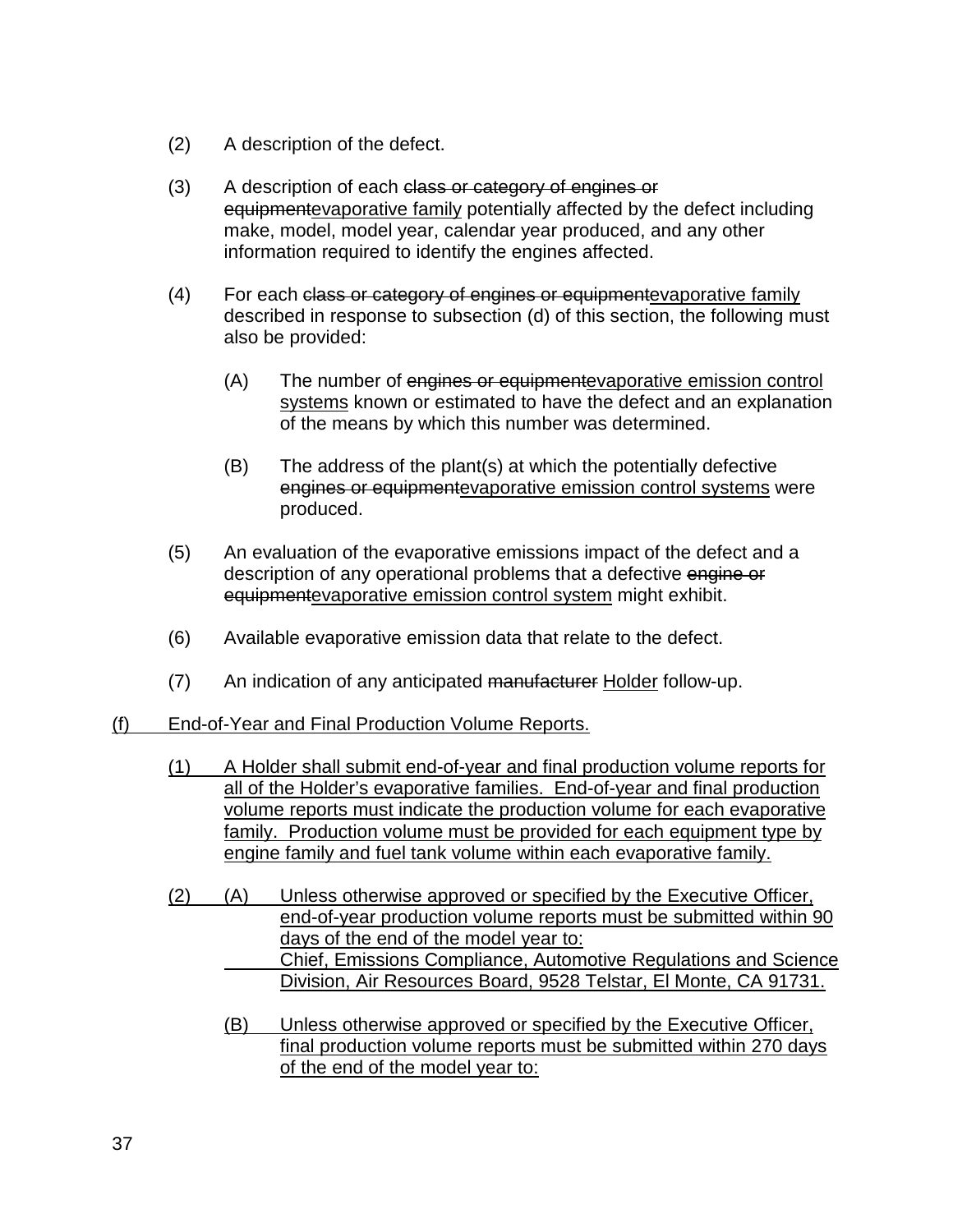Chief, Emissions Compliance, Automotive Regulations and Science Division, Air Resources Board, 9528 Telstar, El Monte, CA 91731.

- (3) Failure by a Holder to submit any end-of-year or final production volume reports in the specified time for any evaporative family subject to this Article is a violation of this section for each engine or equipment in the evaporative family covered by the report.
- (4) Errors discovered by ARB or the Holder in the end-of-year production volume report may be corrected in the final production volume report.
- (5) Reports submitted to meet the requirements of section 2754.1 of this Article may be used to meet the requirements of this section.
- (6) A report submitted to ARB to meet the requirements of section 1054.250 of the "California Exhaust Emission Standards and Test Procedures for New 2013 and Later Small Off-Road Engines; Engine-Testing Procedures (Part 1054)," adopted October 25, 2012, for an engine family may be used to meet the requirements of this section for an evaporative family that is equivalent to the engine family.

NOTE: Authority cited: Sections 39600, 39601 and 43013, Health and Safety Code. Reference: Section 43013, Health and Safety Code.

# **§2762. Voluntary Emission Recall Program.**

- (a) When any manufacturer Holder initiates a voluntary emissions recall program involving 25 or more tanks, engines, or equipmentevaporative emission control systems, the manufacturer Holder must submit a report describing the manufacturer's Holder's voluntary emissions recall plan as prescribed by this section within 15 working days of the date owner notification began. The report must contain the following:
	- (1) A description of each class or category of engines or equipmentevaporative family recalled including the number of tanks, engines or equipmentevaporative emission control systems to be recalled, the model year, the make, the model, and such other information as may be required to identify the enginesunits recalled;
	- (2) A description of the specific modifications, alterations, repairs, corrections, adjustments, or other changes to be made to correct the tanks, engines, or equipmentevaporative emission control systems affected by the emission-related defect;
	- (3) A description of the method by which the manufacturer Holder will notify engine or equipmentevaporative emission control system owners and, if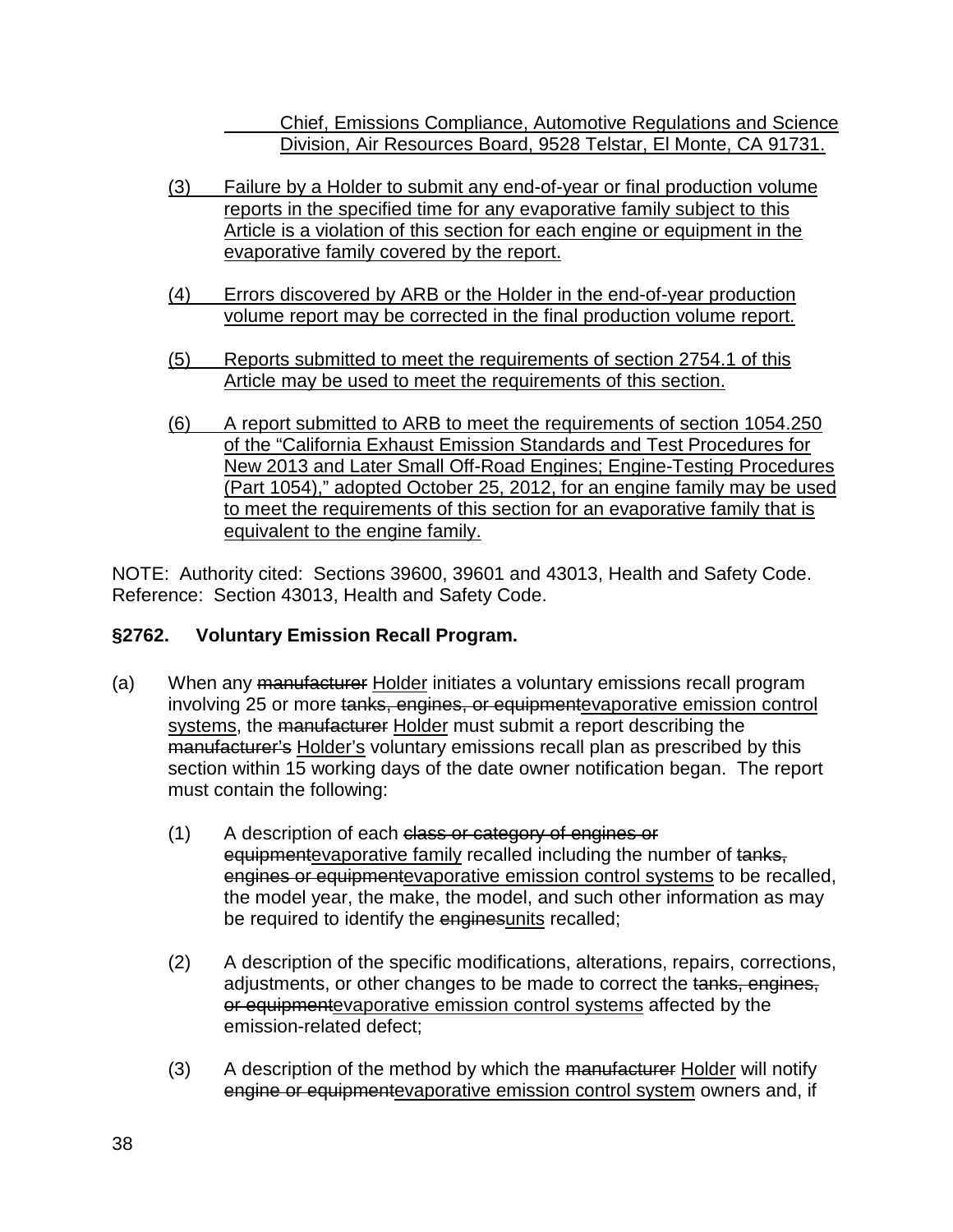applicable, the method by which the manufacturer Holder will determine the names and addresses of engine or equipmentevaporative emission control system owners;

- (4) A description of the proper maintenance or use, if any, upon which the manufacturer Holder conditions eligibility for repair under the recall plan, an explanation of the manufacturer's Holder's reasons for imposing any such conditions, and a description of the proof to be required of an engine or equipmentevaporative emission control system owner to demonstrate compliance with any such conditions;
- (5) A description of the procedure to be followed by engine or equipmentevaporative emission control system owners to obtain correction of the nonconformity. This may include designation of the date on or after which the owner can have the nonconformity remedied, the time reasonably necessary to perform the labor to remedy the defect, and the designation of facilities at which the defect can be remedied;
- (6) A description of the class of persons other than dealers and authorized warranty agents of the manufacturerHolder who will remedy the defect;
- (7) When applicable, three copies of any letters of notification to be sent engine owners;
- (8) A description of the system by which the manufacturer Holder will assure that an adequate supply of parts is available to perform the repair under the plan, and that the supply remains both adequate and responsive to owner demand;
- (9) Three copies of all necessary instructions to be sent to those persons who are to perform the repair under the recall plan;
- (10) A description of the impact of the proposed changes on fuel consumption, performance, evaporative emissions, and safety of each class or category of engines or equipmentevaporative family to be recalled;
- (11) A sample of any label to be applied to engines or equipmente vaporative emission control systems that participated in the voluntary recall campaign.
- (b) The manufacturer Holder must submit at least one report on the progress of the recall campaign. Such report must be submitted no later than 18 months from the date notification was begun and include the following information: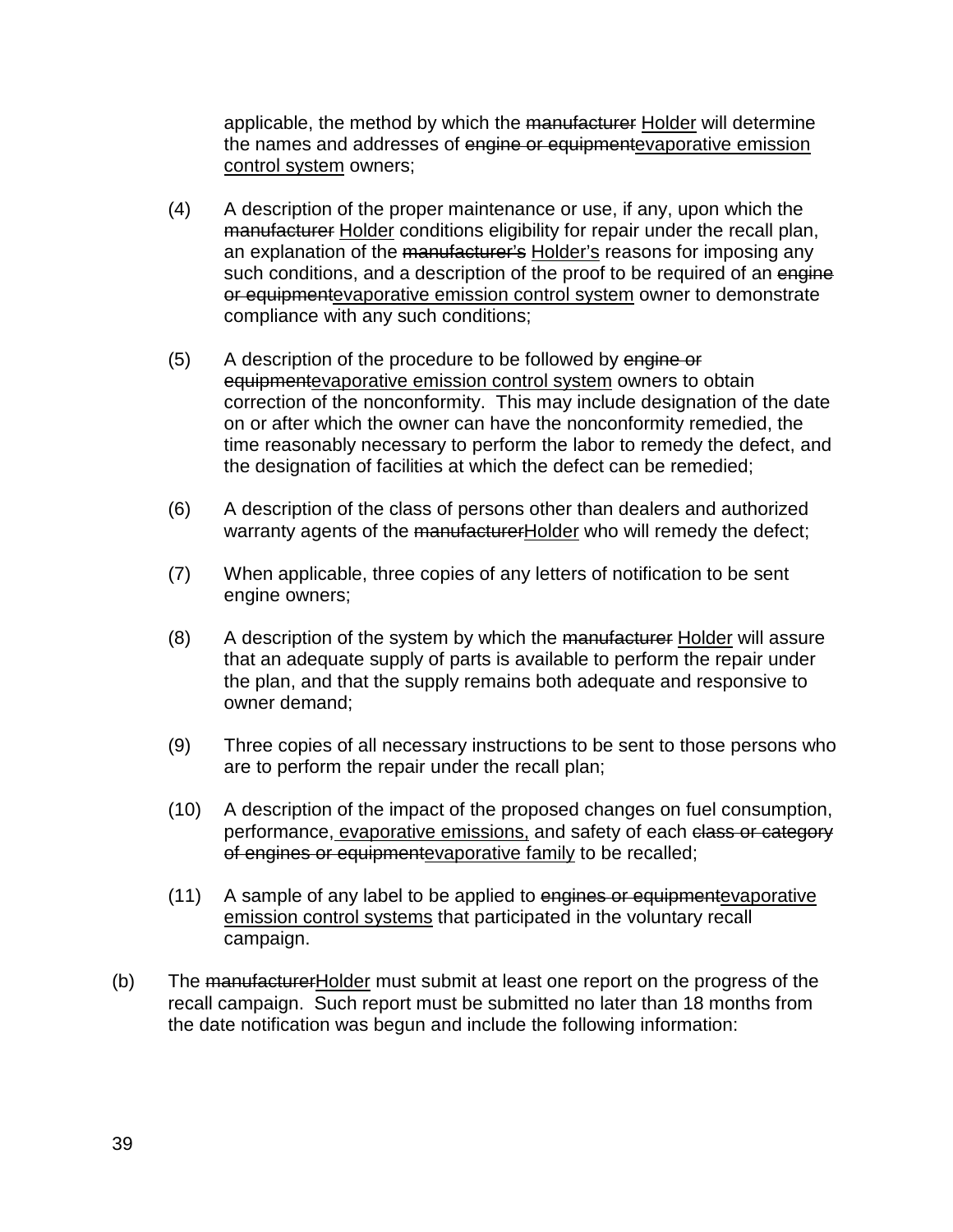- (1) The methods used to notify both engine or equipmente vaporative emission control system owners, dealers and other individuals involved in the recall campaign;
- (2) The number of engines or equipmentevaporative emission control systems to be affected by the emission-related defect and an explanation of the means by which this number was determined;
- (3) The number of engines or equipmentevaporative emission control systems actually receiving repair under the plan; and
- (4) The number of engines or equipmentevaporative emission control systems determined to be ineligible for remedial action due to a failure to properly maintain or use such enginesevaporative emission control systems.
- (c) Unless otherwise directed by the Executive Officer, the Holder shall Ssend the defect report, voluntary recall plan, and the voluntary recall progress report to: Chief, Mobile Source Operations Emissions Compliance, Automotive Regulations and Science Division, Air Resources Board, 9528 Telstar Avenue, El Monte, CA, 91731.
- (d) The Holder shall Rretain the information gathered by the manufacturer Holder to compile the reports for not less than five years from the date of the end of the model year in which the defect occurred. The manufacturer Holder must make this information available to duly authorized officials of the ARB upon request.
- (e) The filing of any report under the provisions of this section does not affect a manufacturer's Holder's responsibility to file reports or applications, obtain approval, or give notice under any provision of law.
- (f) The act of filing an Eemission Ddefect Iinformation Rreport is inconclusive as to the existence of a defect subject to the warranty provided by section 2764 of this Article.
- (g) A manufacturer Holder may include on each page of its  $E$ emission Ddefect Information Rreport a disclaimer stating that the filing of a Defect Information Rreport pursuant to these regulations is not conclusive as to the applicability of the warranty provided by section 2764 of this Article.

NOTE: Authority cited: Sections 39600, 39601 and 43013, Health and Safety Code. Reference: Section 43013, Health and Safety Code.

### **§2763. Ordered Recalls.**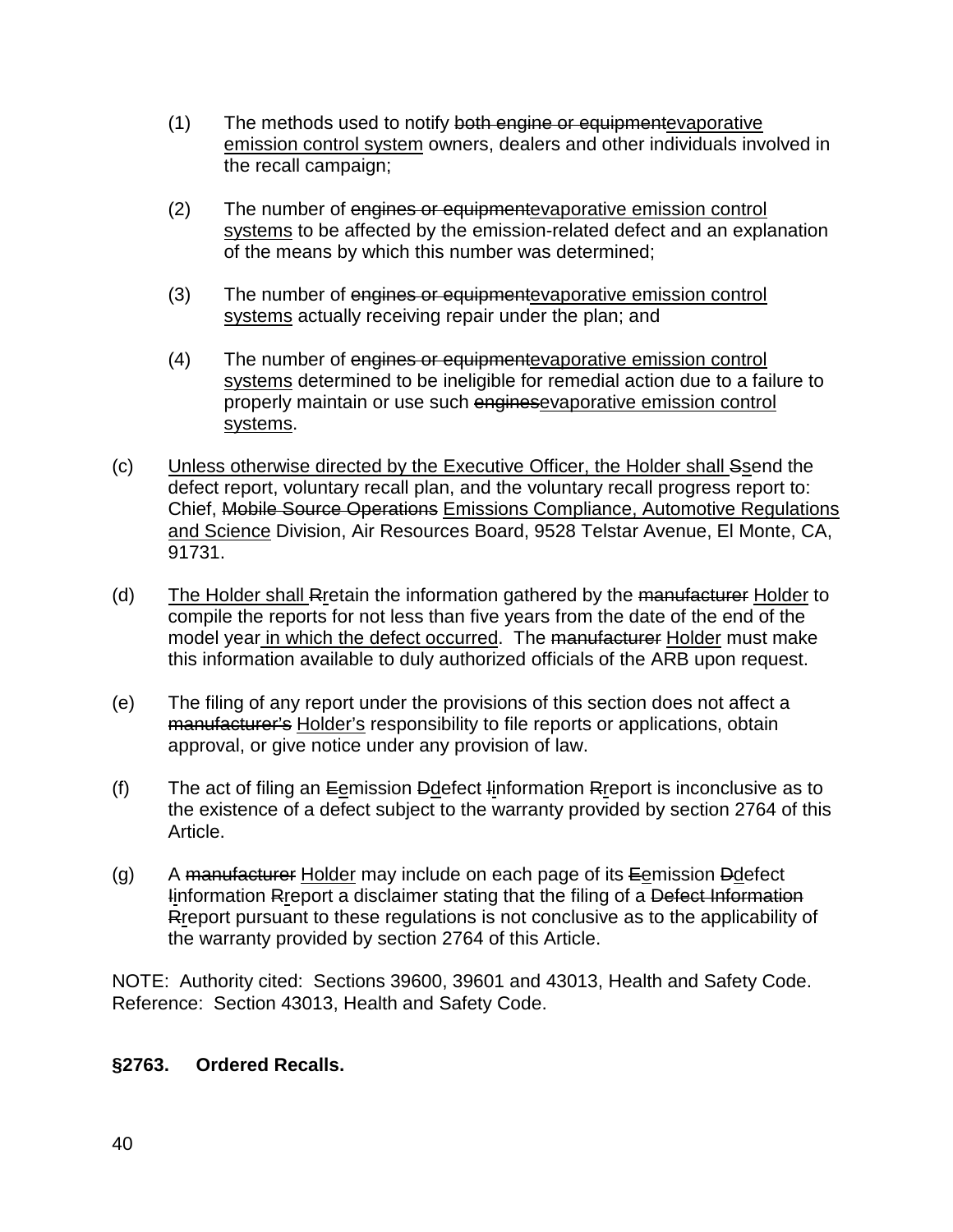(a)  $(1)$  If the Executive Officer determines that a substantial number of any elass or category of engines or equipmentevaporative emission control systems, or components used on such engines or equipmentevaporative emission control systems in an evaporative family certified pursuant to section 27534(b), although properly maintained and used, do not meet the performance or design evaporative emission standards prescribed under this Article, when in actual use throughout their useful life, the Executive Officer shall immediately notify the responsible manufacturerHolder of such nonconformity and require the manufacturerHolder to submit a plan for remedying the nonconformity.

> The manufacturer'sHolder's plan shall provide that the nonconformity of any such engines or equipmentevaporative emission control systems that are properly used and maintained will be remedied at the expense of the manufacturerHolder.

If the manufacturerHolder disagrees with such determination of nonconformity, the manufacturerHolder may appeal such determination pursuant to section 2771.

- (2) Any notification required to be given by the manufacturer Holder under subsection (a)(1) of this section with respect to any class or category of engines or equipmentevaporative family shall be given to dealers, ultimate purchasers, and subsequent purchasers (if known) in such manner and containing such information as required in section 2761 of this Article.
- (3) (A) Prior to an ARB-ordered recall, the manufacturerHolder may perform a voluntary emissions recall pursuant to section 2762 of this Article. Such manufacturerHolder is subject to the reporting and record keeping requirements of section 2762 subsections (c) and (d) of section 2762 of this Article.
	- (B) Once ARB determines that a substantial number of engines or equipmentevaporative emission control systems fail to conform to the requirements of this Article, the manufacturerHolder will not have the option of a voluntary recall.
- (b) The manufacturerHolder bears all cost obligation a dealer incurs as a result of a requirement imposed by subsection (a) of this section. The transfer of any such cost obligation from a manufacturerHolder to a dealer through franchise or other agreement is prohibited.
- (c) Any inspection of an engine or equipmentevaporative emission control system for purposes of subsection (a)(1) of this section, after its sale to the ultimate purchaser, is to be made only if the owner of such engine or equipmentevaporative emission control system voluntarily permits such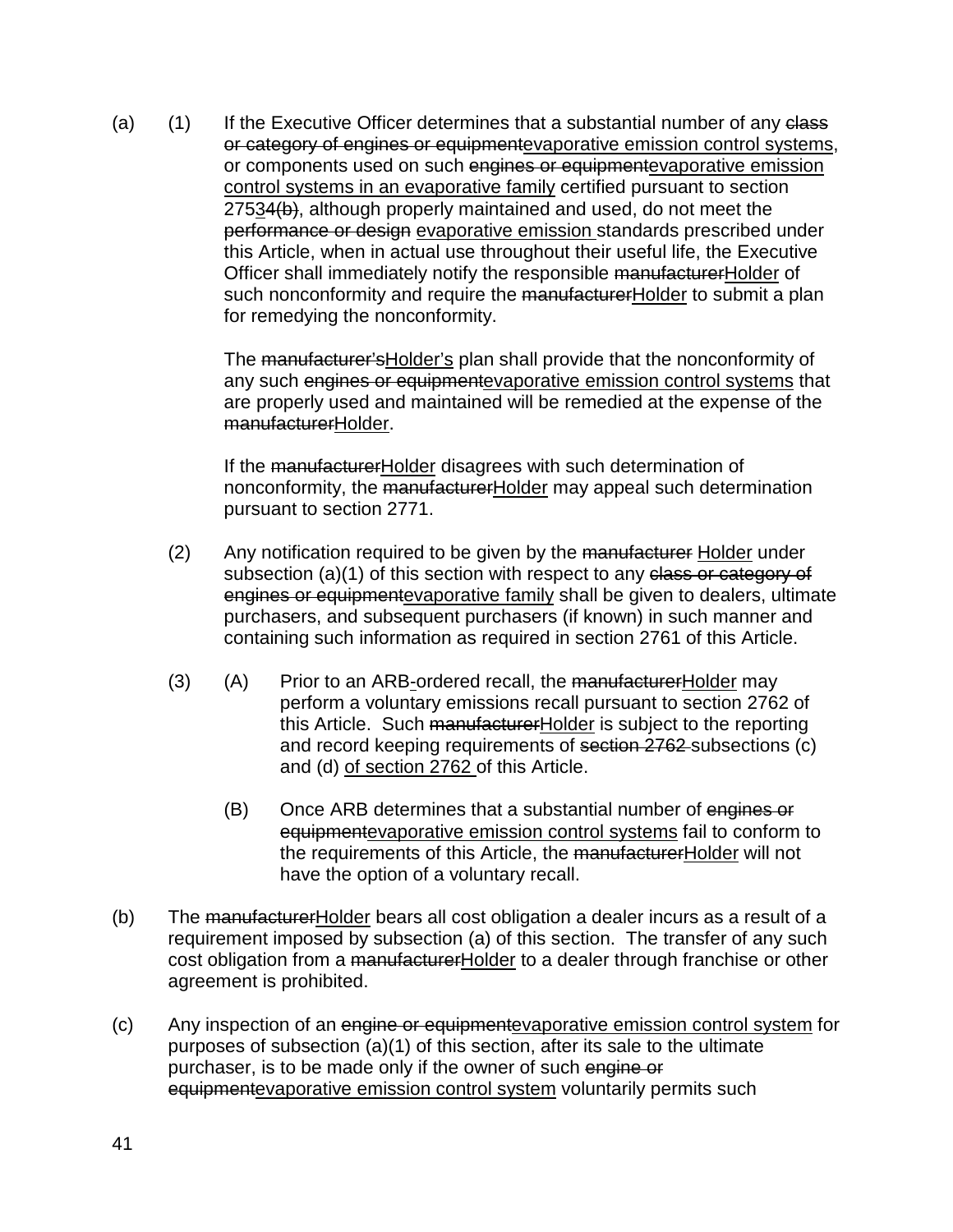inspection to be made, except as may be provided by any state or local inspection program.

NOTE: Authority cited: Sections 39600, 39601 and 43013, Health and Safety Code. Reference: Section 43013, Health and Safety Code.

### **§2764. Evaporative Emission Control System Warranty Statement.**

(a) Any application for an evaporative emission control system certification must include a copy of the following warranty statement: in subsection (b) of this section. Text in parentheses shall be replaced with the appropriate information. A combined exhaust and evaporative warranty statement is acceptable. For combined warranty statements, "evaporative emission" may be replaced with "emissions" where "emissions" is understood to mean both exhaust and evaporative emissions. If a Holder contracts with a third party to provide warranty service, the Holder's contracted warranty service provider's name may be specified in lieu of the Holder's name in the warranty statement.

(b)

# **CALIFORNIA EVAPORATIVE EMISSION CONTROL WARRANTY STATEMENT**

### **YOUR WARRANTY RIGHTS AND OBLIGATIONS**

The California Air Resources Board (and manufacturer's Holder's name, optional) isare pleased to explain the evaporative emission control system's warranty on your (year(s)) (equipment type). In California, new equipment that use small offengines must be designed, built, and equipped to meet the State's stringent antismog standards. (Manufacturer's Holder's name) must warrant the evaporative emission control system on your (equipment type) for the period listed below provided there has been no abuse, neglect or improper maintenance of your equipment leading to the failure of the evaporative emission control system.

Your evaporative emission control system may include parts such as: carburetors, fuel tanks, fuel lines (for liquid fuel and fuel vapors), fuel caps, valves, canisters, filters, vapor hoses, clamps, connectors, and other associated components. **For engines less than or equal to 80 cc, only the fuel tank is subject to the evaporative emission control warranty requirements of this section.**

A combined exhaust and evaporative warranty statement is acceptable. For combined warranty statements, "evaporative emission" can be replaced with "emissions" where "emissions" is understood to mean both exhaust and evaporative emissions.

# **MANUFACTURER'S WARRANTY COVERAGE:**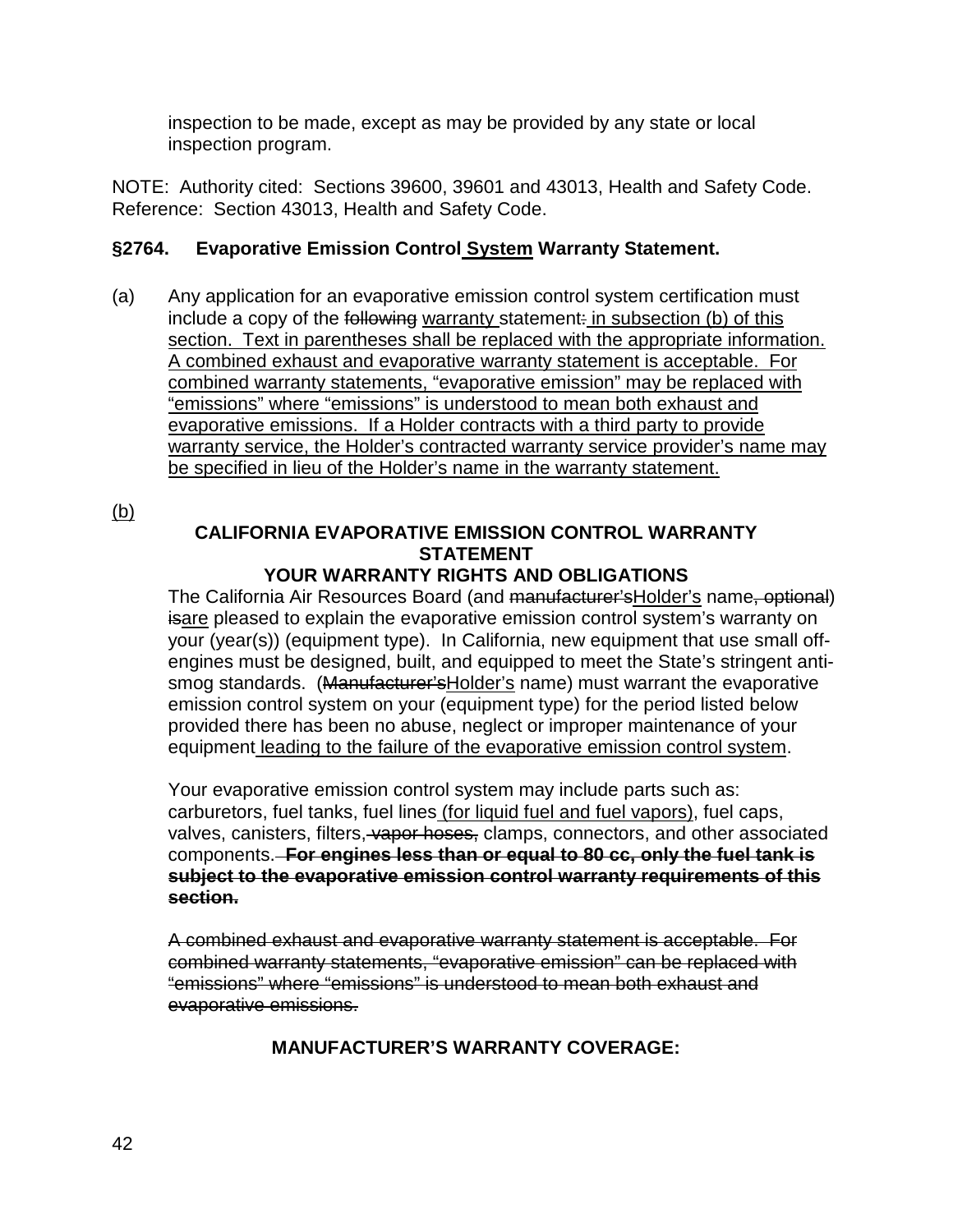This evaporative emission control system is warranted for two years. If any evaporative emission-related part on your equipment is defective, the part will be repaired or replaced by (manufacturer's Holder's name).

# **OWNER'S WARRANTY RESPONSIBILITIES:**

- As the (equipment type) owner, you are responsible for performance of the required maintenance listed in your owner's manual. (Manufacturer's Holder's name) recommends that you retain all receipts covering maintenance on your (equipment type), but (manufacturer's Holder's name) cannot deny warranty coverage solely for the lack of receipts.
- As the (equipment type) owner, you should however be aware that the (manufacturer's Holder's name) may deny you warranty coverage if your (equipment type) or a part has failed due to abuse, neglect, or improper maintenance or unapproved modifications.
- You are responsible for presenting your (equipment type) to a (manufacturer's Holder's name) distribution center or service center as soon as the problem exists. The warranty repairs should shall be completed in a reasonable amount of time, not to exceed 30 days. If you have a question regarding your warranty coverage, you should contact (Insert chosen manufacturer's Holder's contact) at (1-XXX-XXX-XXXX).

NOTE: Authority cited: Sections 39600, 39601 and 43013, Health and Safety Code. Reference: Section 43013, Health and Safety Code.

# **§2765. New Equipment Compliance Testing.**

- (a) Compliance Test Procedures.
	- (1) The Executive Officer may order an engine or equipment manufacturer Holder to make available for compliance testing and/or inspection five or more fuel lines, carbon canisters, or fuel tanks, or one or more engines, or equipment units with complete evaporative emission control systems. Unless otherwise directed by the Executive Officer, the fuel lines, carbon canisters, fuel tanks, engines, or equipment units shall be delivered to the Haagen-Smit Laboratory, 9528 Telstar Avenue, El Monte, California. Fuel lines, carbon canisters, fuel tanks, engines or equipment units must be selected at random from sources specified by the Executive Officer according to a method approved by the Executive Officer, that, insofar as practical, must exclude engines or equipment that would result in an unreasonable disruption of the manufacturer'sHolder's distribution system. Such an order may include a requirement to demonstrate that the measured rate or volume of purge from a representative sample of production canisters and engines certified under section 2754 (b) meets any design specification required by the Executive Officer in the applicable Executive Order of Certification or included by the manufacturer Holder in the application for such an Order.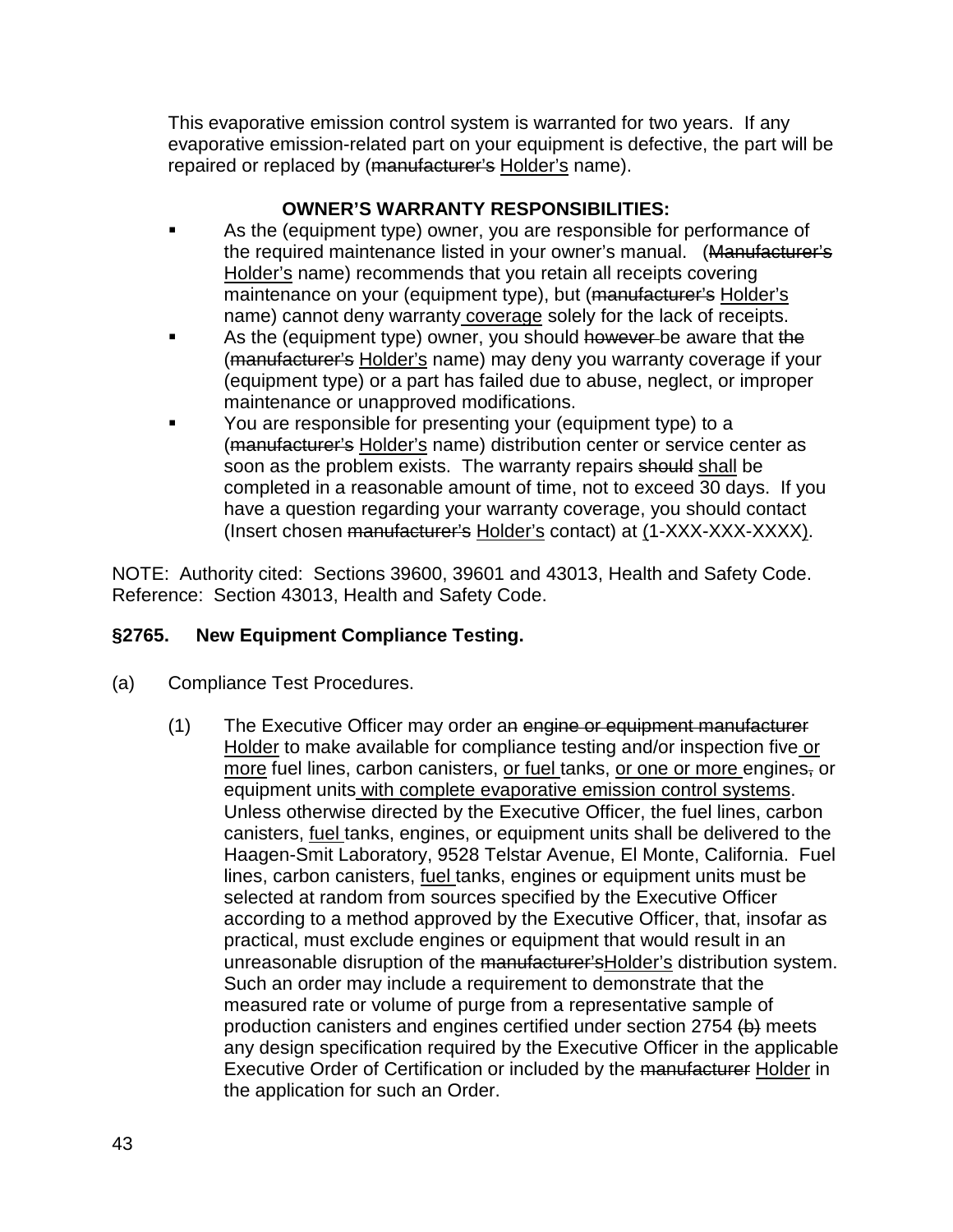- (2) The Executive Officer may obtain five or more fuel lines, carbon canisters, or fuel tanks, or one or more engines or equipment units with complete evaporative emission control systems manufactured for sale or lease for use or operation in California, sold or leased or offered for sale or lease for use or operation in California, or delivered or imported into California for introduction into commerce in California for compliance testing or inspection.
- (23) The method for selection and testing of the fuel lines, carbon canisters, fuel tanks, engines or equipment and the evaluation of test data must be made in accordance with the procedures set forth herein.
- $(34)$  Air Resources Board personnel shall have access to the fuel line, carbon canister, fuel tank, engine, or equipment assembly plants, or distribution facilities for the purposes of fuel line, carbon canister, fuel tank, engine, or equipment selection and testing. Scheduling of access shall be arranged with the representative designated in the application for certification.
- (45) All testing must be conducted in accordance with the applicable model year evaporative emission test procedures, except that durability testing and preconditioning may be omitted or conducted at a lower temperature at the Executive Officer's discretion. Any evaporative emission control system parameters must be set to values or positions that are within the range available to the ultimate purchaser as determined by ARB. No break-in, or modifications, adjustments, or special preparation or maintenance will be allowed on fuel lines, carbon canisters, fuel tanks, engines or equipment units chosen for compliance testing without the written consent of the Executive Officer.
- $(56)$  Correction of damage or maladjustment that may reasonably be found to have resulted from shipment of the engine or equipment is permitted only after an initial test of the engine or equipment, except where 100 percent of the manufacturer's Holder's production is given that inspection or maintenance by the manufacturer's Holder's own personnel. The manufacturer Holder may request that the engine or equipment be repaired from shipping damage, and be retested. If the Executive Officer concurs, the engine or equipment may be retested, and the original test results may be replaced by the after-repair test results.
- $(67)$  Engines or equipment must be randomly chosen from the selected evaporative family or subgroup.
- (78) Five fuel lines, carbon canisters, tanks, engines or equipment of the same model within an evaporative family or subgroup will be selected for testing per the applicable test procedure. An evaporative family or subgroup will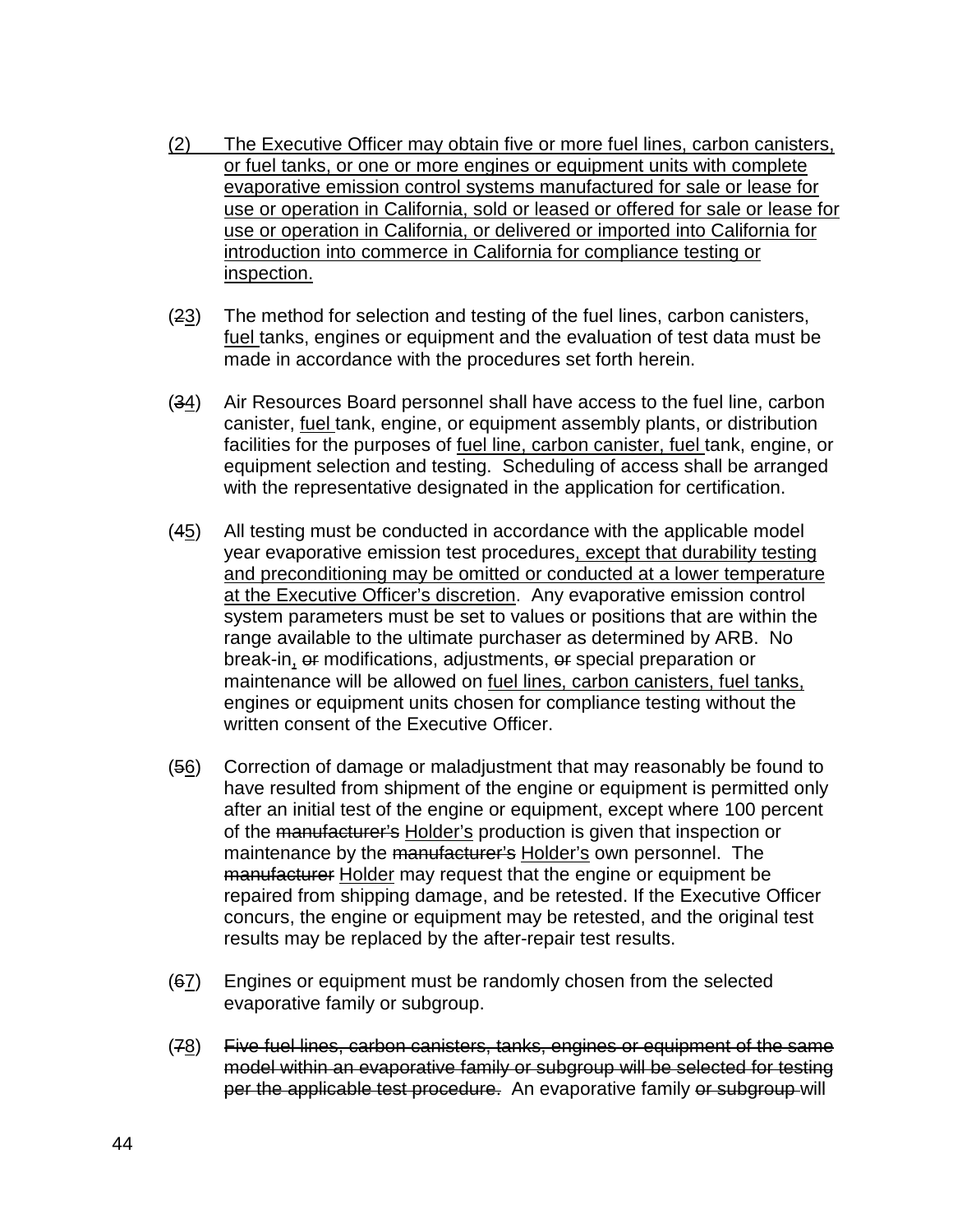be deemed to have passed the compliance testing if all five test results the diurnal emissions from all tested engines or equipment units are below the applicable diurnal emission standard in section 2754 or 2757, or the EMEL, if applicable. If any engine or equipment unit has diurnal emissions above the applicable diurnal emission standard in section 2754 or 2757, or the EMEL, if applicable, the evaporative family will be deemed to have failed compliance testing.

The fuel lines, carbon canisters, or fuel tanks certified under an Executive Order will be deemed to have passed the compliance testing if all tested samples meet the applicable design standard in section 2754, 2755, or 2757. The fuel lines, carbon canisters, or fuel tanks certified under an Executive Order will be deemed to have failed compliance testing if any fuel line, carbon canister, or fuel tank does not meet the applicable design standards in section 2754, 2755, or 2757. If one or more of the test results are above the applicable standard, an evaporative family or subgroup will be deemed to have failed the compliance testing if the upper 95% confidence limit of the five samples is greater than 150%, 130%, or 110% of the applicable performance standards specified in sections 2754 through 2757 of this Article per the following table:

|                                       | <del>"Pass" If <i>"U</i>" is less</del> | "Fail" If "U" is greater |
|---------------------------------------|-----------------------------------------|--------------------------|
| <b>Test Category</b>                  | than or equal to                        | than                     |
| I <sup>st</sup> Year of Production of |                                         |                          |
| <b>Evaporative Families</b>           | 1.5*Applicable Standard                 | 1.5*Applicable Standard  |
| 2 <sup>nd</sup> Year of Production of |                                         |                          |
| <b>Evaporative Families</b>           | 1.3*Applicable Standard                 | 1.3*Applicable Standard  |
| 3 <sup>rd</sup> and Subsequent Years  |                                         |                          |
| of Production of                      | 1.1*Applicable Standard                 | 1.1*Applicable Standard  |
| <b>Evaporative Families</b>           |                                         |                          |

Where:

$$
U = \overline{x} + 2.776 * \frac{s}{\sqrt{n}}
$$

$$
\overline{x} = \frac{\sum_{i=1}^{n} sample_i}{n}
$$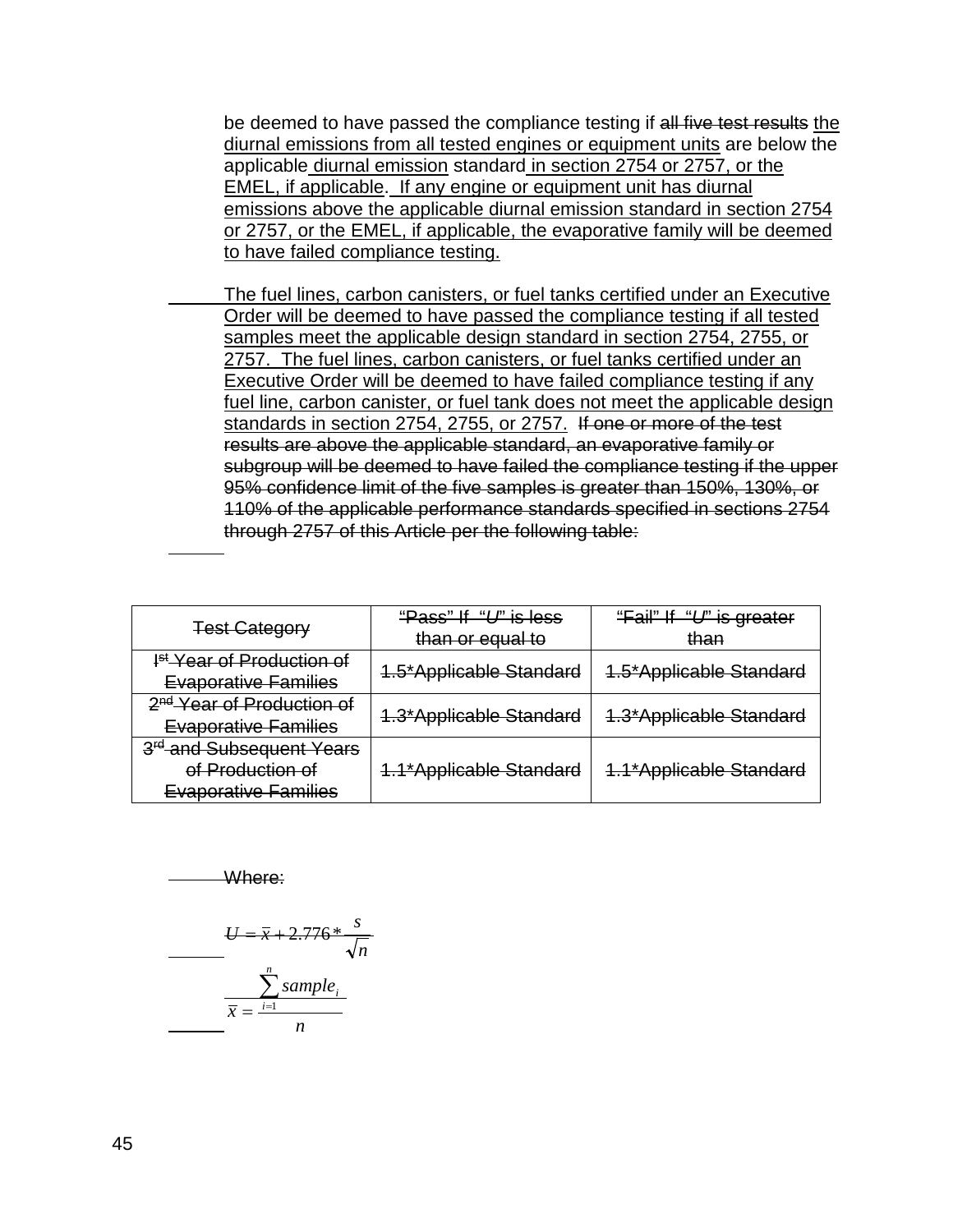$$
s = \sqrt{\frac{\sum_{i=1}^{n} (x_i - \overline{x})^2}{n-1}}
$$
\n
$$
n-1
$$

- (9) An evaporative family may be deemed to have failed compliance testing without testing if any engine or equipment unit selected for testing visibly leaks fuel, except that subsection (a)(6) shall still apply.
- (810) If any group of fuel lines, carbon canisters, fuel tanks, engines, or equipment units selected for inspection fails an evaporative emission compliance test as determined by subsection (a)(78) or (a)(9), or fails to conform to the labeling requirements of section 2759, the Executive Officer shall notify the manufacturerHolder in accordance with subsection (b).
- (b) Notification of Failure.

If compliance testing identifies fuel lines, carbon canisters, fuel tanks, engines or equipment unitsevaporative families that do not meet the standards set out in (a)(7) above, or that do not conform with the permeation control design or permeation specifications of in sections 2754 through 2757 or the labeling requirements in section 2759, the Executive Officer will notify the Holder of the Executive Order of Certification covering the fuel lines, carbon canisters, fuel tanks, engines or equipmentevaporative families. The Executive Officer shall also notify such Holder that the Executive Order of Certification may be suspended or revoked. The Holder of the Executive Order of Certification shall have 30 calendar days in which to notify the Executive Officer of their intent to provide additional information and/or independent test results for five fuel lines, carbon canisters, fuel tanks, engines, or equipment units, selected by the Executive Officer, that document compliance of the evaporative family, fuel lines, carbon canister, or fuel tanks. An evaporative family will be deemed to have overcome the failure of compliance testing under subsection (a)(8) or (a)(9) of this section and to have passed compliance testing if the average of the diurnal emissions from the five engines or equipment units selected by the Executive Officer for independent testing under this subsection does not exceed the applicable diurnal emission standard in section 2754 or 2757, or the EMEL, if applicable. The fuel lines, carbon canisters, or fuel tanks certified under an Executive Order will be deemed to have overcome the failure of compliance testing under subsection  $(a)(8)$  or  $(a)(9)$  of this section and to have passed compliance testing if the five fuel lines, carbon canisters, or fuel tanks selected by the Executive Officer for independent testing under this subsection meet the applicable design standard in section 2754, 2755, or 2757. The Executive Officer may request the engines, equipment units, fuel lines, carbon canisters, or fuel tanks selected by the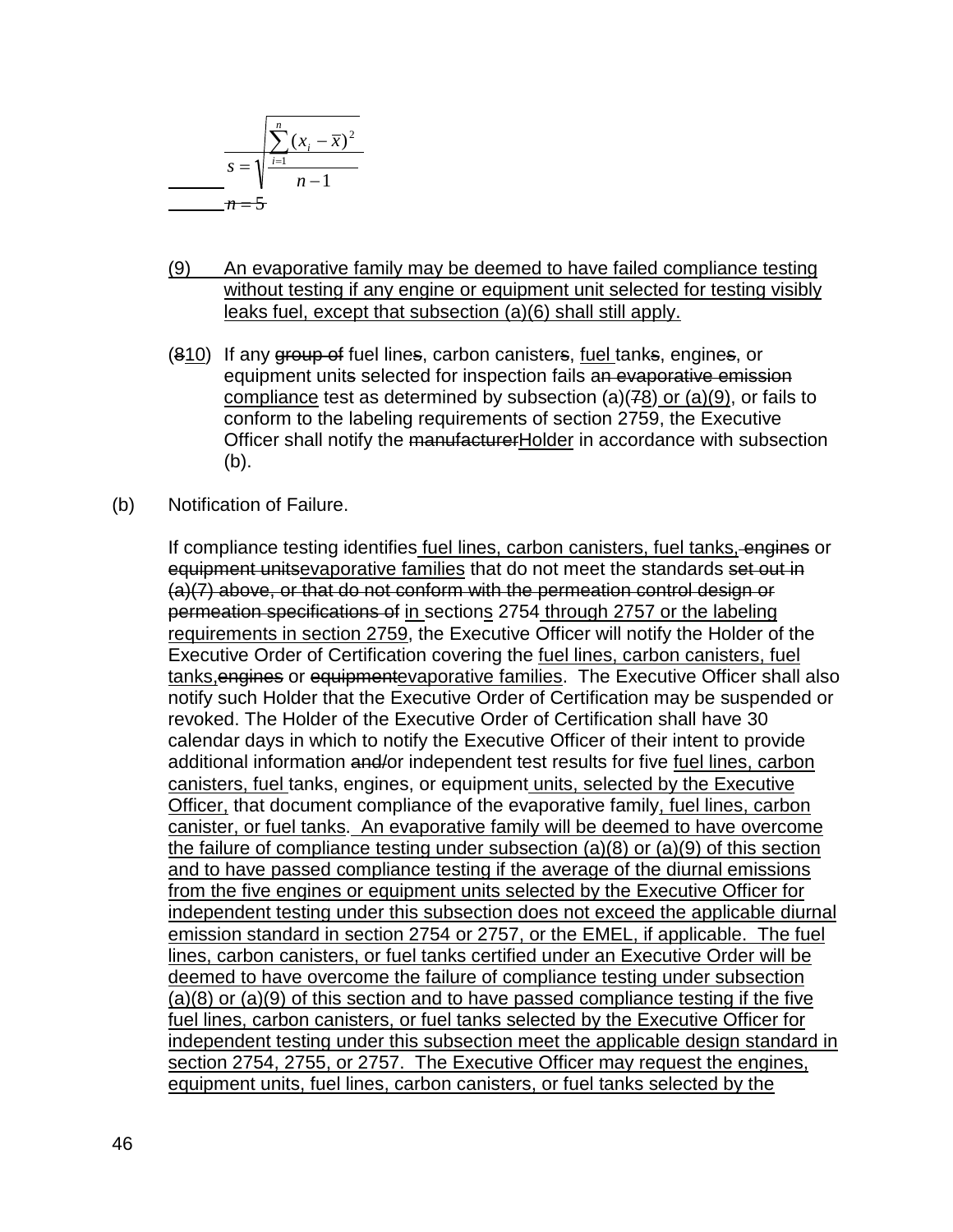Executive Officer for independent testing under this subsection be delivered to an ARB facility for additional inspection or testing. The Executive Officer will consider all relevant information provided by the manufacturer, and other interested parties, including, but not limited to, emission credits and corrective actions applied by the Holder to the noncompliant evaporative family, fuel lines, carbon canisters, or fuel tanks and emission credits to remedy the failure or determine if the evaporative family, fuel lines, carbon canisters, or fuel tanks comply with the standards in sections 2754 through 2757.

- (c) Suspension and Revocation of Executive Orders.
	- (1) The Executive Officer shall not revoke or suspend the Executive Order of Certification, without considering any information provided by the Holder of such certification pursuant to (b) above.
	- (2) If the results of the compliance testing indicate that the failed fuel lines, carbon canisters, fuel tanks, engines, or equipment units of a particular evaporative family or subgroup certified under an Executive Order are produced at one plant, the Executive Officer may elect to suspend the Executive Order of Certification with respect to that evaporative family for engines or equipment manufactured at that plant.
	- (3) Notwithstanding the foregoing, the Executive Officer may suspend an Executive Order of Certification-, in whole or in part, effective upon written notice to the Holder if the Executive Officer finds that:
		- (A) The Holder of the Executive Order of Certification has refused to comply with any of the requirements of this section; or
		- (B) The Holder has submitted false or incomplete information in any report or information provided to the Executive Officer under this section;
		- (C) The Holder has rendered inaccurate any test data submitted under this section;
		- (D) That ARB personnel have been denied the opportunity to conduct activities authorized under this section after a warrant or court order is presented to the Holder;
		- (E) That ARB personnel were unable to conduct activities authorized in this Article because the facility is located in a foreign jurisdiction where local law prohibits those activities.
	- (4) The Executive Officer may revoke an Executive Order of Certification for an evaporative family, fuel line, carbon canister, or fuel tank after the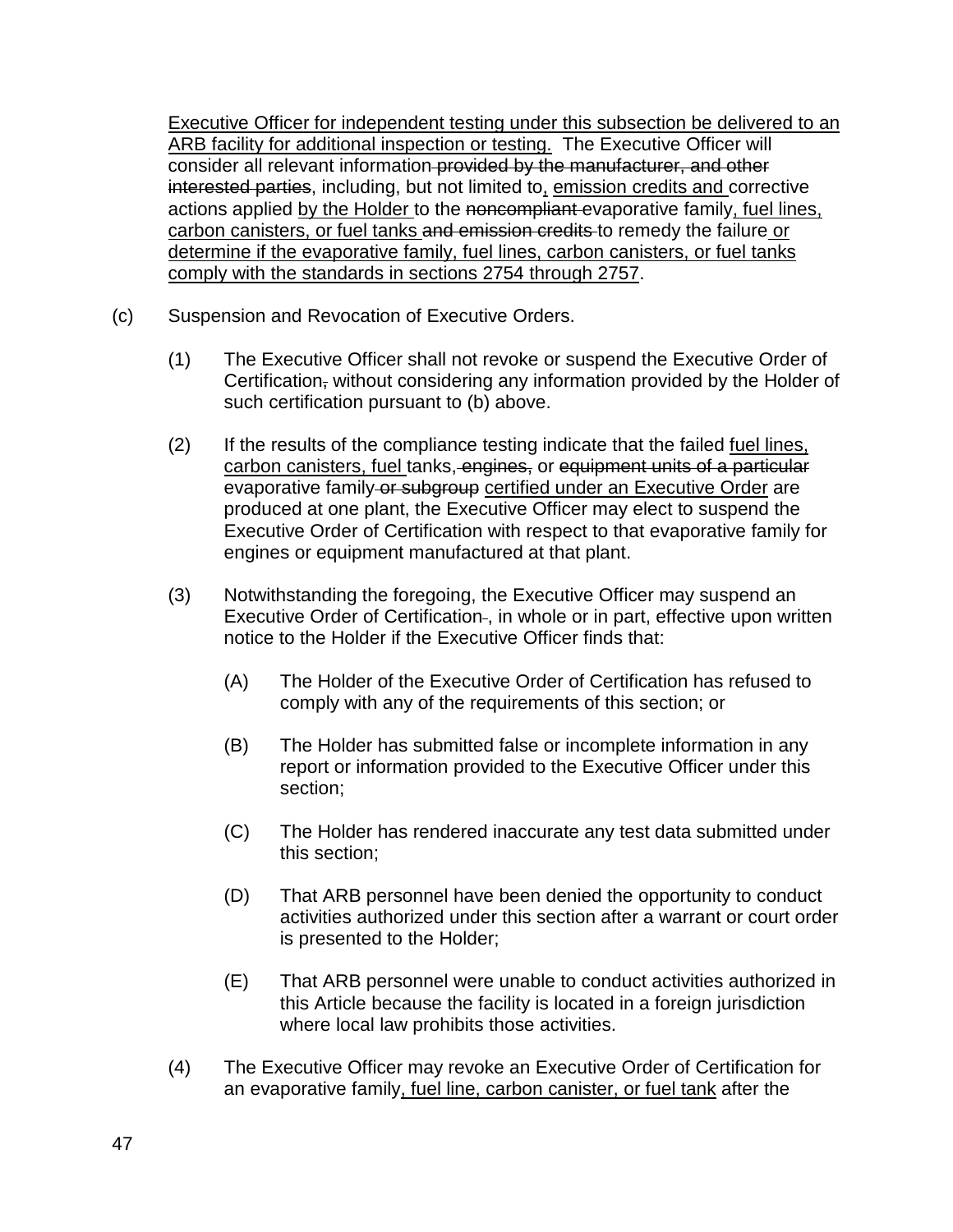Executive Order of Certification has been suspended pursuant to subsection (1),  $\Theta$  (2), or (3) of this section if the proposed remedy for the nonconformity, as reported by the Holder to the Executive Officer, is one requiring a design change or changes to the evaporative emission control system, fuel line, carbon canister, or fuel tank as described in the application for certification of the affected evaporative family, fuel line, carbon canister, or fuel tank or subgroup.

(5) Once an Executive Order of Certification has been suspended for a failed fuel line, carbon canister, fuel tank, engine, or evaporative family equipment, as provided for in subsection (1), (2), or (3) of this section, the Holder must take the following actions before the Executive Order of Certification can be reinstated:

#### (A) Appeal the suspension pursuant to Section 2771; or

- (AB) Remedy the nonconformity;
- (BC) Demonstrate that the <u>fuel line, carbon canister, fuel</u> tank, engine, or evaporative family equipment conforms to the evaporative emission standards in sections 2754 through 2757 and the labeling requirements in section 2759, as applicable, by retesting the each fuel line, carbon canister, fuel tank, engine, or equipmentevaporative family in accordance with these regulations and submitting to the Executive Officer samples of all actual production labels used within the evaporative family; and
- (CD) Submit a written report to the Executive Officer, after successful completion of testing on the failed fuel line, carbon canister, fuel tank, engine, or evaporative family equipment that contains a description of the remedy and test results for each fuel line, carbon canister, fuel tank, engine, or equipmente vaporative family in addition to other information that may be required by this partArticle.
- (6) Once an Executive Order of Certification for a failed evaporative family, fuel line, carbon canister, or subgroup fuel tank has been suspended pursuant to subsection (1), (2) or (3) of this section, the Holder must take the following actions before the Executive Officer will consider reinstating the Executive Order of Certification:
	- (A) Submit a written report to the Executive Officer that identifies the reason for the noncompliance of the fuel lines, carbon canisters, fuel tanks, engines, or evaporative family equipment, describes the proposed remedy, including a description of any proposed quality control and/or quality assurance measures to be taken by the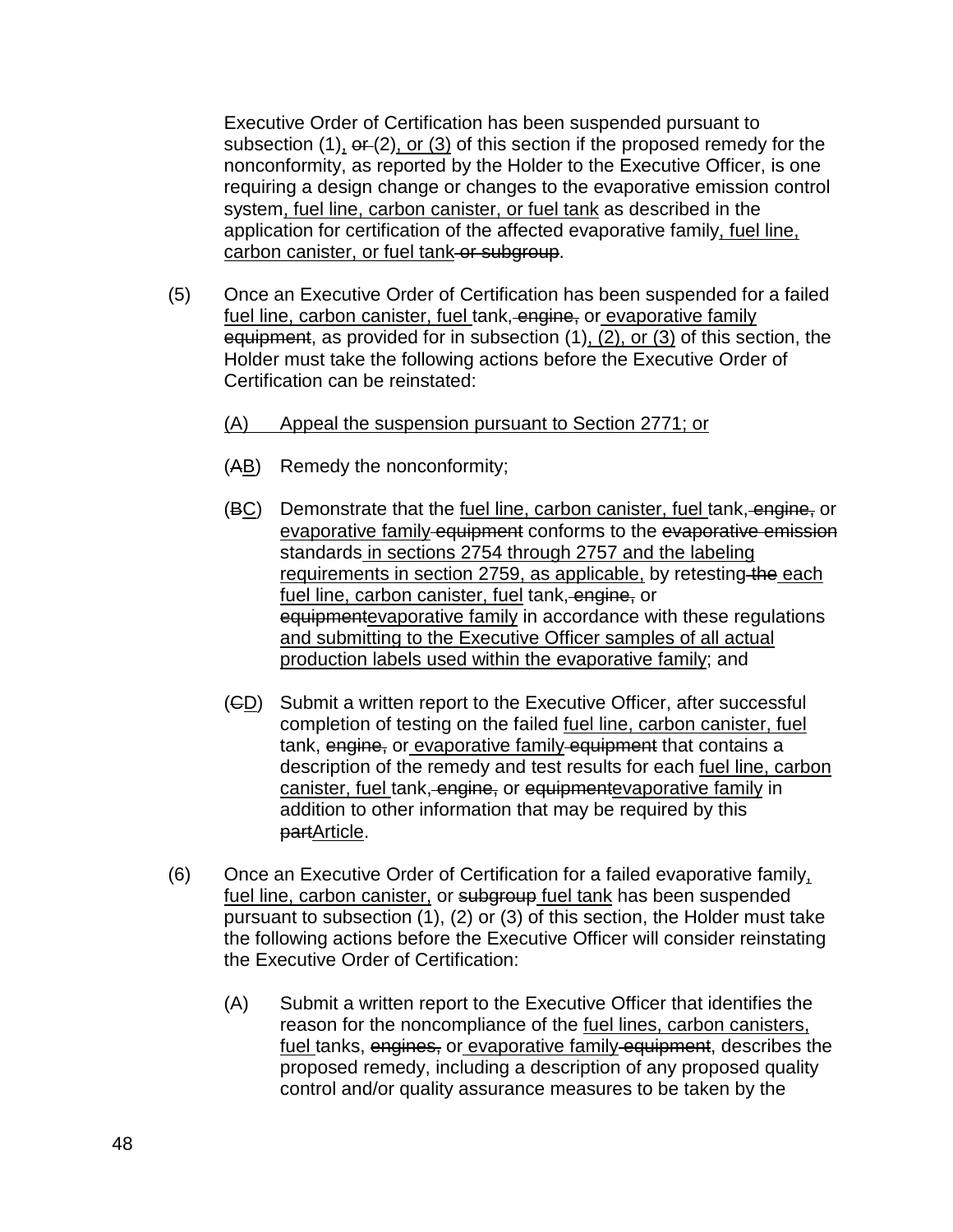Holder to prevent future occurrences of the problem, and states the date on which the remedies will be implemented; and

- (B) Demonstrate that the evaporative family, fuel line, carbon canister, or fuel tank subgroup for which the Executive Order of Certification has been suspended does in fact comply with the regulations of this partArticle by testing no fewer than five fuel lines, carbon canisters, fuel tanks, engines, or equipment units. The results must meet the "Pass" criteria in subsection (a)(7). Such testing must comply with the provisions of this section.
- (7) Once the Executive Order of Certification has been revoked for an evaporative family, fuel lines, carbon canister, or fuel tank subgroup, if the Holder desires to continue introduction into commerce of a modified version of that evaporative family or subgroup, the Holder must:

After implementing the change or changes intended to remedy the nonconformity, demonstrate that the modified evaporative family, fuel line, carbon canister, or fuel tank does in fact conform to the applicable standards of this Article by testing five fuel lines, carbon canisters, fuel tanks, engines or equipment units selected by the Executive Officer from the modified evaporative family unless such testing is waived by the Executive Officer.

(8) To permit a Holder to avoid storing non-test engines or equipment while conducting subsequent testing of the noncomplying evaporative family, a Holder may request that the Executive Officer conditionally reinstate the Executive Order of Certification for that evaporative family.

NOTE: Authority cited: Sections 39600, 39601 and 43013, Health and Safety Code. Reference: Section 43013, Health and Safety Code.

# **§2766. Exemptions.**

- (a) Low Permeation Tanks Metal tanks, coextruded multilayer tanks, and structurally integrated nylon fuel tanks on SORE equipment with engine displacements < 80 cc are specifically exempt from section 2755 of this Article through model year 2019. Tank permeation data is not required to be submitted in the certification application. This exemption shall not apply to model year 2020 and subsequent model year evaporative emission control systems or fuel tanks.
- (b) Small Production Volume Tank Exemption. These engines or equipment qualifying under section 2752(a)(2630) are exempt from the diurnal standards in section 2754 and the fuel tank permeation standard in section 2754 of this Article through model year 2019 if the equipment contains the following: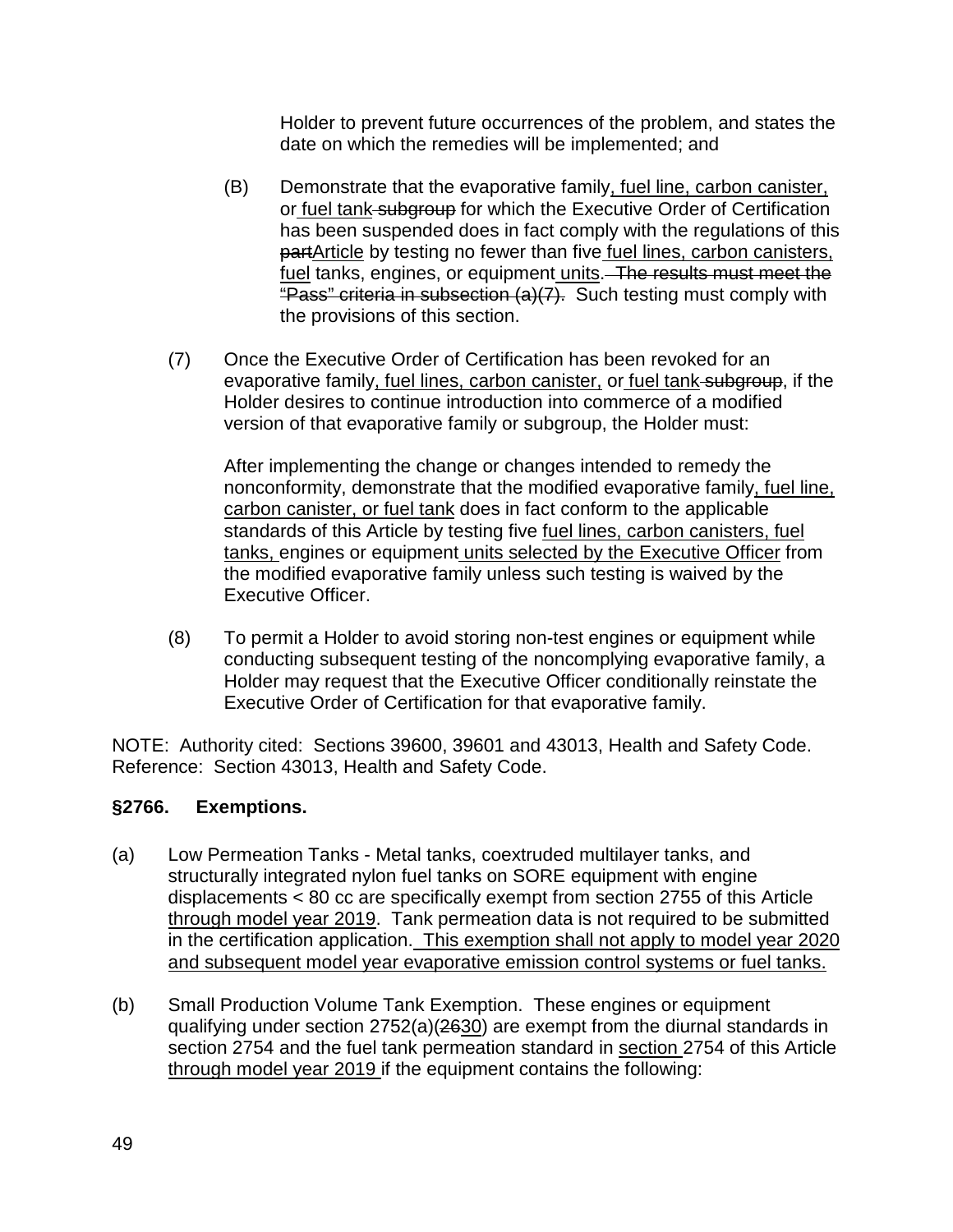- (1) An evaporative emission control system certified by an engine manufacturer that uses an actively purged carbon canister, an equivalent fuel line, and a sealed tethered fuel cap; or
- (2) An evaporative emission control system that passively vents fuel tank vapors to a carbon canister with a minimum butane working capacity as specified in TP-902, an equivalent fuel line, and a sealed tethered fuel cap.

Tank permeation data is not required to be submitted in the certification application for Small Production Volume Tanks. This exemption shall not apply to model year 2020 and subsequent model year evaporative emission control systems or fuel tanks.

(c) Equipment Fueled by a Vehicle Fuel Tank – Generators that are fueled from the fuel tank of an on-road motor vehicle or marine vessel are exempt from the diurnal emission, performance requirements in section 2754 and the fuel tank permeation, and carbon canister design requirementsstandards in section 2754(b). However, these generators must use fuel lineshose that meets the design standard requirements specified in section 2754(b).

NOTE: Authority cited: Sections 39600, 39601 and 43013, Health and Safety Code. Reference: Section 43013, Health and Safety Code.

### **§2767. Innovative Products.**

- (a) The Executive Officer may make a determination that tank vent emission control achieved by an innovative technology may be approved per section 2767.1 if an evaluation of the innovative technology reveals that the technology can enable evaporative emission control systems to meet the evaporative emission requirements in section 2754 or 2757.
- (b) The Executive Officer may make a determination to exempt engines and equipment from section 2756(b) of this Article if an evaluation of the innovative technology reveals that the technology can enable engines or equipment to meet the diurnal evaporative emission standards in section 2754.
- (c) The Executive Officer may make a determination that fuel tanks that have undergone special treatment or that have been manufactured from a unique material are "equivalent fuel tanks" if it can be demonstrated that they meet the permeation standard in section 2755 of this Article when using TP-901, July 26, 2004. Tanks deemed equivalent augment "equivalent fuel tanks" already defined in section 2752 of this Article.
- (c)(d) A manufacturer must apply in writing to the Executive Officer for an innovative product equivalency claimed under subsection  $(a)$ , or  $(b, or c)$ . The application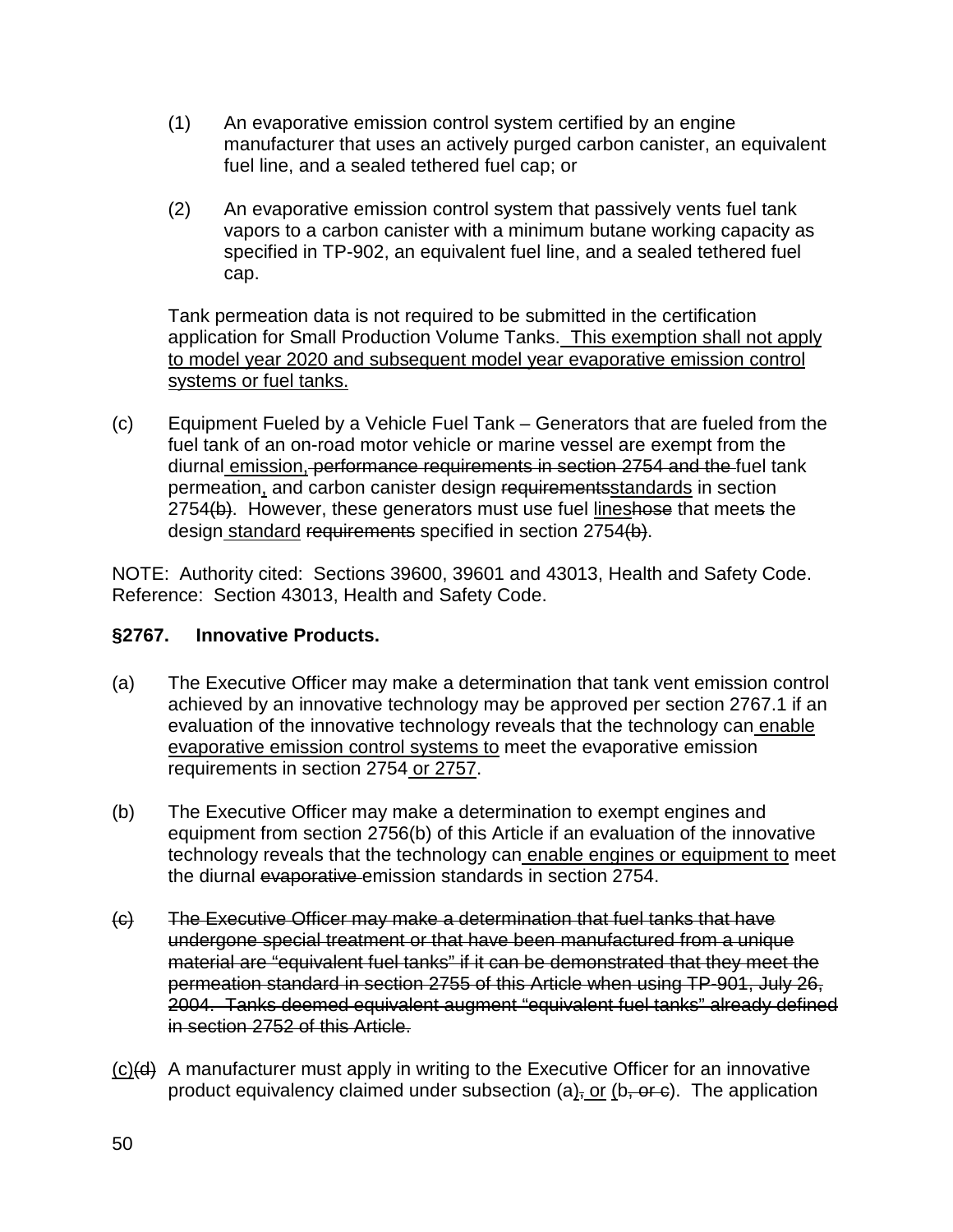must include the supporting documentation that quantifies the emissions from at least 5 engines or equipment units with complete evaporative emission control systems using samples of the innovative product, including the test methods used to generate the data. The test methods shall include criteria for reproducibility, accuracy, and sampling and laboratory procedures. In addition, the applicant must provide any information to enable the Executive Officer to establish conditions for making a determination of "equivalency". All information, including proprietary data submitted by a manufacturer pursuant to this section, shall be handled in accordance with the procedures specified in title 17, California Code of Regulations, sections 91000-91022.

- $(d)(e)$  Within 30 days of receipt of the application, the Executive Officer shall determine whether an application is complete.
- $(e)(f)$  Within 90 days after an application has been deemed complete, the Executive Officer will determine whether, under what conditions, and to what extent, a determination of "equivalency" will be permitted. The applicant and the Executive Officer may mutually agree to a longer time period for reaching a decision. An applicant may submit additional supporting documentation before a decision has been reached. The Executive Officer will notify the applicant of the decision in writing and specify such terms and conditions that are necessary to ensure that emissions from engines or equipment using use of the innovative product will meet the emissions reductions specified in subsection (a, b, or c)evaporative emission standards in section 2754 or 2757.
- (g) In granting an "equivalency" determination for a fuel tank, the Executive Officer shall specify the test method(s) for determining conformance to the conditions established.
- (h) For any fuel tank for which an innovative product "equivalency" has been granted pursuant to this section, the manufacturer shall notify the Executive Officer in writing at least 30 days before the manufacturer changes a product's design, connections, or other factors that may effect the ROG emissions during recommended usage. The manufacturer must also notify the Executive Officer within 30 days after the manufacturer learns of any information that would alter the emissions estimates submitted to the Executive Officer in support of the "equivalency" application.
- $(f)(i)$  If the permeation evaporative emission standards or test procedures are amended for a product category, all innovative "equivalency" determinations granted for products in the product category, except as provided in subsection  $\overline{H}(q)$ , have no force and effect as of the effective date of the amended permeationevaporative emission standards or test procedures.
- $(q)(i)$  If the Executive Officer believes that a fuel tankproduct for which an "equivalency" determination has been granted no longer meets the criteria for an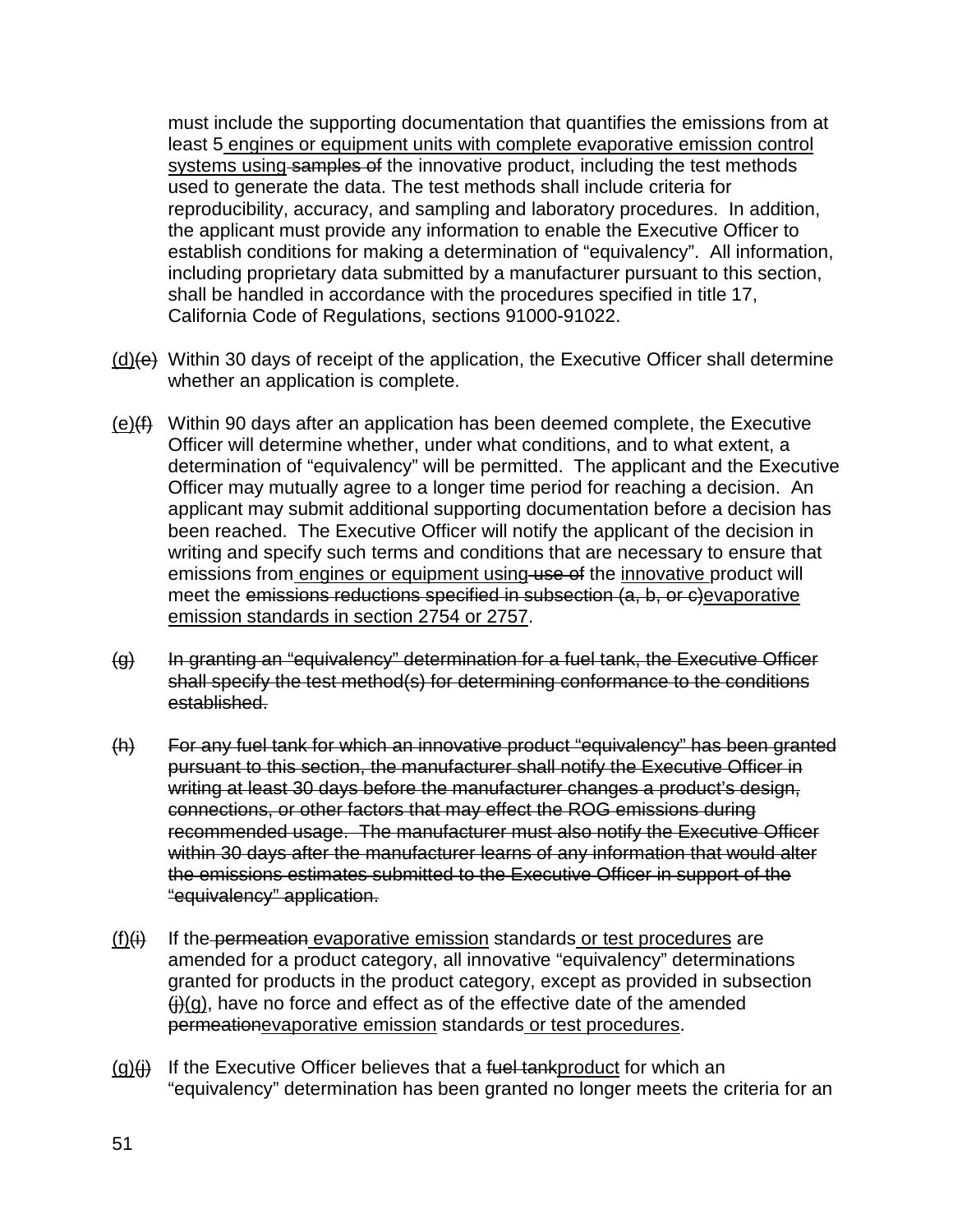innovative product specified in subsections  $(a)$ , or  $(b, or c)$ , the Executive Officer may hold a public hearing in accordance with the procedures specified in title 17, California Code of Regulations, Aarticle 1, Ssubchapter 1.25, Chapter 1, Division 3, to determine if the "equivalency" determination should be modified or revoked.

NOTE: Authority cited: Sections 39600, 39601 and 43013, Health and Safety Code. Reference: Section 43013, Health and Safety Code.

#### **§2767.1. Approved Evaporative Emission Control System Components.**

- (a) The Executive Officer may make a determination to approve components (fuel tanks, fuel hoseslines, and carbon canisters) for use on evaporative emission control systems that have been shown to meet the Design RequirementsStandards in Table 1 of section 2754, section 2755, or section 2757 of this Article.
- (b) A component manufacturer must apply in writing to the Executive Officer for a component claimed under subsection (a). The application shall include the supporting documentation that quantifies the emissions or performance from at least five production samples of the component intended for installation on small off-road engines, including the test methods used to generate the data. If the test methods are not as prescribed in this article the test methods shall include criteria for reproducibility, accuracy, and sampling and laboratory procedures. All information, including proprietary data submitted by a manufacturer pursuant to this section, shall be handled in accordance with the procedures specified in title 17, California Code of Regulations, sections 91000-91022.
- (c) Within 30 days of receipt of the application, the Executive Officer shall determine whether an application is complete.
- (d) Within 90 days after an application has been deemed complete, the Executive Officer will approve/disapprove the component. If approved, an Executive Order will be issued for the component for a period of four years. The applicant and the Executive Officer may mutually agree to a longer time for reaching a decision. An applicant may submit additional supporting documentation before a decision has been reached. The Executive Officer will notify the applicant of the decision in writing and specify such terms and conditions that are necessary to ensure that the component will meet the performancedesign standards in subsection (a).
- (e) If the Evaporative Emission Performance and Design Standards in (reference section 2754, 2755, or 2757) or test procedures are amended for a product category, all "approvals" granted for components in the product category, except as provided in subsection (f), have no force and effect as of the effective date of the amended standards or the date testing must be conducted according to the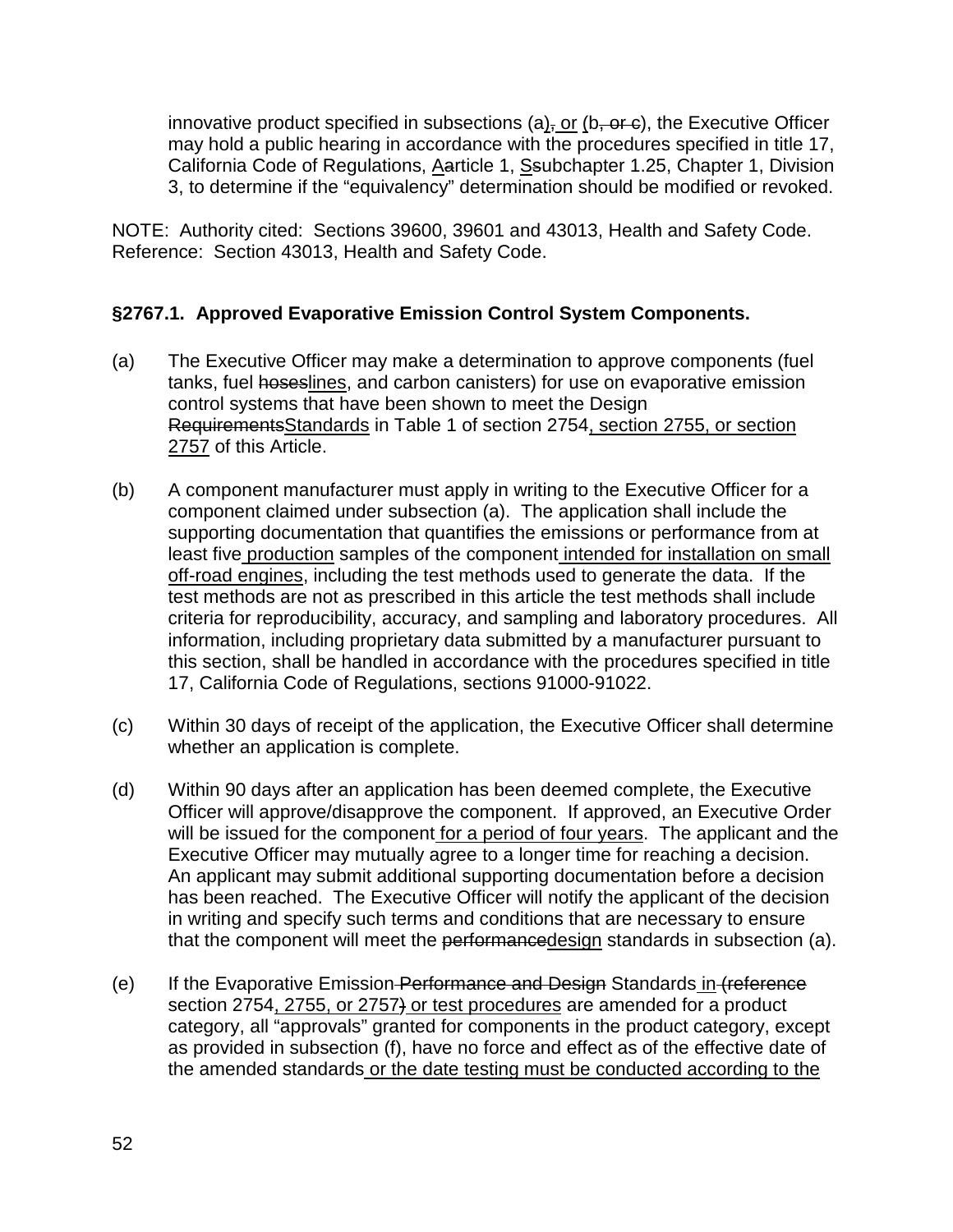amended test procedures, as specified in CP-901 or CP-902-unless the applicable component requirements are not amended.

- (f) If the Executive Officer determines that a component for which an "approval" has been granted no longer meets the performancedesign standards specified in subsection (a), the Executive Officer may deny, suspend or revoke the Executive Order following provisions of pursuant to sSection 2770 of this Article.
- (g) Certification of a fuel line or fuel tank may be renewed prior to the end of the fouryear certification period if no changes to the component have been made that could affect its evaporative emissions. A Holder must submit a declaration signed by an authorized representative stating that no changes have been made that could affect the component's evaporative emissions as part of a request for certification renewal. The signed declaration shall also state that the certification test data originally submitted to ARB still represent the model of the component with the highest permeation rate relative to the permeation emission standard.
- (h) Certification of a carbon canister may be renewed prior to the end of the fouryear certification period if no changes to the carbon canister have been made that could affect its butane working capacity. A Holder must submit a declaration signed by an authorized representative stating that no changes have been made that could affect the butane working capacity of the carbon canister as part of a request for certification renewal. The signed declaration shall also state that the certification test data originally submitted to ARB still represent the butane working capacity of the carbon canister.

NOTE: Authority cited: Sections 39600, 39601 and 43013, Health and Safety Code. Reference: Section 43013, Health and Safety Code.

# **§2768. Variances.**

- (a) Any manufacturer of small off-road engines or equipment that use small off-road engines or fuel tanks subject to this Article that cannot meet the requirements set forth in sections 2754 through 2757 of this Article, due to extraordinary reasons beyond the manufacturer's reasonable control, may apply in writing for a variance. The variance application must set forth:
	- (1) The provisions of the regulations for which a variance is sought;
	- (2) the specific grounds upon which the variance is sought;
	- (3) the proposed date(s) by which compliance will be achieved; and
	- (4) a compliance plan detailing the method(s) that will achieve compliance.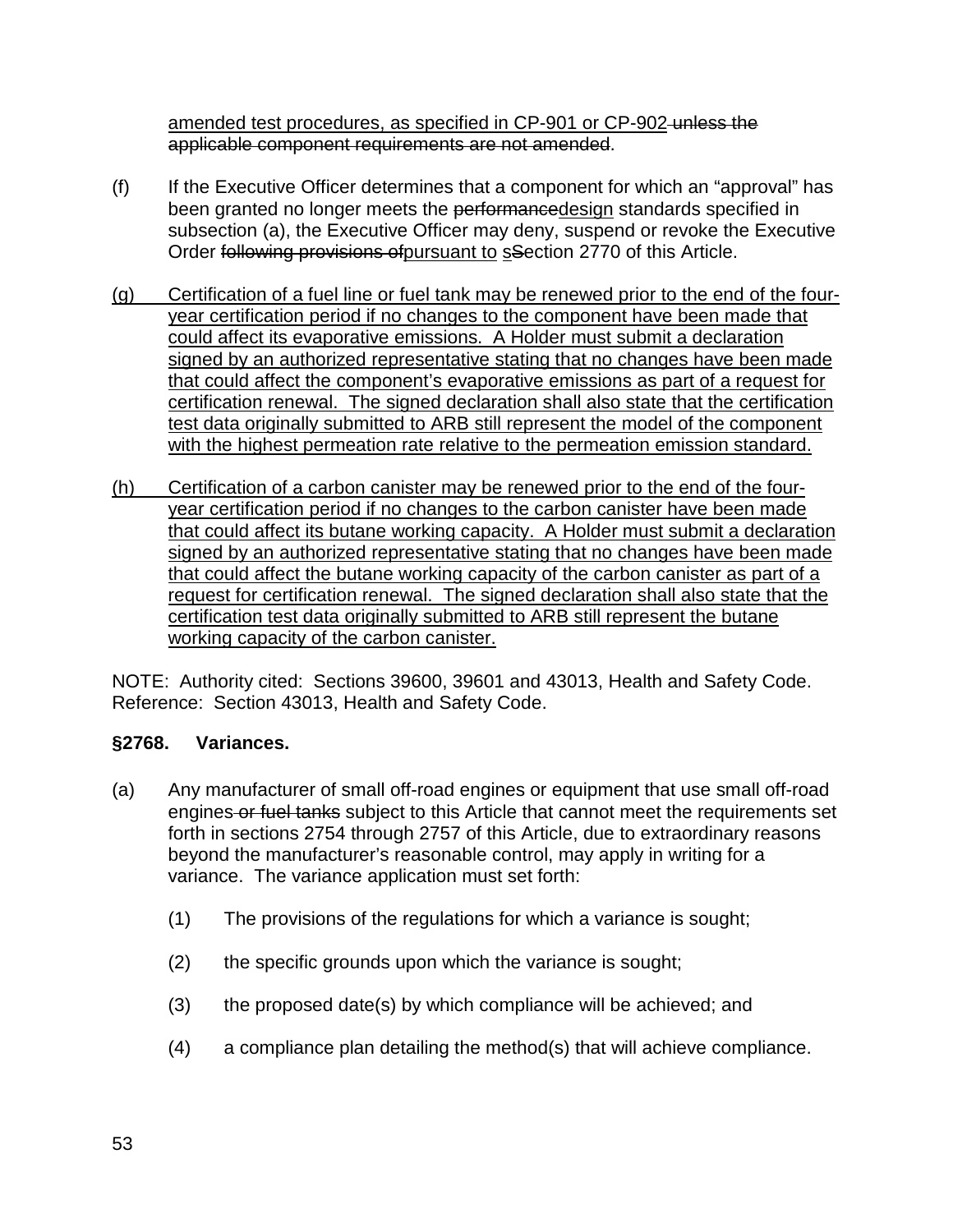- (b) Within 75 calendar days of receipt of a variance application containing the information required in subsection (a), the Executive Officer or his nominee shall hold a public hearing to determine whether, under what conditions, and to what extent, a variance is necessary and should be allowed. Notice of the time and place of the hearing must be sent to the applicant by certified mail not less than 30 days before to the hearing. Notice of the hearing must also be submitted for publication in the California Regulatory Notice Register and sent to every person who requests such a notice, not less than 30 days before the hearing. The notice must state that the parties may, but not needare not required to, be, represented by counsel at the hearing. At least 30 days before the hearing, the variance application must be made available to the public for inspection. Interested members of the public must be allowed a reasonable opportunity to testify at the hearing and their testimony must be considered.
- (c) No variance may be granted unless all of the following findings are made:
	- (1) that, due to reasons beyond the reasonable control of the applicant, compliance would result in extraordinary economic hardship;
	- (2) that the public interest in mitigating the extraordinary hardship to the applicant by issuing the variance outweighs the public interest in avoiding any increased emissions of air contaminants that would result from issuing the variance;
	- (3) that the compliance plan proposed by the applicant can reasonably be implemented, and will achieve compliance as expeditiously as possible; and
	- (4) that the applicant has mitigated the noncompliance to the maximum extent feasible.
- (d) Any variance order shall specify a final date by which compliance will be achieved. Any variance order shall contain a condition that specifies increments of progress necessary to assure timely compliance, and such other conditions that the Executive Officer, in consideration of the testimony received at the hearing, finds necessary to carry out the purposes of Division 26 of the Health and Safety Code.
- (e) A variance shall cease to be effective upon failure of the party to whom the variance was granted to comply with any term or condition of the variance.
- (f) Upon the application of any person, the Executive Officer may review, and for good cause, modify or revoke a variance from requirements of sections 27532754 through 27562757 or section 2759 after holding a public hearing in accordance with the provisions of subsection (b).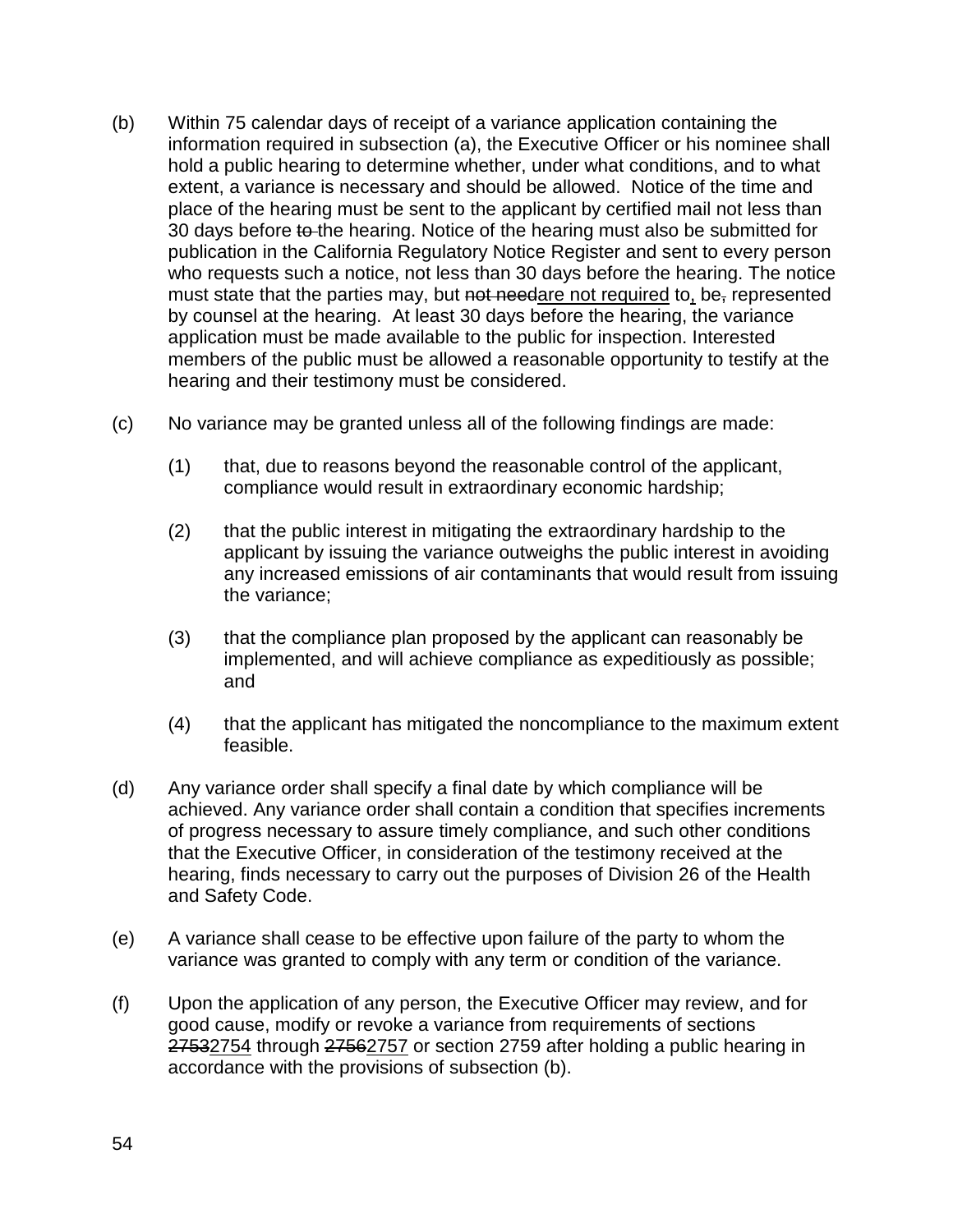(g) A variance shall not be granted for more than one full model year after the year such variance is granted.

NOTE: Authority cited: Sections 39600, 39601 and 43013, Health and Safety Code. Reference: Section 43013, Health and Safety Code.

#### **§2769. Inspection.**

The Executive Officer, or an authorized representative of the Executive Officer, may periodically inspect any facility of a Holders, manufacturers of equipment, manufacturers of engines, or manufacturers of evaporative emission control components, technology, or systems subject to this Article as deemed necessary to ensure compliance with these regulations. Failure of a Holder, manufacturer, distributor, or retailer or other person subject to this Article to allow access for inspection purposes shall be grounds for suspension or revocation of an Executive Order of Certification.

NOTE: Authority cited: Sections 39600, 39601 and 43013, Health and Safety Code. Reference: Section 43013, Health and Safety Code.

### **§2770. Denial, Suspension or Revocation of Certification.**

- (a) The Executive Officer for just cause may deny, suspend or revoke an Executive Order of Certification in any of the following circumstances:
	- (1) An applicant or Holder has materially misrepresented the meaning, findings, effect or any other material aspect of the certification application, including submitting false or incomplete information in its application for certification regardless of the applicant's personal knowledge of the falsity or incompleteness of the information;
	- (2) An applicant or Holder that uses a label other than the approved label on any engine or equipment, or the label used otherwise fails to comply with the requirements of this Article.
	- (3) An applicant or Holder may be denied certification or be subject to a suspension or revocation action pursuant to this section based upon the actions of an agent, employee, licensee, or other authorized representative.
	- (4) Pursuant to sections 2754.1(b)(10) and (11), 2765(c), and 2769 above.
	- (5) A Holder does not meet the bond requirements of section 2774.
- (b) The Executive Officer shall notify the applicant or Holder by certified mail of any action taken by the Executive Officer to deny, suspend or revoke any certification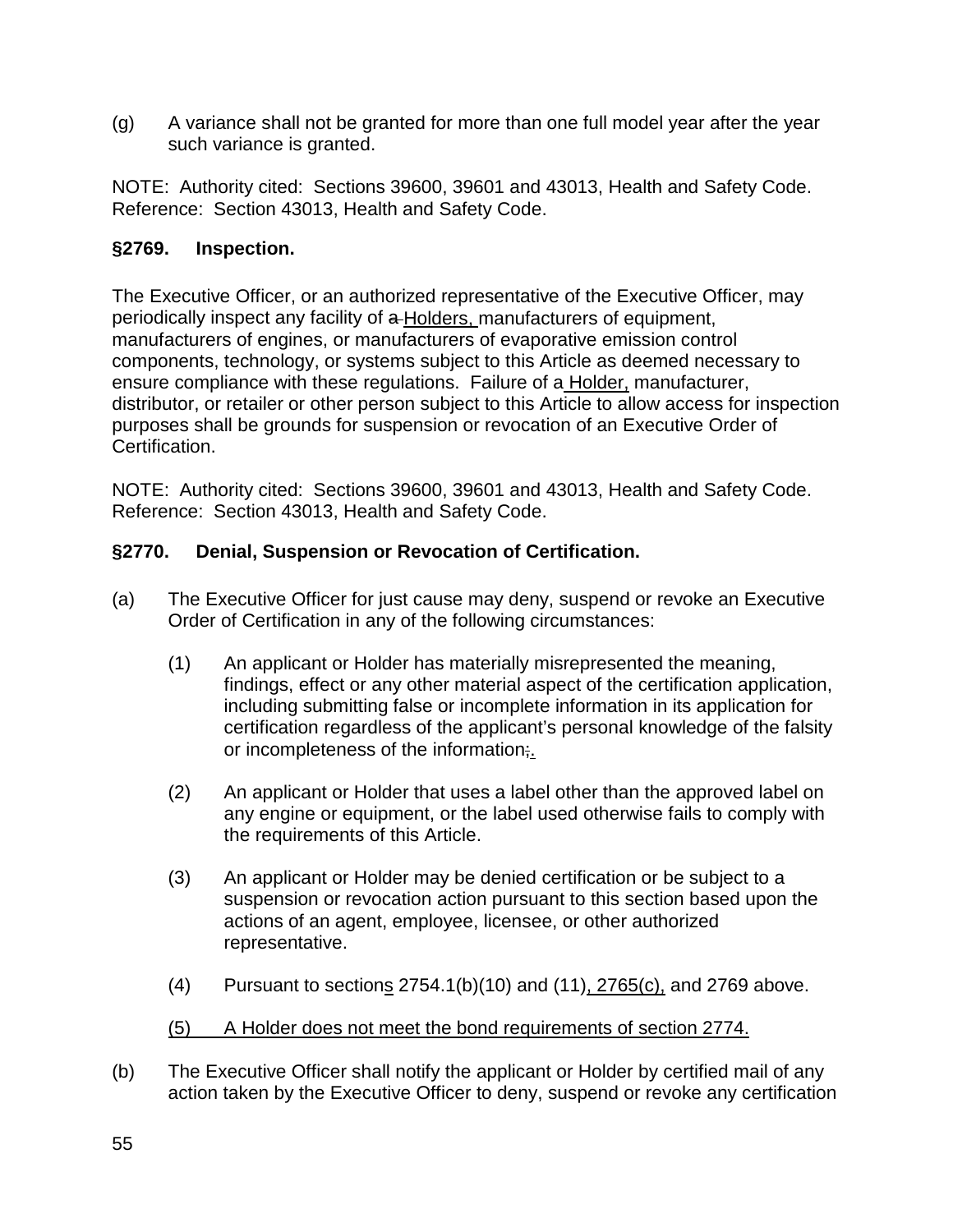granted under this Article. The notice shall set forth the reasons for and evidence supporting the action(s) taken. A suspension or revocation is effective upon receipt of the notification.

- (c) A Holder may request that the suspension or revocation be stayed pending a hearing under section 2771. In determining whether to grant the stay, the Executive Officer shall consider the harm the Holder will likely suffer if the stay is not granted. The Executive Officer shall deny the stay if the adverse effects of the stay on the public health, safety, and welfare outweigh the harm to the Holder if the stay is not granted.
- (d) Once an Executive Order of Certification has been suspended pursuant to (a) above, the Holder must satisfy and correct all noted reasons for the suspension and submit a written report to the Executive Officer advising him or her of all such steps taken by the Holder before the Executive Officer will consider reinstating the Executive Order of Certification.
- (e) Nothing in this section shall prohibit the Executive Officer from taking any other action provided for by law for violations of the Health and Safety Code.

NOTE: Authority cited: Sections 39600, 39601 and 43013, Health and Safety Code. Reference: Section 43013, Health and Safety Code.

### **§2771. Appeals.**

- (a) Any person whose application for an Executive Order of Certification has been denied**,** or whose certification has been suspended or revoked, may request a hearing to review the action as provided herein. Any such request shall be made within fifteen workingtwenty days of the date the action for which review is sought became final.
- (ab) Hearing Procedure.

Except as provided for in subsection (bc) below, any appeal pursuant to this section shall be conducted in accordance with the Administrative Hearing Procedures for Petitions for Review of Executive Officer Decisions, title 17, California Code of Regulations, Division 3. Chapter 1 Article 2, commencing with section 60055.1.

- (bc) Review by written submission.
	- $(1)$  In lieu of the hearing procedure set forth in (ab) above, a manufacturer Holder may request that a review of the Executive Officer's decision be conducted by a hearing officer solely by written submission.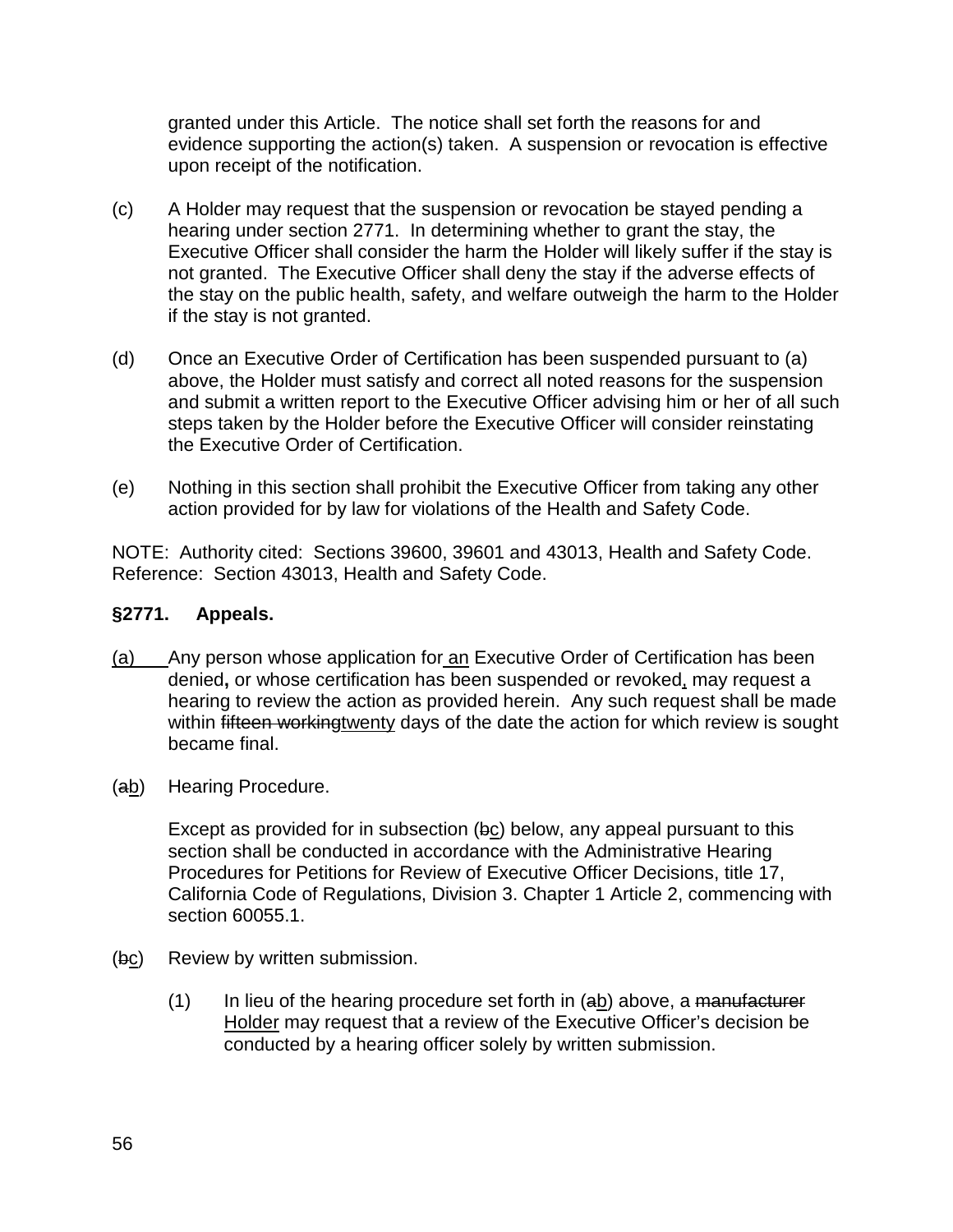- (2) A manufacturer Holder may request a review of the Executive Officer's decision to deny, suspend or revoke a certification no later than 20 days from the date of issuance of the notice of the denial, suspension, or revocation. Such request shall include, at a minimum, the following:
	- (A) name of the manufacturer Holder, the name, address and telephone number of the person representing the manufacturer Holder and a statement signed by a senior officer of the manufacturer Holder warranting that the representative has full authority to bind the manufacturer Holder as to all matters regarding the appeal;
	- (B) copy of the Executive Order granting certification, if any, and the written notification of denial, suspension, or revocation;
	- (C) a statement of facts and explanation of the issues to be raised setting forth the basis for challenging the denial, suspension, or revocation (conclusory allegations will not suffice) together with all documents relevant to those issuesA statement of the objections to the decision upon which review is requested; a verified statement of the facts, data and other relevant evidence in support of the objections; a demand for the specific relief the petitioner seeks; a short, concise statement of legal argument, with citation to authorities, in support of the objections and the relief requested. The verification may be made on information and belief; and
	- (D) the signature of the representative named in (A) above.
- (3) Upon receipt by the Clerk of the Board of a request for review, the request shall be referred to the administrative hearing office of the state board for assignment of a hearing officer.
- (4) Within 15 days of appointment of a hearing officer ARB staff shall file with the Clerk of the Board and serve on the petitionersubmit a written response to the manufacturer's Holder's submission and documents in support of the Executive Officer's action no later than 10 days after receipt of the manufacturer's submission;
- $(5)$  Wwithin 7 days of receipt of the ARB response, the manufacturer Holder may submit one rebuttal statement whichthat shall be limited to the issues raised in the ARB rebuttal;
- $(6)$  Iif the manufacturer Holder submits a rebuttal, ARB staff may, within 7 days of receipt of the manufacturer's Holder's rebuttal, submit one rebuttal statement whichthat shall be limited to the issues raised in the manufacturer's Holder's rebuttal; and.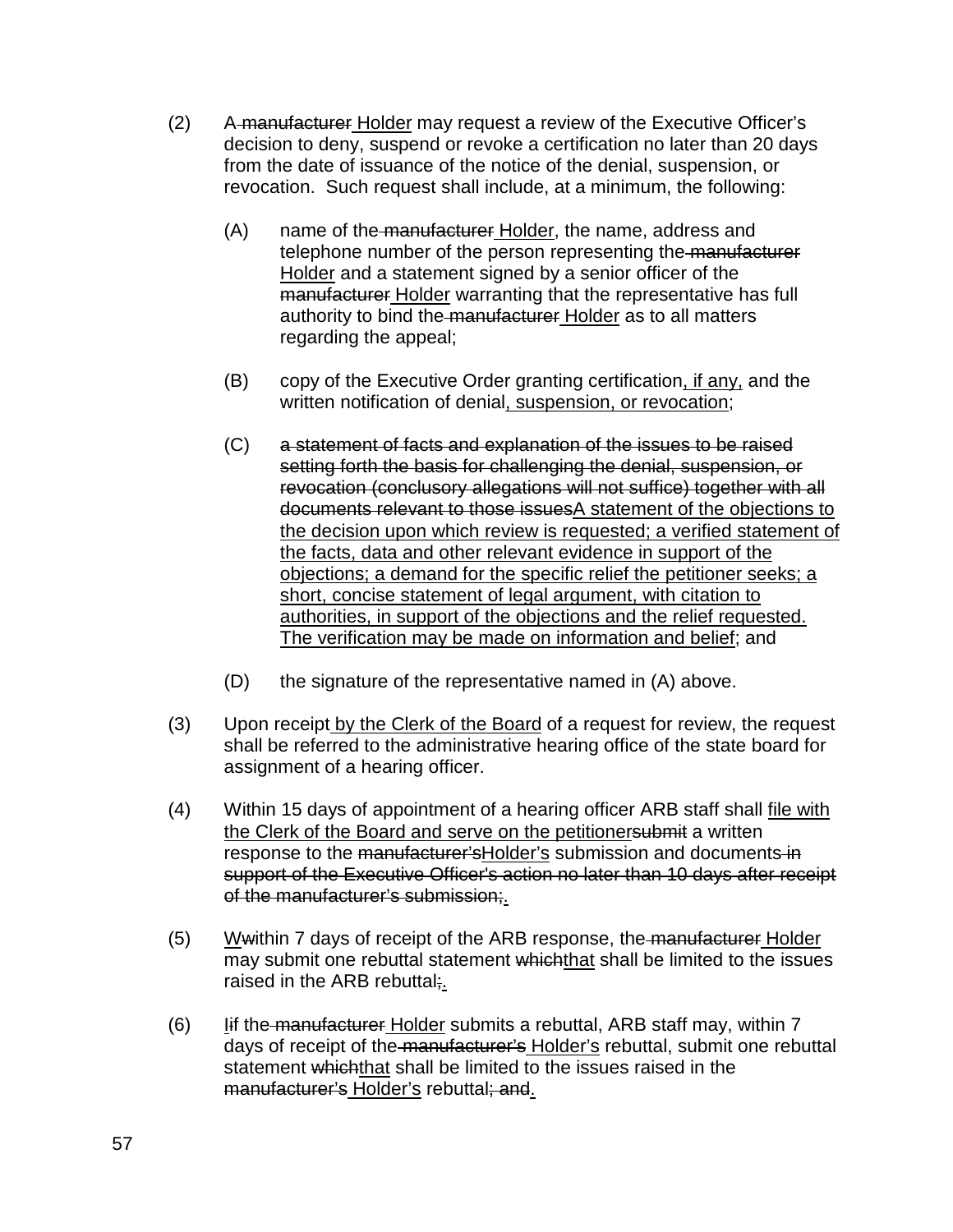(7) Tthe hearing officer shall receive all statements and documents and render a written decision. The hearing officer's decision shall be mailed to the manufacturer Holder no later than 60 working days after the final deadline for submission of papers.

NOTE: Authority cited: Sections 39600, 39601 and 43013, Health and Safety Code. Reference: Section 43013, Health and Safety Code.

### **§2772. Penalties.**

In addition to suspension or revocation of an Executive Order of Certification as provided in this Article, the Executive Officer may seek civil or criminal penalties as provided for by law and/or such equitable relief deemed appropriate by the Executive Officer for any violation of these regulations. Such penalties shall apply on a per engine, or equipment unit, or evaporative component basis. Each day in which there is a violation shall be a separate violation.

NOTE: Authority cited: Sections 39600, 39601 and 43013, Health and Safety Code. Reference: Section 43013, Health and Safety Code.

### **§2773. Severability.**

Each part of this aArticle is severable, and in the event that any part of this aArticle is held to be invalid, the remainder of this aArticle remains in full force and effect.

NOTE: Authority cited: Sections 39600, 39601 and 43013, Health and Safety Code. Reference: Section 43013, Health and Safety Code.

# **§2774. Bond Requirements.**

- (a) This section generally applies to Holders. It also applies to importers that do not certify evaporative emission control systems as described in subsection (j) of this section. Before introducing certified engines into California commerce, a Holder shall post a bond to cover any potential compliance or enforcement actions under this Article with respect to evaporative emission control systems certified under this Article unless the Holder demonstrates in an application for certification that the Holder is able to meet any potential compliance- or enforcement-related obligations, as described in this section. A Holder may also need to post bond under this section to meet warranty obligations under section 2760. Any bond posted to meet the requirements of this section shall be obligated to the California Air Resources Board.
- (b) The bond requirements apply if the Holder does not have long-term assets in the United States meeting either of the following thresholds: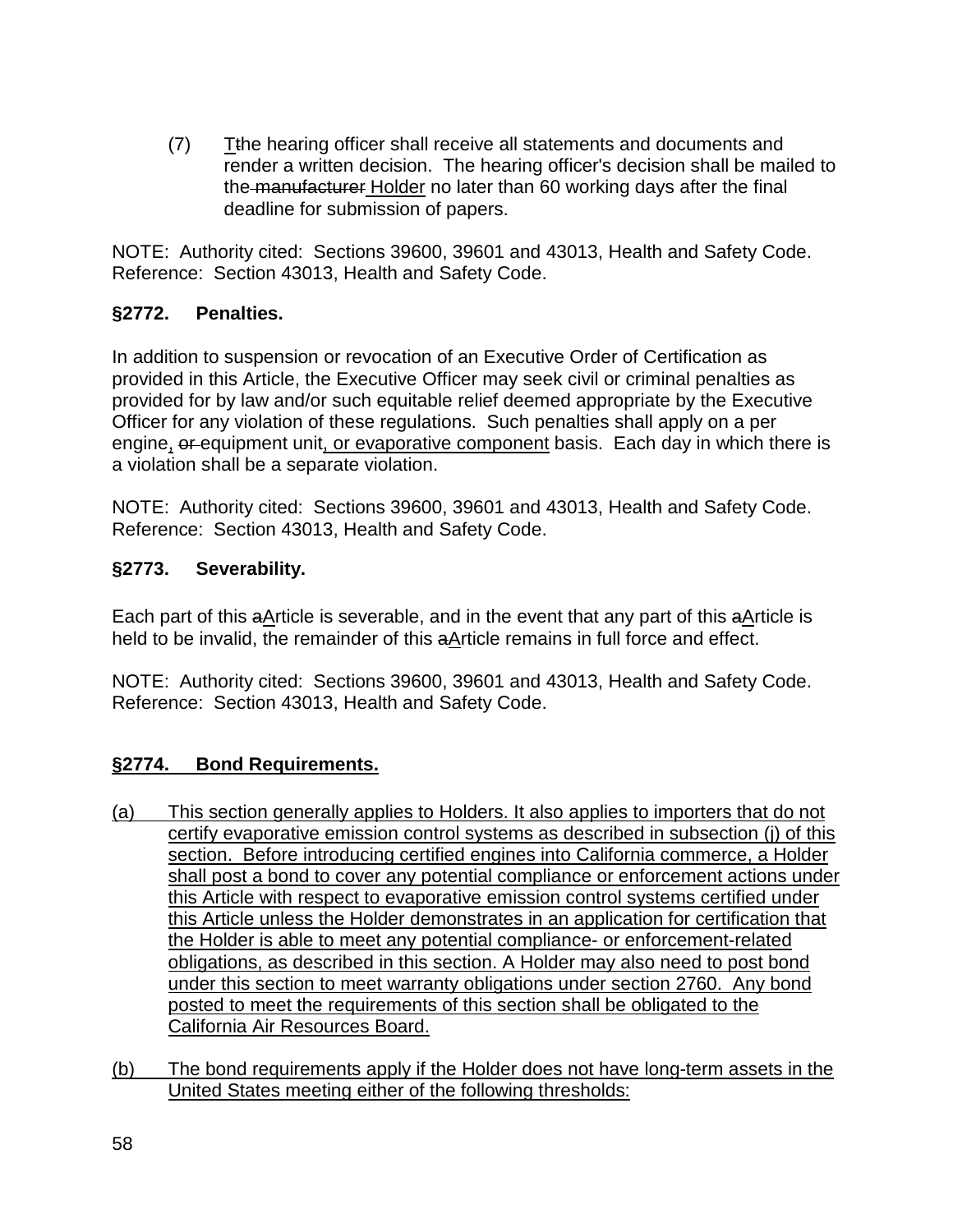- (1) A threshold of \$3 million applies if the Holder has held an Executive Order of Certification in each of the preceding ten years without failing a compliance test under section 2765 or having been found by the Executive Officer to be out of compliance with any requirement of this Article.
- (2) A threshold of \$10 million applies if the Holder does not qualify for the smaller bond threshold in subsection (b)(1) of this section.
- (c) For the purpose of establishing the Holder's level of long-term assets under subsection (b) of this section, the Holder must include the values from the Holder's most recent balance sheet for buildings, land, and fixed equipment, but subtract depreciation and related long-term liabilities (such as a mortgage). If the Holder has sufficient long-term assets to avoid bond payments under this section, the Holder must identify the location of these assets in an application for certification.
- (d) Determine the value of the bond as follows:
	- (1) Calculate a value based on the per-engine bond value of \$500 and on the projected California-directed production volume from each displacement grouping for the model year. For example, if the Holder has projected a California-directed production volume of 2,000 engines in 2018, the calculated bond amount is \$1,000,000. If the calculated value is less than \$500,000, the appropriate bond amount is \$500,000. If the calculated value exceeds the applicable threshold value specified in subsection (b) of this section, use the applicable threshold value as the appropriate value of the bond. These values may be adjusted as described in subsections (d)(2) and (3) of this section. A Holder may generally change the projected California-directed production volume under CP-901 or CP-902 during the model year; however, a Holder may not decrease the bond based on new projected California-directed production volumes once the Holder has imported or otherwise introduced into California commerce any engine from that model year.
	- (2) If a Holder's or importer's estimated or actual California-directed production volume increases beyond the level appropriate for that Holder's or importer's current bond payment, the Holder must post additional bond to reflect the increased volume within 90 days after the Holder changes the estimate or determines the actual production volume. A Holder may not decrease the bond in a given year, but may calculate a lower bond value in a later year based on the highest actual California-directed production volumes from the preceding three years.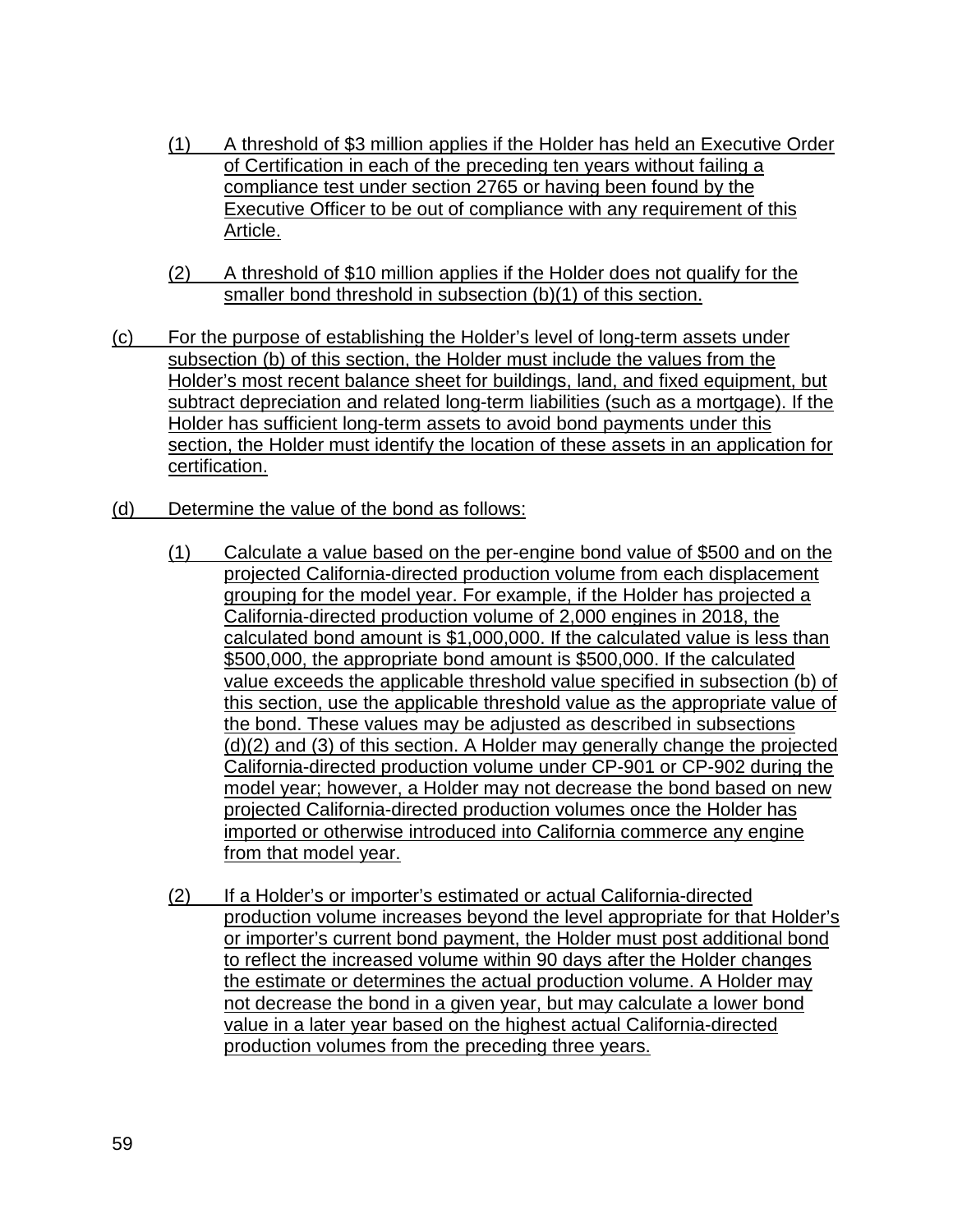- (3) The minimum bond value is \$25,000 instead of \$500,000 for a Holder with production volume of fewer than 1000 engines or equipment units who has held an Executive Order in each of the preceding five years without failing a compliance test under section 2765 or having been found by the Executive Officer to be out of compliance with any requirement of this Article.
- (e) The thresholds identified in subsection (b) of this section and the bond values identified in subsection (d) of this section are in 2016 dollars. These values shall be adjusted for 2020 and later, and every 10 years after that, by considering the current Consumer Price Index values published by the Bureau of Labor Statistics relative to 2016. These values shall be rounded for thresholds and total bond obligations as follows:
	- (1) Round calculated values at or below \$125,000 to the nearest \$5,000.
	- (2) Round calculated values above \$125,000 and at or below \$2.25 million to the nearest \$50,000.
	- (3) Round calculated values above \$2.25 million to the nearest \$500,000.
- (f) If a Holder is required to post a bond under this section, the Holder shall get the bond from a third-party surety that is cited in the U.S. Department of Treasury Circular 570, "Companies Holding Certificates of Authority as Acceptable Sureties on Federal Bonds and as Acceptable Reinsuring Companies" (http://www.fms.treas.gov/c570/c570.html#certified). A Holder shall maintain this bond for every year in which the Holder sells certified engines. The surety agent remains responsible for obligations under the bond for two years after the bond is cancelled or expires without being replaced.
- (g) If a Holder forfeits some or all of a bond in an enforcement action, the Holder must post any appropriate bond for continuing sale within 90 days after forfeiting the bond amount.
- (h) A Holder will forfeit the proceeds of the bond posted under this section if the Holder needs to satisfy any California administrative settlement agreement, administrative final order, or judicial judgment against the Holder arising from a violation of this Article, or violation of any other applicable provisions of the California Clean Air Act.
- (i) If a Holder is required to post a bond under this section, the Holder shall note that in an application for certification as described in CP-901 or CP-902. Certification is conditioned on a Holder's compliance with this section. All Executive Orders held by a Holder shall be suspended if the Holder fails to comply with the requirements of this section. The Executive Officer may also revoke a Holder's Executive Orders if the Holder does not meet the requirements of this section.